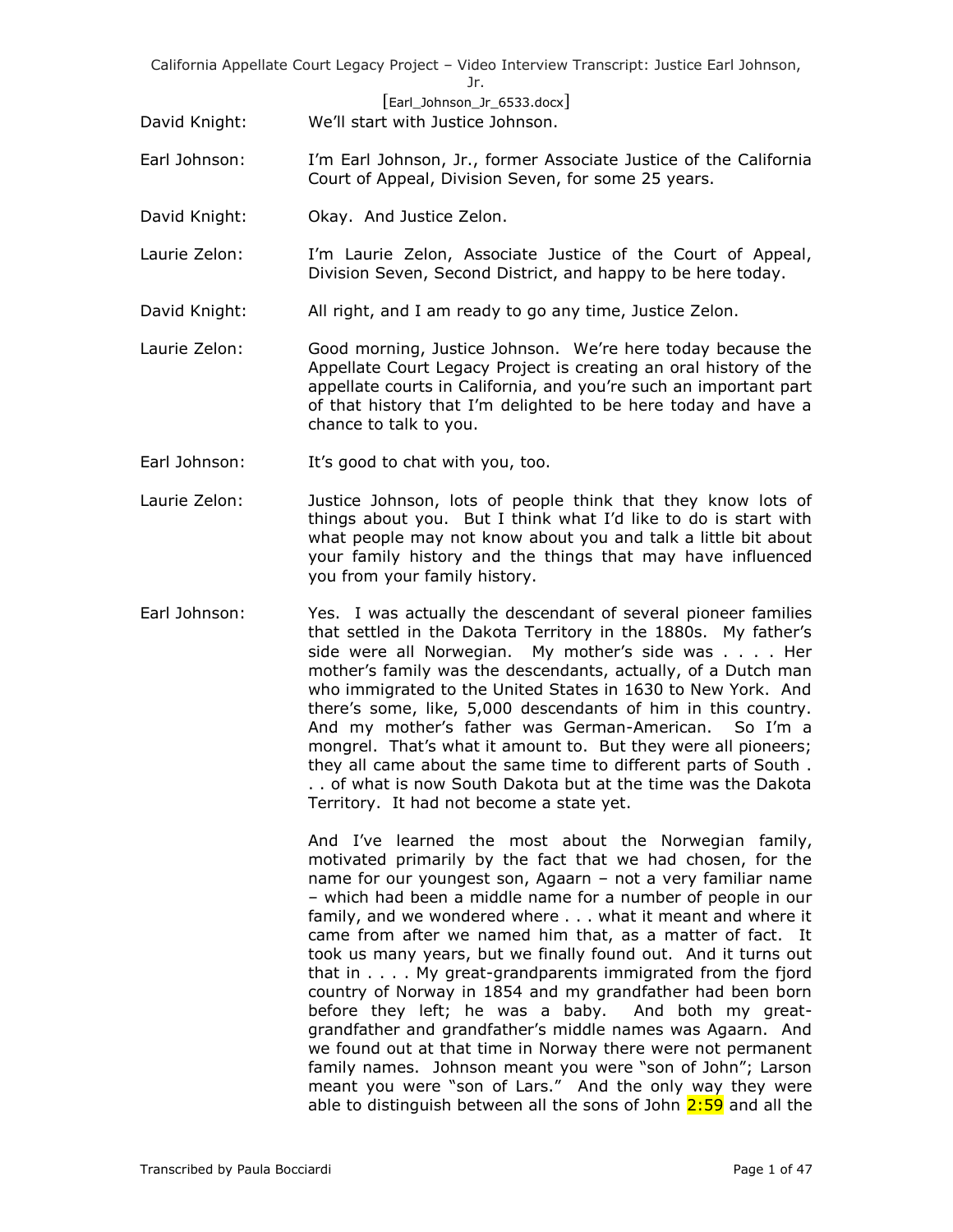Jr.

# [Earl\_Johnson\_Jr\_6533.docx]

sons of Lars that were running around was to add as a middle name the name of the farm on which you were born. So it turns out that Agaarn means . . . it means that farm. It actually means "island farm." And this little tenant farm, which is probably five acres, which was where my great-grandparents lived before they moved to the United States, was right . . . . There was a river going right by there, and there was a little island in the middle of the river. So it got that name, and that's how . . . . So we actually went there and we stood on that piece of land and took some pictures and all that.

So anyway, that's  $\dots$ . So they all arrived in  $\dots$ . Then my grandfather and grandmother, he having been a baby when they came over, then homesteaded in 1881 in the Dakota Territory, and that's how they got there. And the others came in the middle 1880s to a hundred miles west of there, near the Missouri River. They had much worse luck. My grandfather and grandmother did very well. By the time he died, he had a thousand acres – not the 160 he got from the homesteading. And he was on the board of directors of a bank and all this sort of thing. The other ones that . . . . Both of the women died within the first few years. They had huge blizzards out there, and they didn't . . . weren't ready for that, and passed away.

My grandfather from that . . . from my mother's mother's side – the one that was descended from the . . . . No, pardon me, my mother's father – the German-American – he became the first police chief and the first fire chief of a new town in South Dakota called Selby, which later became the county seat of that area. And then he was elected sheriff. And when . . . at the time I was born, he was the Deputy Director of Internal Revenue for the State of South Dakota. So that was the first element of public service and government service. But I was . . . . He was a very . . . . He was one of the . . . . He was still alive, and I had a chance to meet him and talk with him and all that. He was a great guy, and  $\ldots$ .

- Laurie Zelon: Did he have any formal training?
- Earl Johnson: I don't believe so. No, he was never in college or anything like that. My mother was the first one in the family to go to college.
- Laurie Zelon: What did she study?

Earl Johnson: She was the youngest of six or seven children. And she went to Northern Normal, which was in Aberdeen, South Dakota. It was a teachers' training school. And she went for two years, which is all you had to do, and became a teacher. And she taught on the Pine Ridge Indian Reservation.

Laurie Zelon: Another public service! 6:12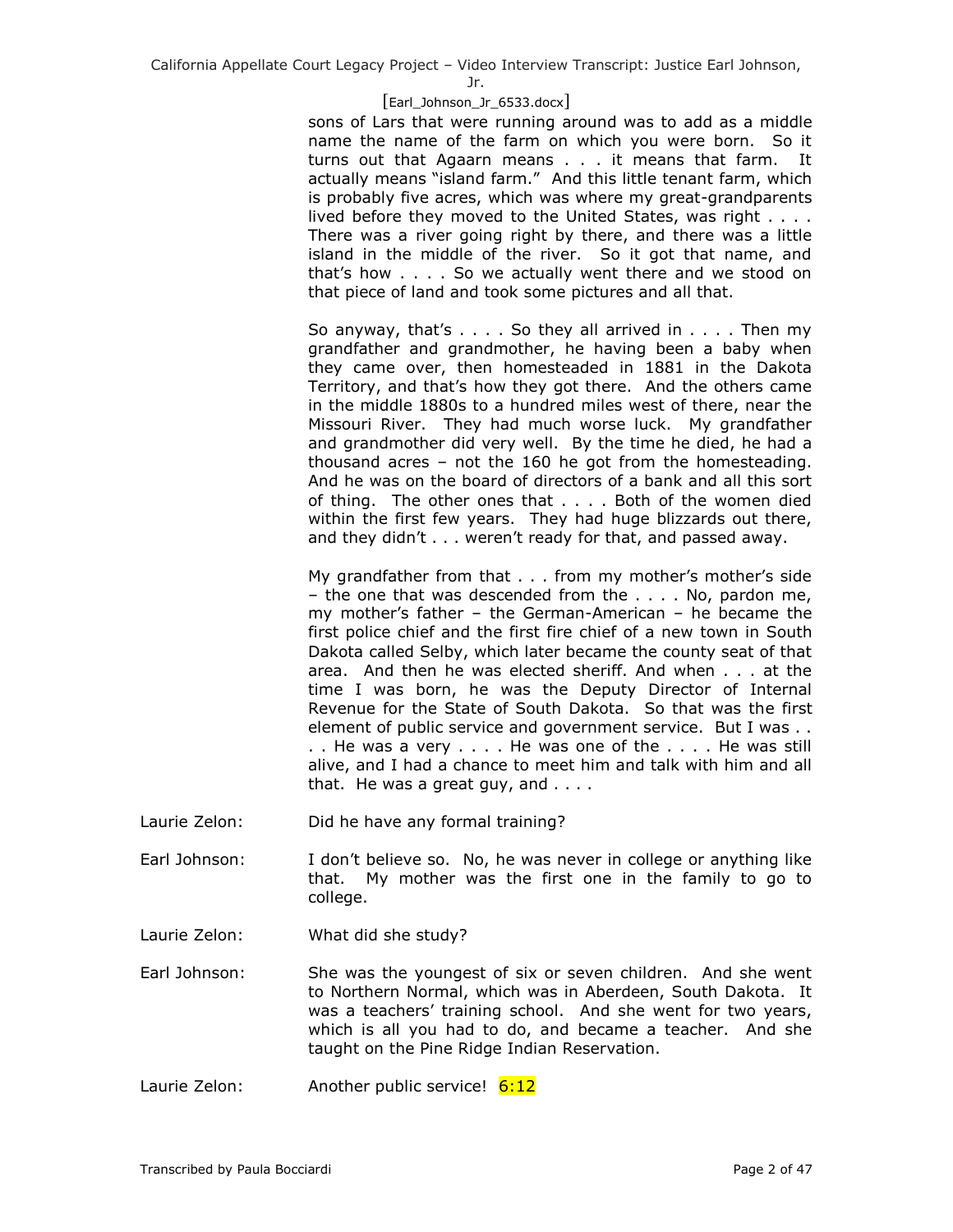Jr.

## [Earl\_Johnson\_Jr\_6533.docx]

- Earl Johnson: And then my father met her. And so . . . . He was living in Watertown; he was a traveling salesman for Armour and Company. And he was making this hundred-mile trip every weekend to visit her on the Pine Ridge Indian Reservation. After a couple of years of that, they got married, and a year later I came along.
- Laurie Zelon: And do you have brothers and sisters?
- Earl Johnson: I have half-brothers and -sisters. My father . . . . This was the second marriage for my father. And he'd had three kids. And after the divorce, the mother moved to Los Angeles. And many, many, many, many years later, I reunited with them. But I had . . . . I was raised as an only child. I didn't even know they existed until I was about 12 years old, and I didn't actually meet them until I was in my 60s. So . . . .
- Laurie Zelon: And you have children of your own?
- Earl Johnson: I have children of my own.
- Laurie Zelon: Let's talk about them for a minute.
- Earl Johnson: Okay. I have .... My oldest is my daughter, who is a Ph.D. in clinical psychology at the University of Washington in Seattle. And she has our only two grandchildren: Emma and Camille, who are at this point now, believe it or not, nine and seven. Do you remember when they were coming around here, these little . . . .
- Laurie Zelon: I do!
- Earl Johnson: They're doing well. And our eldest son, Eric, who is . . . he has his own little TV production company – does a lot of commercials and things like that. And he's also in Seattle, and he's a . . . big into bike racing, and he's married to a woman who is an executive in a biotech company – specializes in oncology and that sort of thing. And then our youngest is Agaarn, and he . . . that's the one that was named after the farm!
- Laurie Zelon: Right.
- Earl Johnson: He had hopes it'd be something more prestigious, you know, like King Agaarn or something like that. But, anyway, it turned out to be a farm. So anyway, he is in Washington D.C. and he is now . . . he was after . . . . He was about seven years with the FBI in counterterrorism; he is now with the staff of the Director of National Intelligence in the same field.
- Laurie Zelon: So it's, in just a few generations, a long way from a five-acre farm . . . 8:59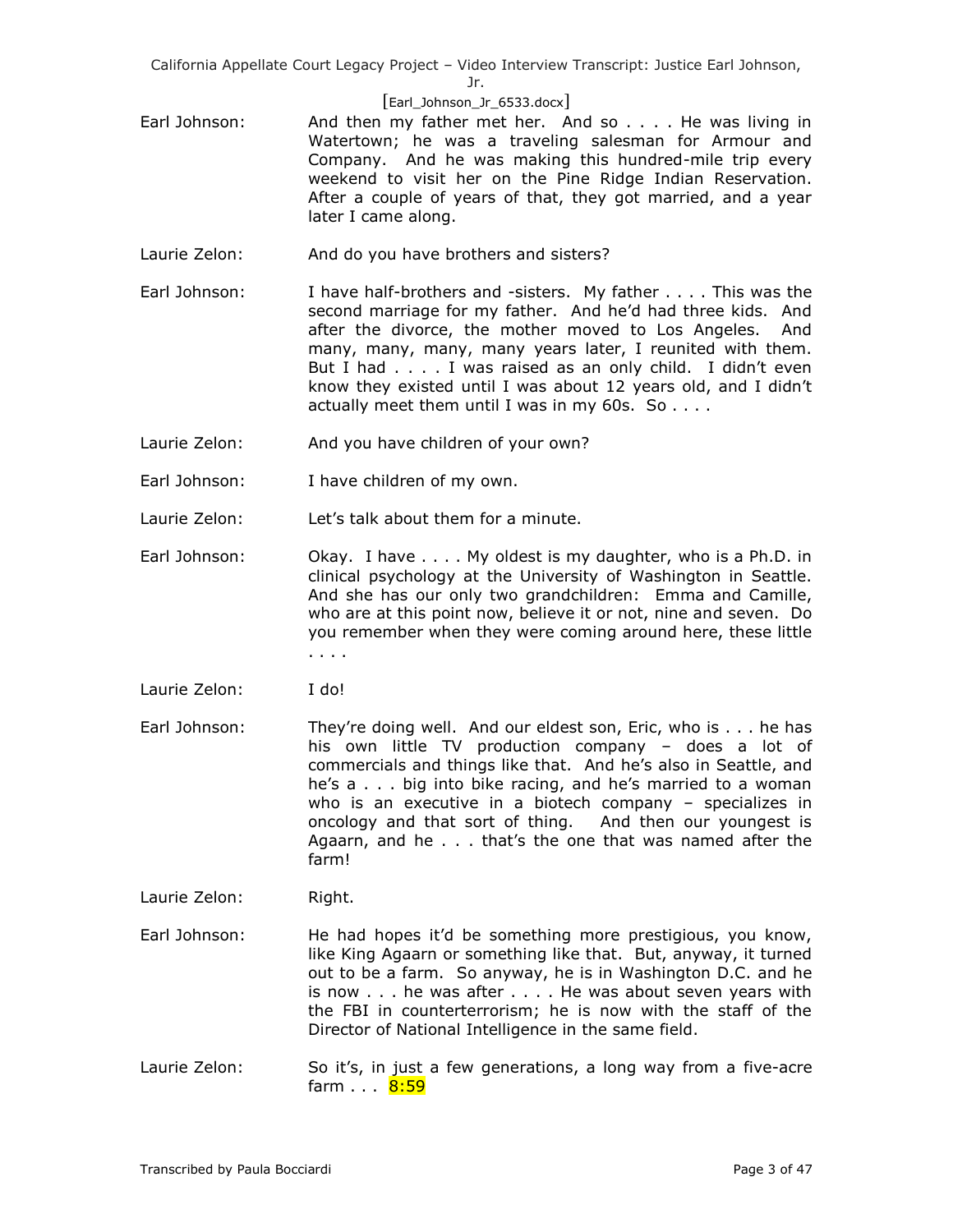[Earl\_Johnson\_Jr\_6533.docx]

- Earl Johnson: That's right.
- Laurie Zelon:  $\ldots$  to all over the country now.
- Earl Johnson: Yeah. Yes. That great-grandfather ended up in Illinois with 157 acres – about twice the size of the main farm that he used to be a tenant farmer on. And he also, at the age of 37 in 1864, got drafted into the Union Army, despite the fact he was 37 years old, had six children  $-$  the oldest of which was 12  $$ and had a huge farm. But . . .
- Laurie Zelon: Off he went.
- Earl Johnson: So he fought in some major battles in Tennessee: the Battle of Nashville, the Battle of Franklin, and all that, which was sort of the Battle of the Bulge–type thing. It was the last attempt by the Confederacy to move north, and they got frustrated.
- Laurie Zelon: How do you think . . . . You've obviously done a lot of work on your family history but haven't met a number of the people . . .
- Earl Johnson: Yes, right.
- Laurie Zelon: . . . . who you're talking about. How do you think the people that you *have* met influenced you in your choices in your life?
- Earl Johnson: I think my mother influenced me the most. She had been a teacher, but when she married my father and had me, she became the housewife, essentially. And she had only one student.
- Laurie Zelon: And he had to be good!

.

- Earl Johnson: Yes. I think I had completed the second-grade curriculum before I went into the kindergarten! It seemed like it to me. She really was intense. But it paid off. But she always encouraged me to study more and more, and encouraged me all the way along the line.
- Laurie Zelon: Well, you've done a number of things in your life. And before we get to the 26 years that you spent here, hopefully happily . .
- Earl Johnson: I did.
- Laurie Zelon: . . . you know, before that you were in the navy, you were a federal prosecutor prosecuting organized crime and racketeering cases, you were a legal services lawyer, you were director of what was essentially the first federal legal services office, you were a professor of law, you have been an author. How did all of that come about in the way that it created a path for you? I mean, there's so many different things, all of them leading you to where you are now.  $11:27$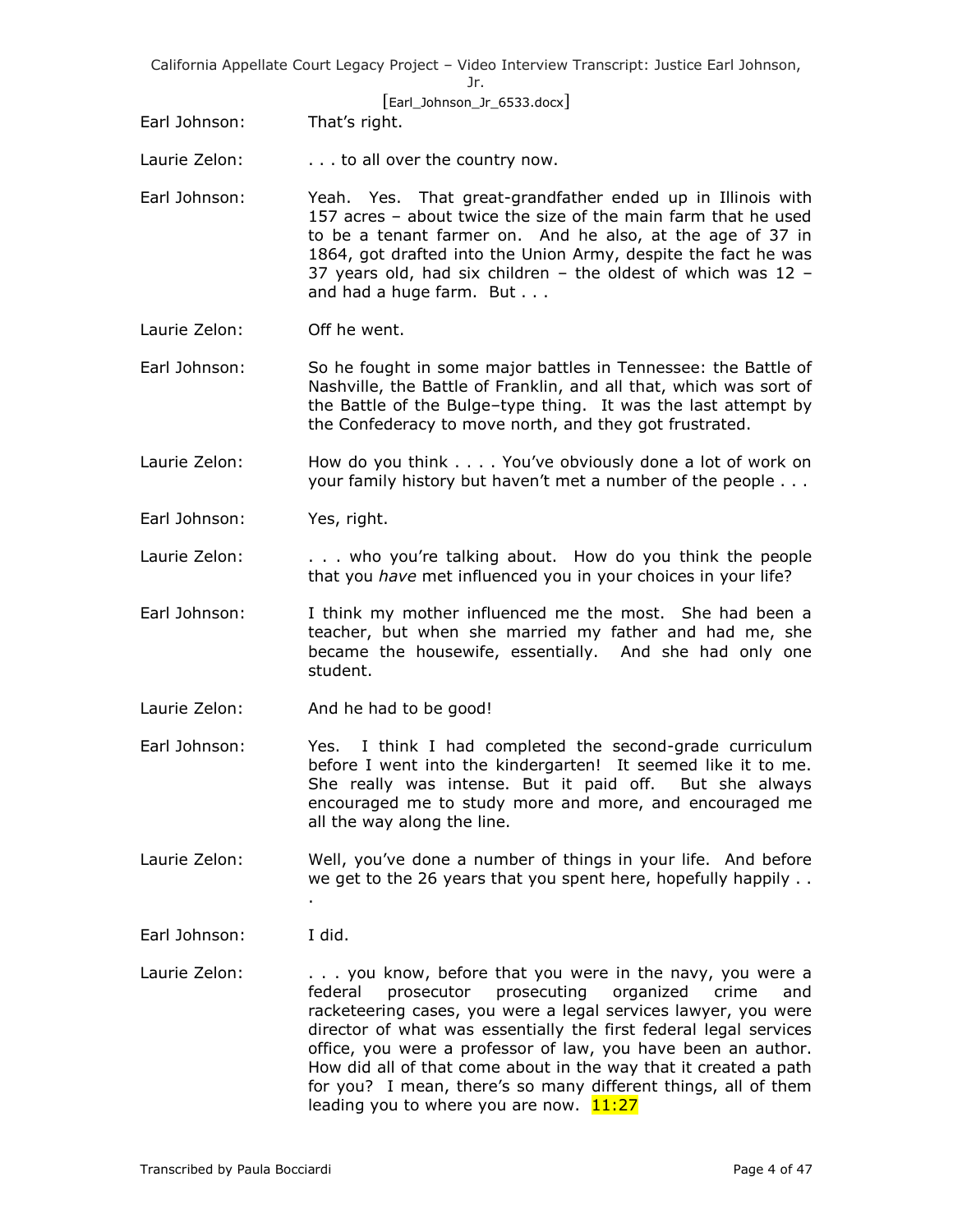# [Earl\_Johnson\_Jr\_6533.docx]

Earl Johnson: Well, where does it start? When I was in high school, I was . . . I became involved in debate. In fact, I was the captain of the debate team. And debate was a big thing in South Dakota. I don't know if you know, but it was . . . for one reason or another it just became a big thing. In fact, a few years before I was there, the debate team from my little high school – Watertown High School in Watertown, South Dakota – won the national debate championship. And so I learned more – and more of my orientation came – from being a debater than I learned from my classes in high school. We had terrific topics. We had "world government," we had "direct election of the president," which . . . you think of *Bush/Gore*, right? And we had . . . and then, "the welfare state." So in each one of those, you do so much research, you become . . . you know, you read books after book after book. And I got a political education, I got an economic education, and so forth, by doing that. And also learned to become an advocate and interested in being an advocate.

> And so that . . . . Then I was also involved in student government. I was president of the junior class, I was on the student whatever this . . . governing, whatever they called it there. And between my sophomore and junior . . . no, between my junior and senior year, I was so heavily involved in debate that I went to a national institute on debate that Northwestern ran for high school students. And went . . . . That was a sixweek thing, and exposed me to Northwestern as well as exposing me more to debate. So when . . . . I got an NROTC scholarship to go to college – paid all tuition, all room and board, full ride. But you had a choice. There was like 50 schools to go to. Having gone to Northwestern for this summer thing, I decided I liked it and that's where I had to go. So  $I \ldots$ . And immediately became involved both on the Northwestern debate team and in student government. I got on the Student Governing Board. And I went there as a psychology major. When the president of the Psychology Club got committed . . .

- Laurie Zelon: Oh, dear.
- Earl Johnson: . . . . I decided maybe . . . . Then I became an economics major. And I was really heavy into economics. I thought I was going to become an economist. In fact, by the time I graduated I had taken so many graduate-level economics courses I would have fulfilled all of the course requirements for an M.A. But . . . . And I had some offers from economics departments for graduate school and all this sort of thing. But I had a threeyear commitment . . .

Laurie Zelon: Right.

Earl Johnson:  $\ldots$  to the navy coming up. I  $\ldots$  My involvement in student politics got to the point I was elected student body  $14:56$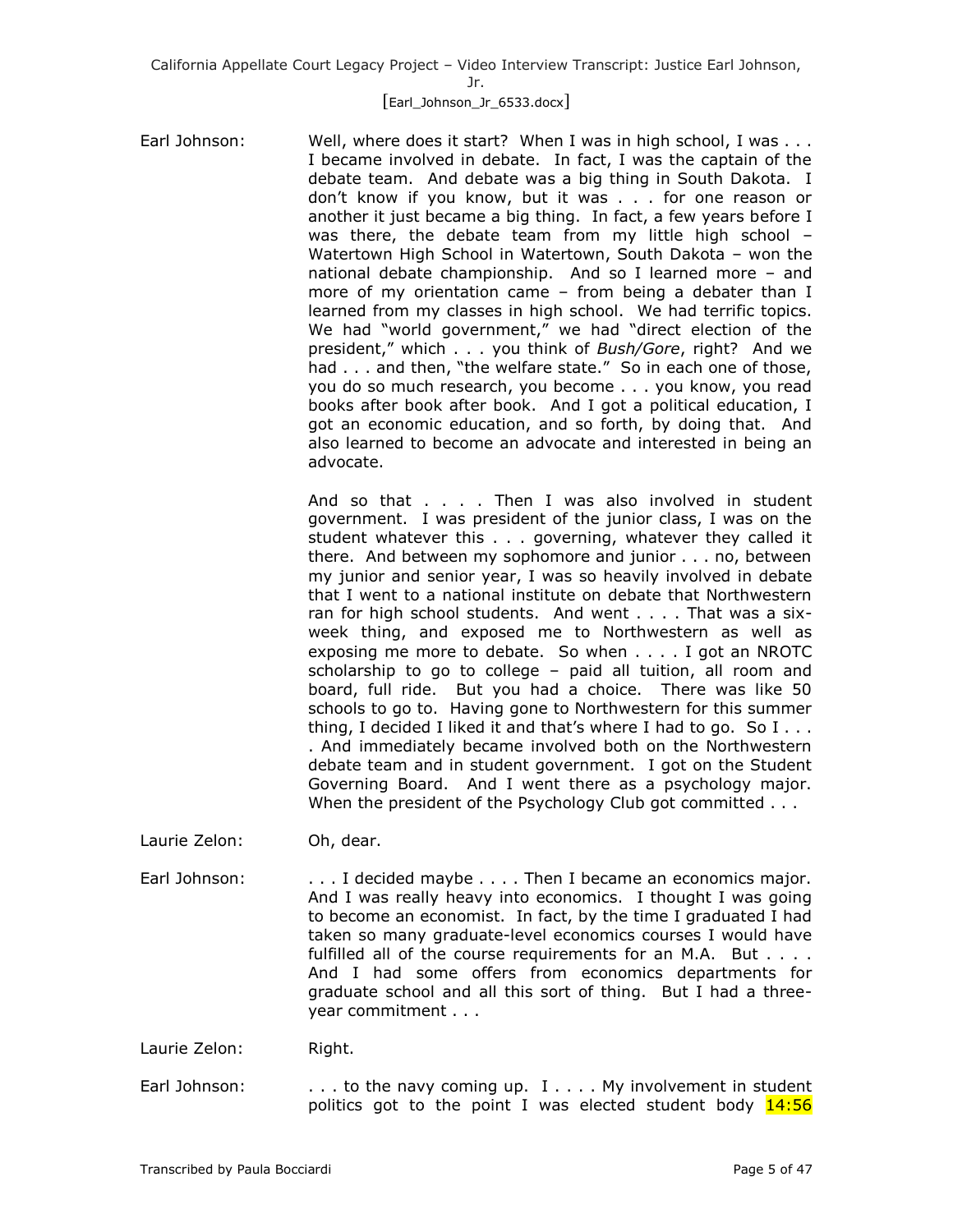Jr.

#### [Earl\_Johnson\_Jr\_6533.docx]

president. So . . . . And that was during a time where there were some real issues in the outside world that we became involved with.

- Laurie Zelon: What year was that?
- Earl Johnson: I was elected in '54, right after *Brown v. Board of Education*. And we put on . . . . I was on the same ballot as a student referendum that would say that fraternities and sororities had to get rid of all their exclusionary clauses or they couldn't stay at Northwestern.
- Laurie Zelon: Did that pass?
- Earl Johnson: It passed. Unfortunately, sort of the anti-forces were smart enough: they put another resolution that wasn't quite as strong as that – that just said we would "work" toward that goal – that got more votes. And so what we ended up with was sort of a lukewarm message. But it wasn't that many years . . . . You have to understand, Northwestern had the highest percentage of Greeks, of fraternity and sorority members, of any university in the Big Ten by far. It was way over half. So there were a lot of them that were voting for both of those resolutions. And I won by 80 votes out of 4,000 cast or something or like; it was very close. But anyway.

But the other thing that . . . the outside . . . . This was the McCarthy era. In fact, in my freshman year we had a mock political convention, and the keynote speaker was McCarthy. And at that speech he called out some more supposed Communists and so forth.

Laurie Zelon: This was still when he was in favor, though?

Earl Johnson: That was in, yeah, '51. It was the fall of '51 or the spring of '52, one of the two. But, you know, he was at his peak at that point.

> Come '54 I'd been elected student body president, and that fall there was pending in the Illinois legislature a piece of legislation that would impose a loyalty oath on all professors at private as well as public colleges in the state of Illinois. And so our student body . . . our student government passed a resolution against that, and the chair of the faculty senate and myself drove down to Champaigne to testify against this thing. As it ended up, we submitted our testimony; we didn't actually testify because the one they used as  $a \ldots$ . The chief spokesman against it was a Korean War veteran and . . . who spoke against it and said, "That's not what I fought for."

Laurie Zelon: Well, this is a precursor . . .

Earl Johnson: And it got defeated! 17:50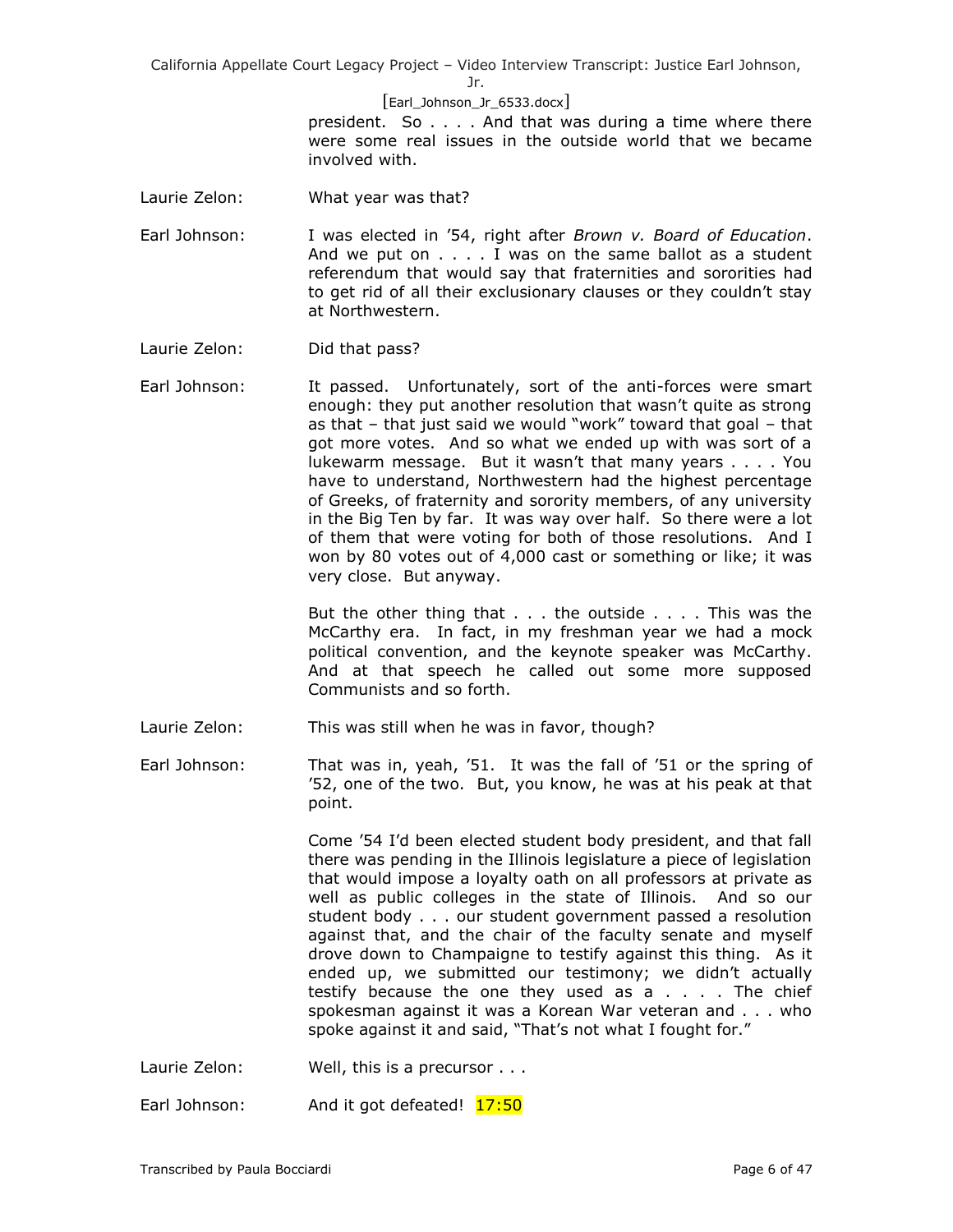# [Earl\_Johnson\_Jr\_6533.docx]

- Laurie Zelon: . . . . . of things to come, right?
- Earl Johnson: And it got defeated! Yeah.
- Laurie Zelon: It did get defeated.
- Earl Johnson: Yeah. So it wasn't the usual, just, you know, stuff you usually get involved in in student government. There were some other more substantive issues involved at the time.
- Laurie Zelon: Did you think that . . . .
- Earl Johnson: But that got me . . . . Okay. So by the time I graduated, I had decided I wanted to be a lawyer.
- Laurie Zelon: That was my question. But the navy was in the way.
- Earl Johnson: But then . . . So for the three years that I was in the navy, I was markin' time. I mean, I was just anxious to get out. And since by that time the Korean War had . . . was all gone, and the draft was gone and all this sort of thing, all of my people that graduated from college with me that were going to law school went immediately to law school. So when I got out of the navy, all of my contemporaries were already lawyers, or about to be lawyers. So I was very anxious to get moving and make this law school career as short as possible.

And that figured into my choice of law schools. I got accepted at Harvard, Yale, Stanford, all these *[inaudible]*. I also got accepted at the University of Chicago. And the University of Chicago had what they called a summer entering class, or program. So you could start in June. They were on a quarter system, and you would go nine straight quarters. So essentially you graduated in two years and two months; you cut a whole year off of . . . . You graduated in August of what would be ordinarily the September you would start your third year of law school. So it was really two years of law school. So I did that. And they gave . . . . I had a full scholarship and all that, so . . . . My parents could never have afforded the cost of all this stuff. Now, the cost of all that stuff, you have to understand . . . . You know what tuition was at the University of Chicago in 1960, or 1958 when I started?

- Laurie Zelon: I'm guessing something around a thousand dollars?
- Earl Johnson: A thousand dollars a semester. Period. A thousand . . . . Two thousand dollars a year  $-$  pardon me  $-$  I guess is a better way of saying it.
- Laurie Zelon: But that was still a lot of money then. 19:53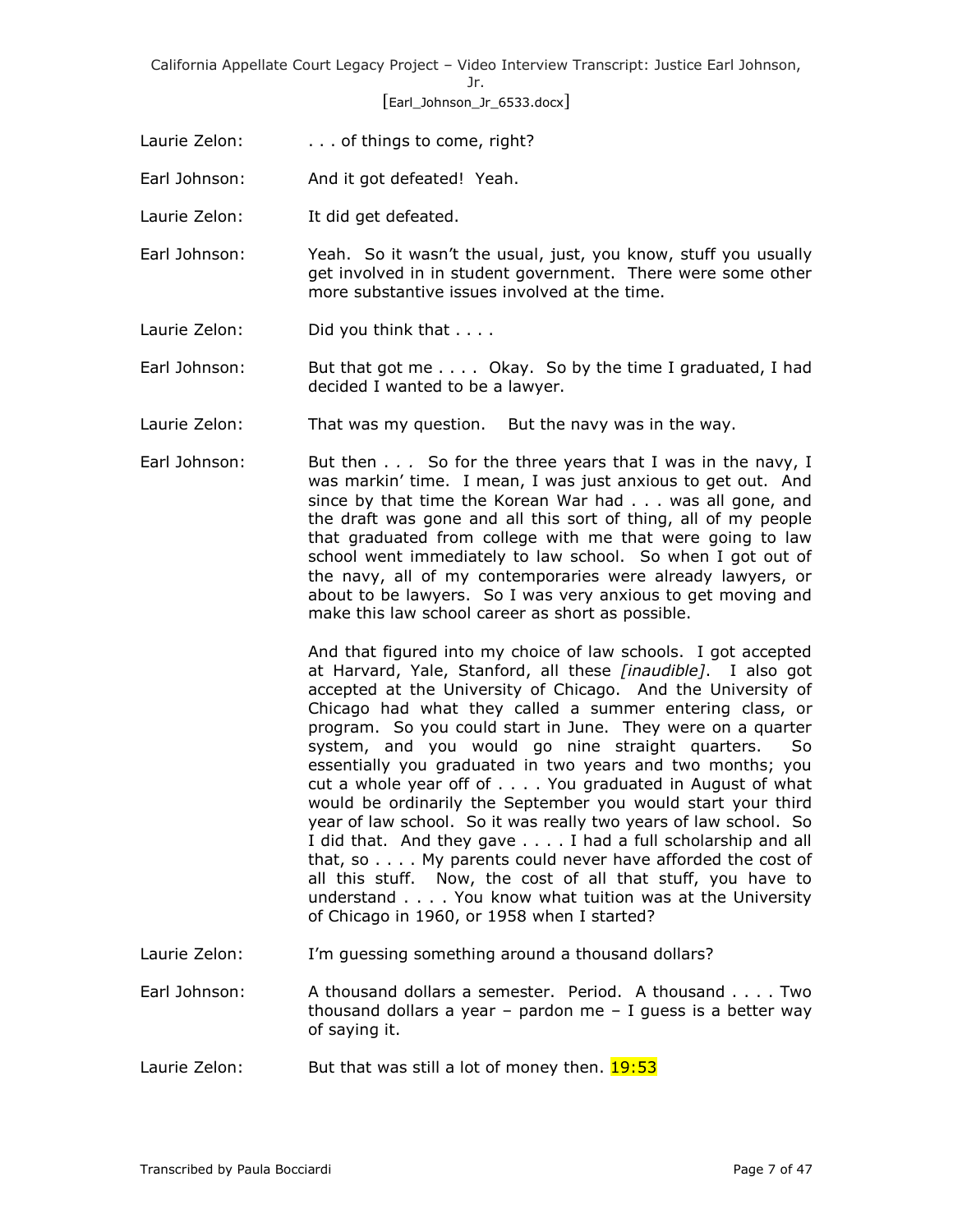#### [Earl\_Johnson\_Jr\_6533.docx]

- Earl Johnson: That was a lot of money then. And they allowed you to . . . . You could borrow from the university for your living expenses, as much as your tuition was. So two thousand dollars . . . . That was a good start. But I still . . . . I worked the whole time I was there. For four quarters I worked in the library, and then . . . . At that time, the American Bar Association headquarters was right across the street from the University of Chicago, and it housed the American Bar Foundation and the NLADA as well. And I got a job as a research assistant for the American Bar Foundation, and got interested . . . . Well, I was on law review, too, so I was doing a lot of research and writing.
- Laurie Zelon: When did you breathe?
- Earl Johnson: I know. It was . . . . I missed a lot of classes. I would show up and the professor would be like, "Who are you?" I missed a lot of classes. But anyway, that  $\dots$  . So  $I \dots$  . That  $\dots$  . The last quarter I was there, which was the summer quarter, I was on . . . I was book review editor of the law review, and planning all the book reviews for the rest of the year *[inaudible]*. And I was a half-time research assistant at American Bar Foundation and I was taking all these classes and, at night, I was doing the bar review course, 'cause I took the bar review . . . I took the bar exam in September. And that's where I met Terry Hatter. Or I had actually met him, but Terry and I became great friends. We were in . . . both studying for the bar.
- Laurie Zelon: Terry Hatter, now a retired . . . senior federal district judge.
- Earl Johnson: And former Chief Judge of the district here. And so we became very good friends because what they did there, you'd have a session that lasted, say, five to seven, then they'd have a meal break, and then resume at a quarter of eight or something for the rest of the  $\ldots$  until 11:00 or something. So we went  $\ldots$ started going out to dinner together, and got to be very good friends in that six weeks or so that we were studying for the bar, you know. It's sort of like being in the trenches together, or something like that?
- Laurie Zelon: **Only when** *[inaudible]* attacks you. So, talk . . . .
- Earl Johnson: So then, wait!
- Laurie Zelon: Okay.
- Earl Johnson: Having done this . . . .

Laurie Zelon: Yes.

Earl Johnson: Having done . . . chosen the law school and gone nine straight quarters, you would think I would go out into the practice immediately. No. I wanted to be a criminal lawyer.  $22:27$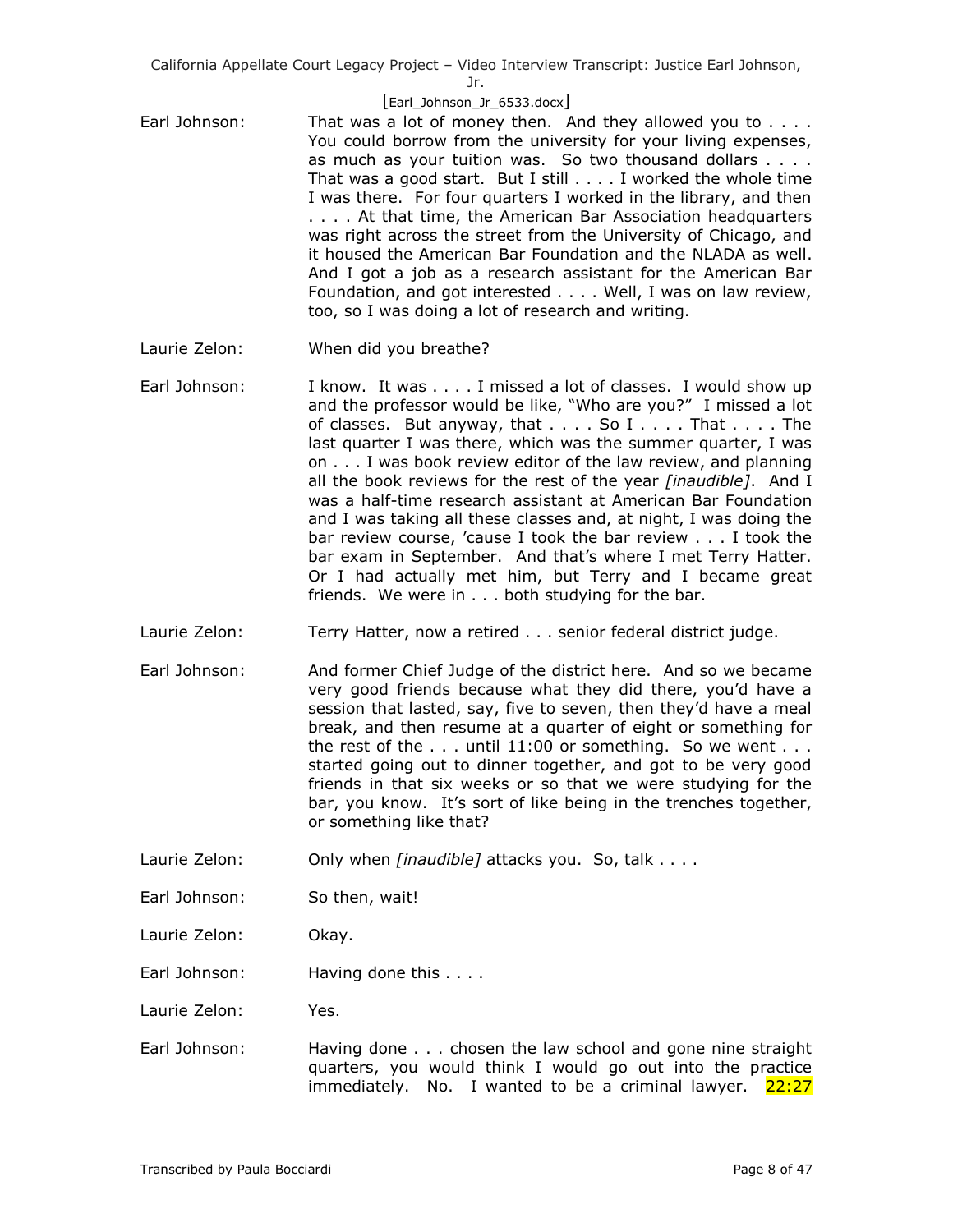Jr.

[Earl\_Johnson\_Jr\_6533.docx] First I want to be a prosecutor and then a criminal defense lawyer. That's what  $I \ldots I$  imagined myself as a trial lawyer.

- Laurie Zelon: That was your plan.
- Earl Johnson: That was my plan. And the entire amount of criminal law taught at the University of Chicago at that time was one quarter of criminal law.
- Laurie Zelon: In your first year.
- Earl Johnson: In my first year. There was not even criminal procedure. There was nothing. So I saw a brochure that the Ford Foundation had set up a program at Northwestern Law School across town that was . . . . They were recruiting for a graduate program to get an LL.M. in criminal law. So I decided . . . . And it was full tuition and they paid all expenses – I mean, you know, a very nice living wage. I wouldn't have to work anymore while I did that. It became a very . . . probably the most influential year in terms of the course of my career. For one thing, Gary Bellow was also in that class, so we would . . . .
- Laurie Zelon: Tell us who Gary Bellow was, just for a minute.
- Earl Johnson: Gary . . . . Well, Gary Bellow . . . . Probably the most charismatic guy I've ever met. He was later a professor for many years at Harvard Law School. But he and I were joined at the hip for about 10 years, and I'll get into that as we  $\dots$ . But we met there. It was only about five or six people in this program. And it was the only time that I know of in Gary Bellow's life when he had free time – when he wasn't overbooked, overextended. And we'd head off to Rush Street for the . . . to see Lenny Bruce or Odetta or whatever . . . all kinds of things. We'd go to movies about five times a week, usually at 10:00 or midnight or something like that. It just . . . . We became *very* good friends. And we had deep philosophical discussions and political discussions, so we got to know each other very, very well.
- Laurie Zelon: What year was this?

Earl Johnson: This would be '60–'61. Academic year '60–'61.

- Laurie Zelon: It was quiet politically, then, more or less.
- Earl Johnson: Well, it was . . . . The . . . . Well, I was there for the election campaign of 1960 between Nixon and Kennedy. In fact, I was downtown for one of the, you know, times when Kennedy came through in a . . . and campaigned. Didn't hear him speak, but I saw him go by and all that. But it was, by comparison, fairly quiet. 25:21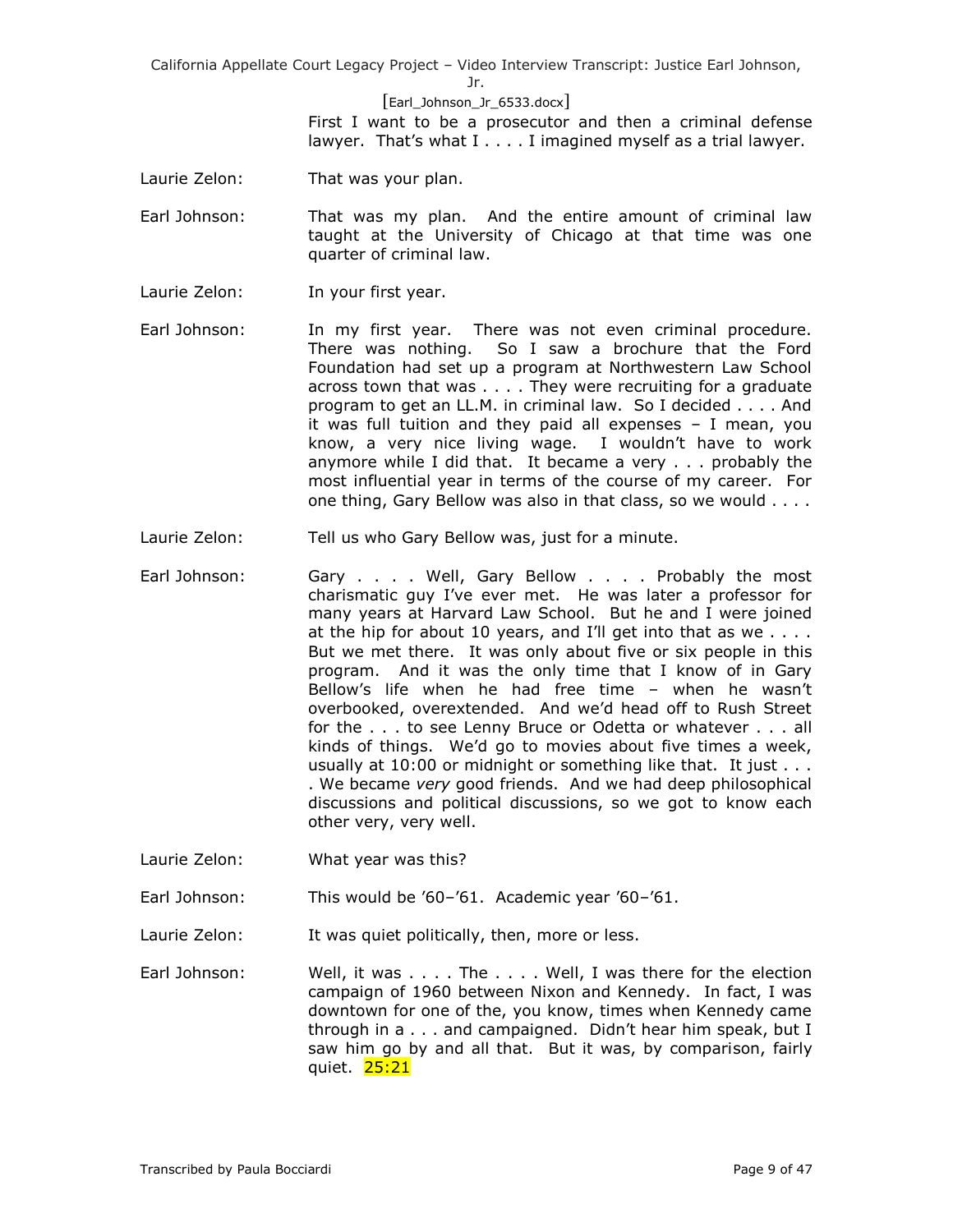Jr.

## [Earl\_Johnson\_Jr\_6533.docx]

I did my dissertation on organized crime, and got recruited – or accepted – into the Honor Graduate Program at the Department of Justice. And when I first went there, I was assigned to the General Crimes Division, and I shared an office with Bob Talcott and Bob Timlin. None of us had ever been to California. Bob Timlin later became an appellate justice on the Fourth District and then the first federal judge in Riverside, I think. And Bob Talcott became a prominent criminal defense lawyer here and then became, I think, a bar court judge. And I came out here, you know, later on to . . . . So it's . . . it was pure happenstance because none of us had ever been to California before. All of us ended up here.

- Laurie Zelon: And had no plans!
- Earl Johnson: I had no plans at that time. The word about my dissertation got out, and I got a call from the head of the Organized Crime section, inviting me to transfer over there. So I was fairly shortly over in the Organized Crime Section – left Bob and Bob behind.

And in the meantime, Gary had moved to Washington, D.C., also to be . . . to join the Public Defender's Office. And we continued socializing all the time when we were there. We didn't really feel that much in conflict because he was busy defending the poor and powerless and I was busy prosecuting the rich and powerful – i.e., the Mafia et al.

In September of '62, I was sent to the Miami field office of the Organized Crime Section, where I partnered with Sheldon Krantz, whom you may know is Laurie Robinson's husband, who later became the dean of the University of San Diego Law School, etcetera. Anyway, we had some good grand juries and prosecutions there, and I tried my first two little cases – a couple of bookmakers and *[inaudible]*. I got my feet wet in the trial court for the first time. And then I got a call from headquarters, saying they had an opportunity, they thought, to finagle getting an Organized Crime section office set up in Las Vegas. They'd had political problems doing so. But what had happened, they had . . . they . . . that office needed someone to prosecute their criminal cases. They had a lawyer and assistant do the civil; it's a very small office. There was  $a \ldots$ one court – one federal court – there at that time. And the U.S. Attorney was an old guy – only knew state law, never had done anything in federal court, had lost two successive major criminal cases (a bank robbery because he failed to prove that it was insured by the federal government and therefore there was federal jurisdiction; a murder on an Indian reservation because he forgot to prove it was an Indian reservation and therefore was federal).

Laurie Zelon: So they needed a little help out there! 29:00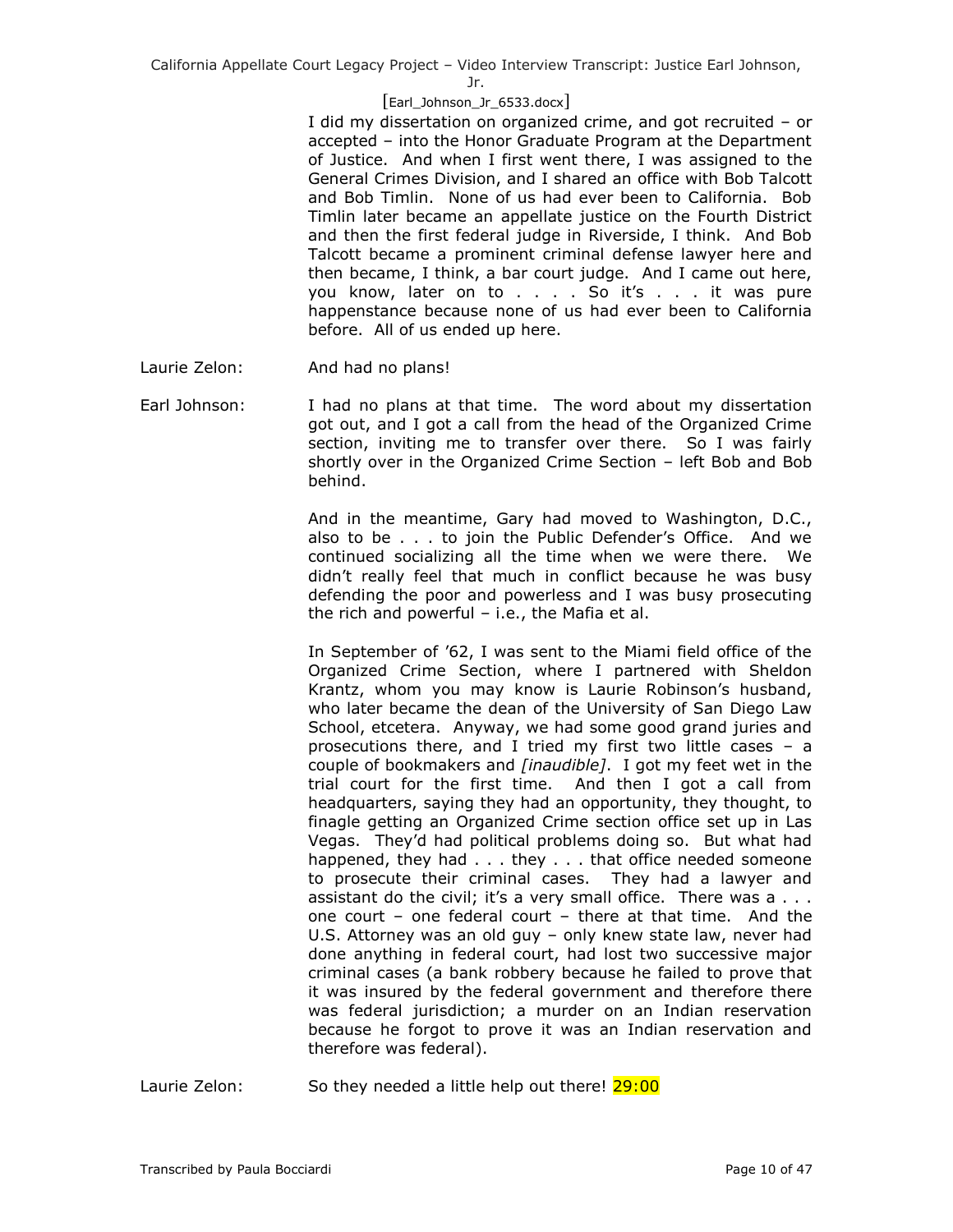Jr.

#### [Earl\_Johnson\_Jr\_6533.docx]

- Earl Johnson: So they needed a little help. So he had sent out a plea for some . . . . So the idea was I would go out there to prosecute all kinds of cases and then begin supervising the FBI and IRS agents and maybe do a little grand jury work on the side and those kinds of cases. So that's what I did. I was sent out there in October of 1963. And in the first month I was there, I tried six criminal jury cases, and they worked out okay. And so I started getting pleas. So we started to be more like one trial a month instead of, you know, two trials a week. And after a while they sent out another lawyer to take over those regular cases, and I moved to an office off . . . in an office building and went full time, running grand jury investigations and supervising agents and all that sort of thing.
- Laurie Zelon: Those were . . . .

Earl Johnson: I prosecuted . . . actually tried a couple of cases.

- Laurie Zelon: Those were wild, wild days in Las Vegas, too.
- Earl Johnson: They were wild, wild days in Las Vegas. That was when every casino was owned . . . in *truth* was owned by one family or the other. The Chicago mob owned the Stardust, the Detroit mob owned the Desert Inn. You could go up and down the Strip, and almost all of them were owned surreptitiously; none of them had their names on it, of course. And so they . . . the whole thing was to develop skimming cases. We . . . . Well, that's a long story I won't have to get into.
- Laurie Zelon: So what . . .
- Earl Johnson: So anyway, wait!
- Laurie Zelon: . . . got you out of there?
- Earl Johnson: Now . . . .
- Laurie Zelon: Wait! There's more!
- Earl Johnson: Well, there's . . . . Then I, in the summer of . . . the late summer of 1964, I'm in Vegas, I'm doing this stuff, I get a call from Gary Bellow out of the blue. And he says, "The Ford Foundation is starting this experimental neighborhood law office program in Washington, D.C. How would you like to interview for being the director of it?" And this was like, "What?" All they, you know . . . . I said, "Okay, I don't think I will be interested, but I'm interested enough . . . ." Bobby Kennedy was then the Attorney General, and he used to have quarterly meetings in his office of all the heads of the different regional offices, and all of a sudden I'm head of a regional office in Vegas. So I was going there for one of those meetings, and I said, "I'll be there anyway, so why don't I interview, at least?" So I go for the meeting, go to the meeting, I come out of  $32:01$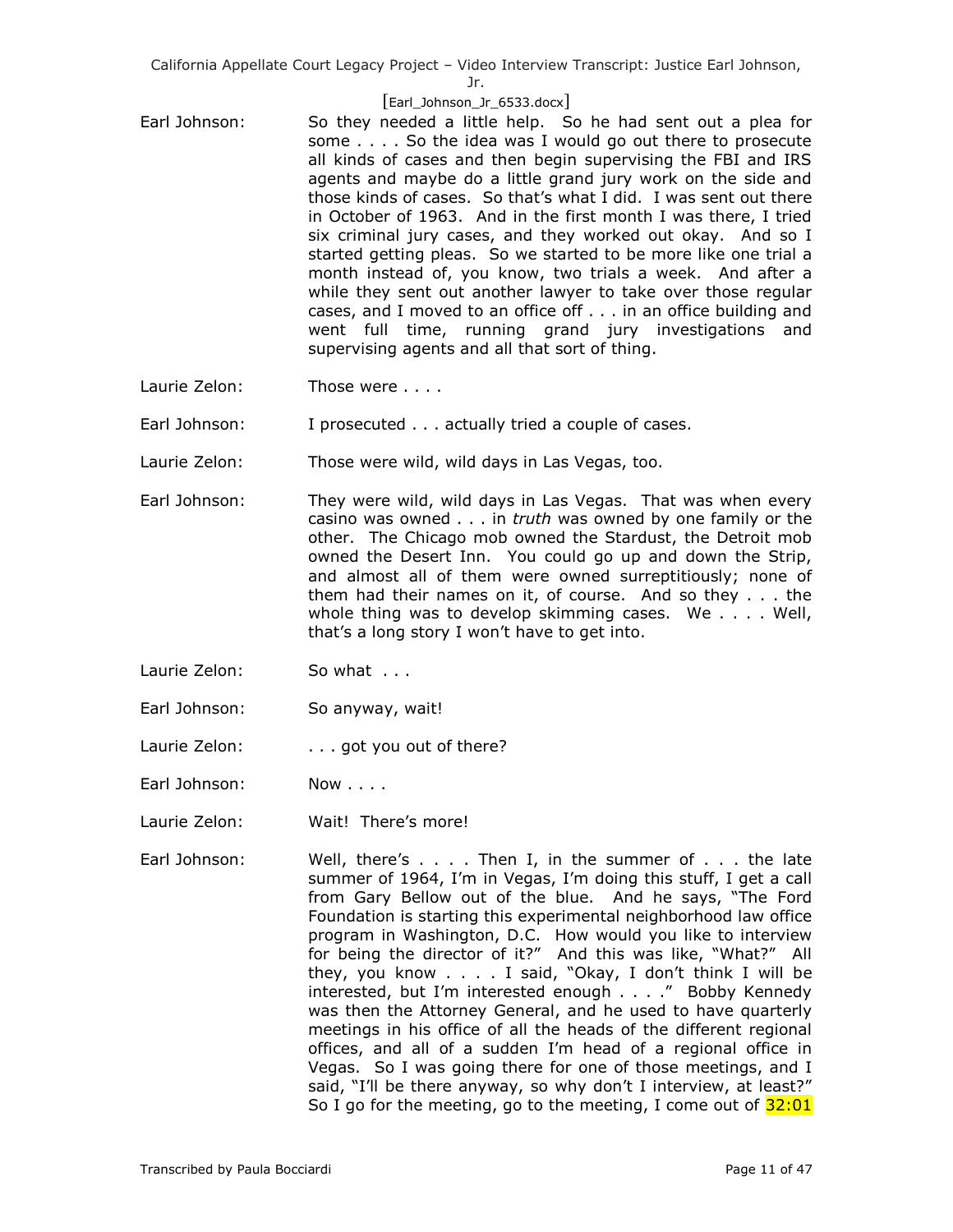Jr.

## [Earl\_Johnson\_Jr\_6533.docx]

the meeting and Gary picks me up and also in the car is Edgar Cahn. And we . . . . I interviewed with him, I interviewed with Ken Pye, who was going to be the chair of the board (he was, at that time, a vice-dean at Georgetown), and then he . . . and I was still . . . . And then I interviewed with . . . . He took me and I interviewed with Howard Westwood from Covington and Burling. I don't know if you've ever met Howard Westwood, but Howard Westwood, who was in his middle 60s and had been involved in legal aid on the side, but . . . .

- Laurie Zelon: But was a partner.
- Earl Johnson: He was a very prominent partner at Covington and Burling. He was . . . . Anyway, and a character. He called everybody a . . . . You know, if he called you a son of a bitch, that meant he *really* liked you. So we have this interview, and he . . . at the end of the interview, he says, "You know what you should do, you son of a bitch? You should take this job. This is an opportunity to really make a difference." Oh, I mean, he just laid it on. And he convinced me.
- Laurie Zelon: What was his formal role in all of this?
- Earl Johnson: He was going to . . . He was on . . . a member of the board. Going to be a member of the board. He was going to be chair of the policy committee.
- Laurie Zelon: Okay.
- Earl Johnson: So when I got . . . . When I actually came there in, I guess it was, late November of 1964, he was the board member I worked with a lot, because . . . . I didn't end up being the director, because they decided they had to have an African American as director. They created a new position – deputy director – for me.
- Laurie Zelon: And that was you.
- Earl Johnson: And that was me. And Julian Dugas was the director.
- Laurie Zelon: And this was formerly Neighborhood Legal Services, right? That was the formal name of it?
- Earl Johnson: It was called Neighborhood Legal Services Project, NLSP. Right. So when I arrived, we had no offices, no office space, no staff. It was Julian Dugas and me, and we used as temporary headquarters the African-American Masonic Lodge building there, which we were actually in the  $\ldots$  whoever the  $\ldots$ whatever they called the majordomo's offices of that . . . which was right in the middle of the . . . . We were four blocks from what was  $14<sup>th</sup>$  and U, which at that time was the drug center; that's where all the drug transactions took place. We were at 10<sup>th</sup> and U, which wasn't much better. 34:47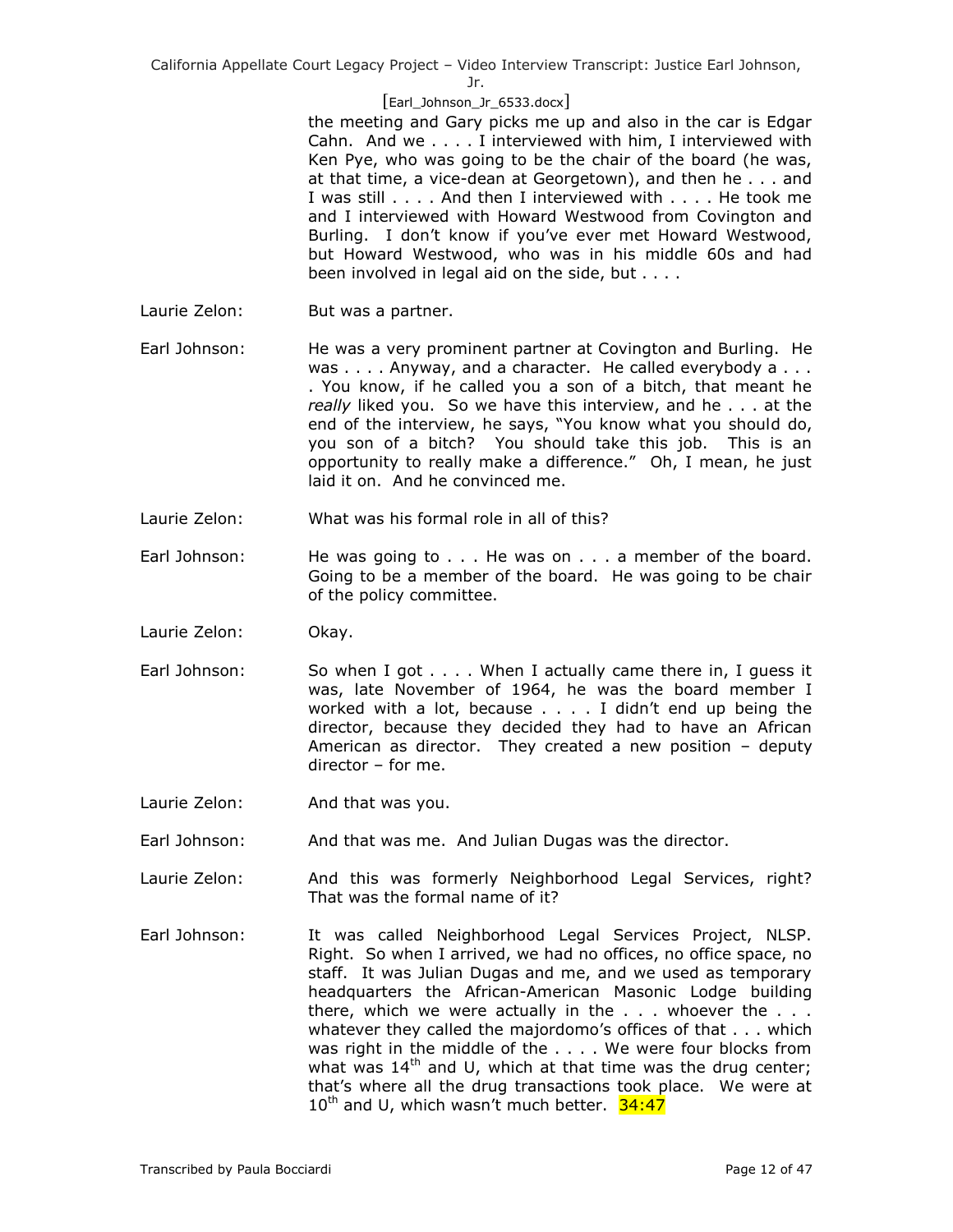# [Earl\_Johnson\_Jr\_6533.docx]

Laurie Zelon: The heart . . . . So it's the heart of Southeast.

Earl Johnson: Oh, it was . . . .

Laurie Zelon: Yes?

Earl Johnson: No.

Laurie Zelon: Southwest.

Earl Johnson: Yeah.

Laurie Zelon: Yeah.

Earl Johnson: It was . . . . No, it was Northwest, actually. But it was the tough part, the tough part. At that time. It's been much gentrified since then. But that at that time it was . . . . And so the division of labor got to be: he did . . . Julian did . . . he knew the area, so he was setting up all the physical offices. He knew where . . . . He negotiated all the leases. He did all that sort of thing. I recruited staff and worked on policy and that sort of thing.

- Laurie Zelon: Well, let me stop you for a minute. What was the charge? Because this was something that hadn't been done before.
- Earl Johnson: Right.

Laurie Zelon: So what were you charged with doing?

- Earl Johnson: Okay. There was a little history before that in other communities. They . . . . The first neighborhood law office program Ford set up, which was part of their Gray Areas community action–type thing, was in New Haven, and Jean Cahn had been one of the first two lawyers in that office. And they ended up closing that office when . . . because of . . . it got in some trouble with the . . . got controversial within the community when they represented a black rape defendant charged with the rape of a white girl – that kind of thing. Yeah, they . . . . So anyway, and then they had a very successful one on the Lower East Side of New York called Mobilization for Youth. Ed Sparer headed that office; Nancy LeBlanc was involved. But ours was the first multi-office program. We were to have . . . . Ford was funding three neighborhood offices, each with four lawyers – you know, 12 lawyers plus the two of us in headquarters. And the notion, though, was both decentralization and trying to do something about poverty.
- Laurie Zelon: So it wasn't just . . .

Earl Johnson: Not just legal aid. 36:50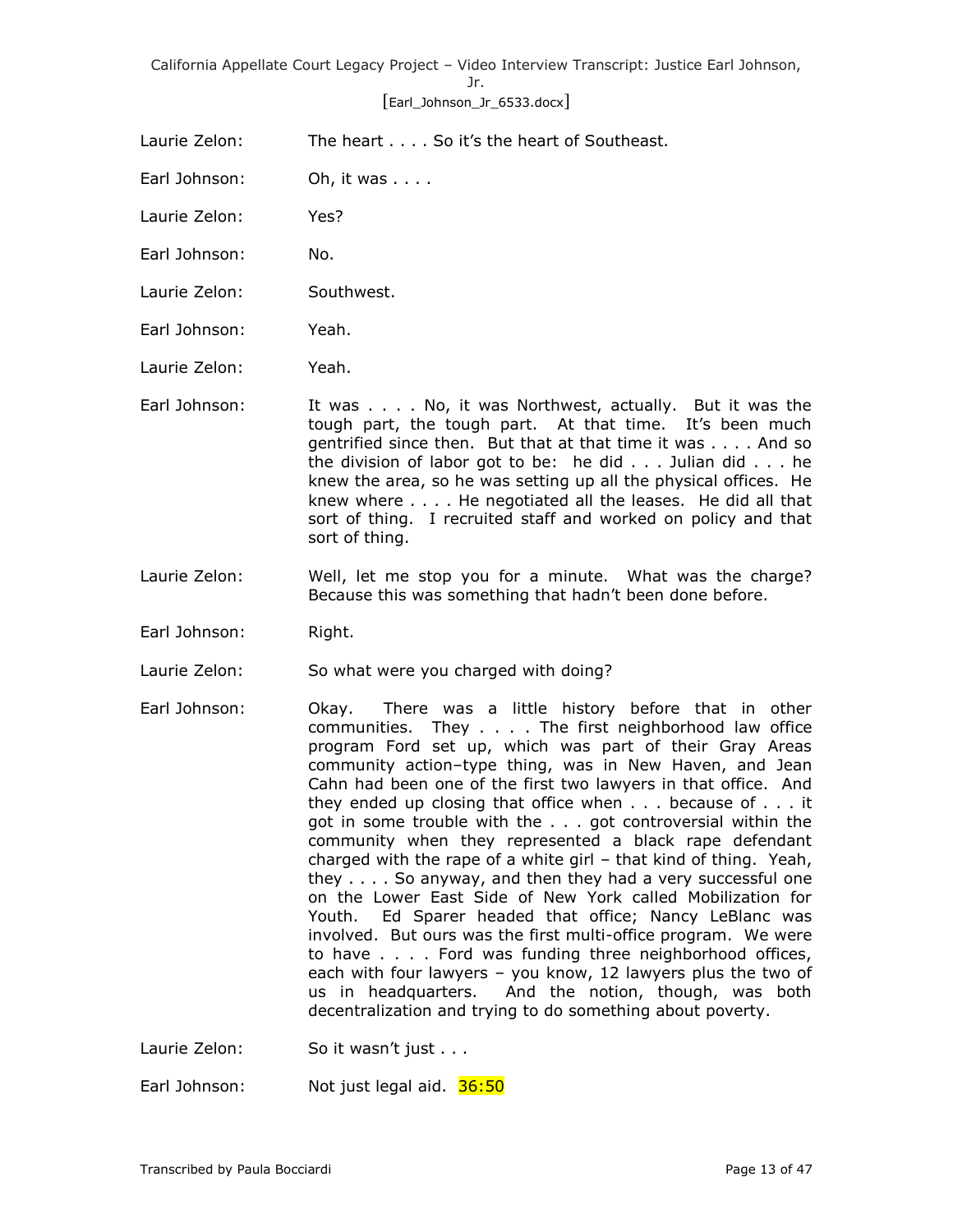[Earl\_Johnson\_Jr\_6533.docx]

Laurie Zelon: . . . . . . criminal.

- Earl Johnson: No, it wasn't criminal at all.
- Laurie Zelon: Okay.
- Earl Johnson: By the time we got to us, they realized that had been a misstep that didn't contribute to do anything about the problems they wanted to deal with. So it was civil.
- Laurie Zelon: But not just individual representation.
- Earl Johnson: No, right.

Laurie Zelon: It was change.

- Earl Johnson: It was change, right. Yes. So we recruited some very good people. Marna Tucker was one of them – later to be the president of the D.C. bar and all kinds of other things. And Johnny Weiss. I don't know if you . . . . There's a lot of . . . . You wouldn't . . . .These won't be familiar to you, but we recruited . . . . What we generally had in each office was at least one African-American lawyer that Julian would have found, and it was usually somebody pretty experienced – somebody who had been a lawyer – in, you know, their 40s or 50s or something.
- Laurie Zelon: And had ties in the community?
- Earl Johnson: And had ties in the community. The rest of the staff was made up of eager young . . . usually . . . sometimes *very* young white-folk lawyers. And some, you know, really topnotch people. Almost all of them had done law review and all that sort of thing. And very eager, ready to go to war. And so I got a lot of calls from judges. I remember one from landlordtenant court who called up to say, "You know, this job used to be easy. Now my desk is stacked full of responsive papers from the tenants and so forth." He says, "They're trying to take every \$15 case to the Supreme Court!"
- Laurie Zelon: In other words, the tenants were asserting their rights.
- Earl Johnson: They were asserting their rights. And they were winning more often than not. If they didn't win in the trial court, they were winning in the appellate court, so . . . which tended to be more friendly to them. So I had been doing that. Simultaneously while this was happening, the War on Poverty was starting. And in fact, very early in the game, we got – in addition to the Ford funding that we had – we got a grant from OEO. It was before they actually had a legal services program; they just gave a grant to our program to open seven more offices. So we ended up with 30 lawyers and 10 offices besides our headquarters staff. 39:22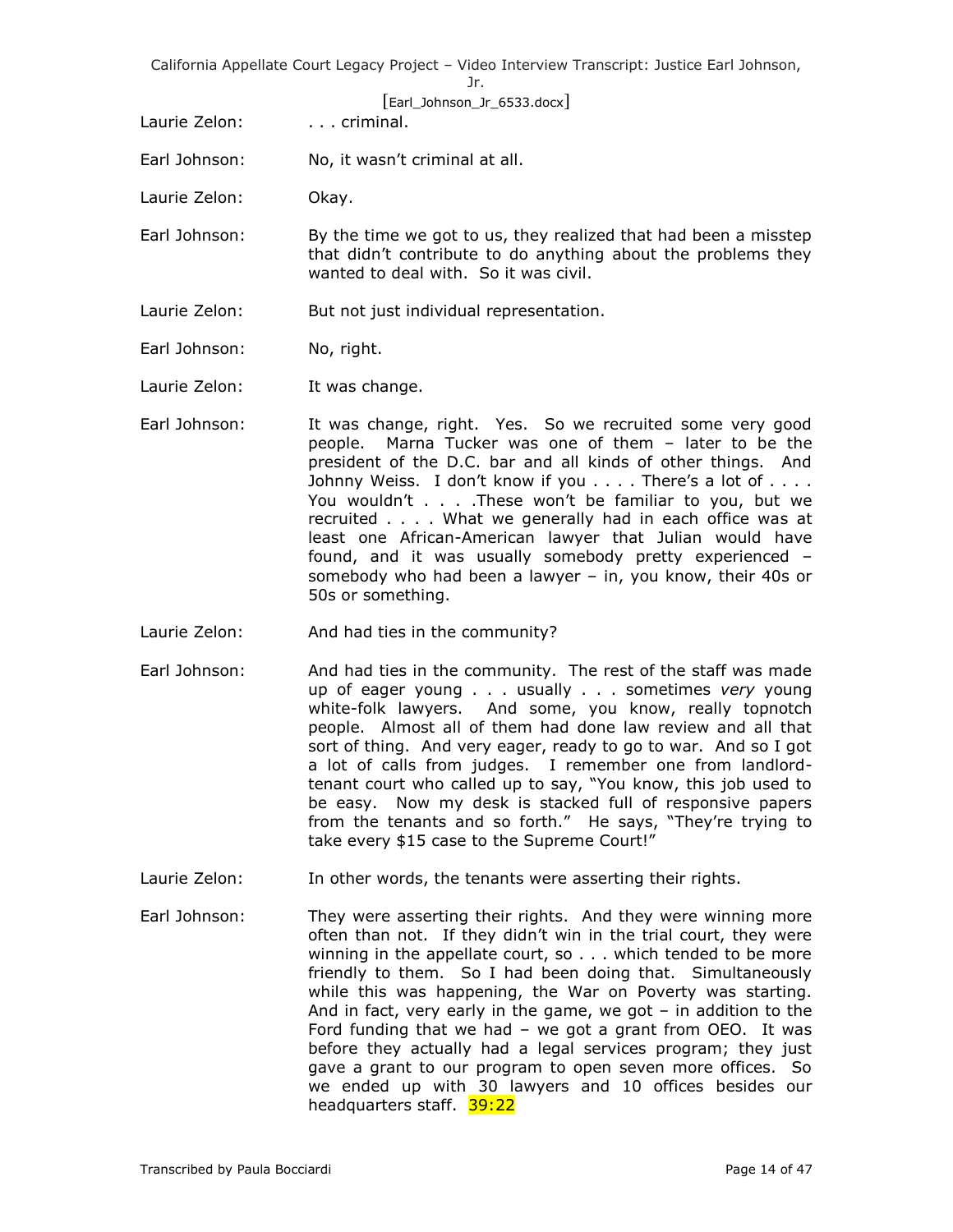[Earl\_Johnson\_Jr\_6533.docx]

- Laurie Zelon: All within D.C.
- Earl Johnson: All within D.C.

Laurie Zelon: When did you meet Sargent Shriver?

- Earl Johnson: Okay. That took a while. They were starting this, right, and Edgar and Jean Cahn's article got to Shriver, and Shriver read it in his car – no, at home – until  $2:00$  in the morning, called them at 2:00 in the morning, told them to be in his office the next morning. They were both working other places, you know – and by the end of that meeting said, "We're going to have a legal services program." And he had hired Edgar to be his speechwriter and hired Jean to be a consultant to put together a program. So a lot of things happened, you know: the ADA endorsed it in February and all that. And finally in August at the ABA . . . . They couldn't find a director. They had a program; they had an endorsement from the ABA; they didn't have a director. And at the August meeting of the ABA, Howard Westwood, again, asked, or told, Clint Bamberger, "You know what you should do, you son of a bitch? You should be the director of that program!"
- Laurie Zelon: Now, which year was this?
- Earl Johnson: This was 1965.
- Laurie Zelon: Okay.
- Earl Johnson: August of . . . at the ABA meeting in '65. What had happened was that Howard Westwood had been on a panel talking about legal services and had talked about the NLSP program. And Bamberger was there – he was a Baltimore lawyer. He was interested; he'd been involved in legal aid a bit. And he wanted to get a grant for Baltimore. So after the panel, he and Westwood went off for lunch, 'cause he was gonna . . . . So anyway, they got into this conversation, and they talked about the . . . they hadn't gotten . . . didn't have a director and all that sort of thing. And as I say, it ended up with him saying to Bamberger that he should take the job. And Bamberger said, "Well," same thing as . . . kind of thing I said; he said, "I don't know if I want to do this, but I'll at least go down and talk to Shriver about it." Well, anybody who talks to Shriver does what Shriver wants, and Shriver wanted him to be director, so he became the director. Then he took Gary Bellow to lunch, and he wanted Gary Bellow to be his deputy director. And Gary – who was at that time the deputy director of the Community Action Program for all of Washington, D.C. – decided he wasn't ready to leave that job, so he said, "No, but I know who should get it; Earl Johnson should be your deputy director!" A week later I have lunch with Bamberger and he asked me to 42:09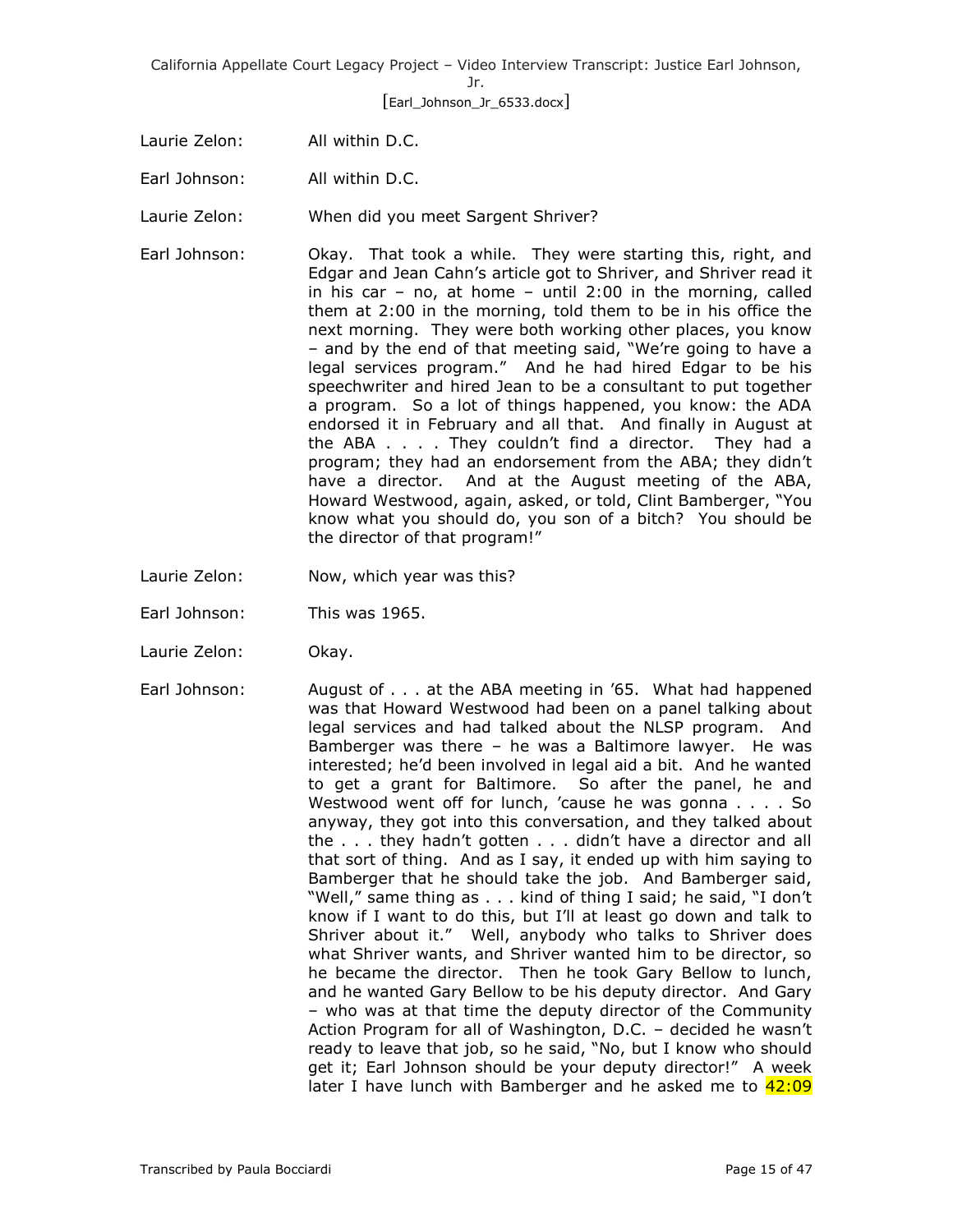Jr.

[Earl\_Johnson\_Jr\_6533.docx]

be his deputy director. So I became deputy director in October of '65, having been in the field for 10 months.

- Laurie Zelon: Which made you more experienced . . .
- Earl Johnson: That's right!

Laurie Zelon: . . . . than a lot of other people!

Earl Johnson: Almost anybody. So I . . . . And then eight months later, Clint resigned to run for Attorney General of Maryland, and I became the director.

Laurie Zelon: Just for some context, this was a new experience, but Legal Aid was not new in the United States. Legal Aid had begun in the 1800s, correct?

Earl Johnson: Right. 1876 in New York.

Laurie Zelon: But it was very different from what you were doing.

- Earl Johnson: Right.
- Laurie Zelon: Tell me how it was different.
- Earl Johnson: Well, we were part of a war on poverty. And we had to be gauged by what we did that would contribute to overcoming poverty or reducing poverty or ameliorating poverty, not by how many cases we . . . divorces we managed to get or how many . . . that kind of thing. So we had a focus on using major litigation and legislative advocacy and that sort of thing. Now, in order to get a lot of programs funded, however, I would say that at least two-thirds – maybe three-quarters – of our grantees were the old-line Legal Aid Societies. So we had a conversion job on our hands. And I became . . . . When I became director, we had the first whole . . . we had increased the funding of Legal Aid for the poor in that very first year by fourfold. The combined budgets of all of the charitably funded – they all had been charitably funded before – Legal Aid Societies in the country was a little over five million. We made \$20,000,000 worth of grants in that first year. And we . . . . by the time I left in '68 we had doubled . . . we were at an annualized level of about 45 million, which in current dollars is over \$250,000,000.
- Laurie Zelon: Which is about where we are ...

Earl Johnson: Yeah.

- Laurie Zelon: . . . . with federal funding right now.
- Earl Johnson: That's right. We're not much more than what we were when I left in 1968. 44:47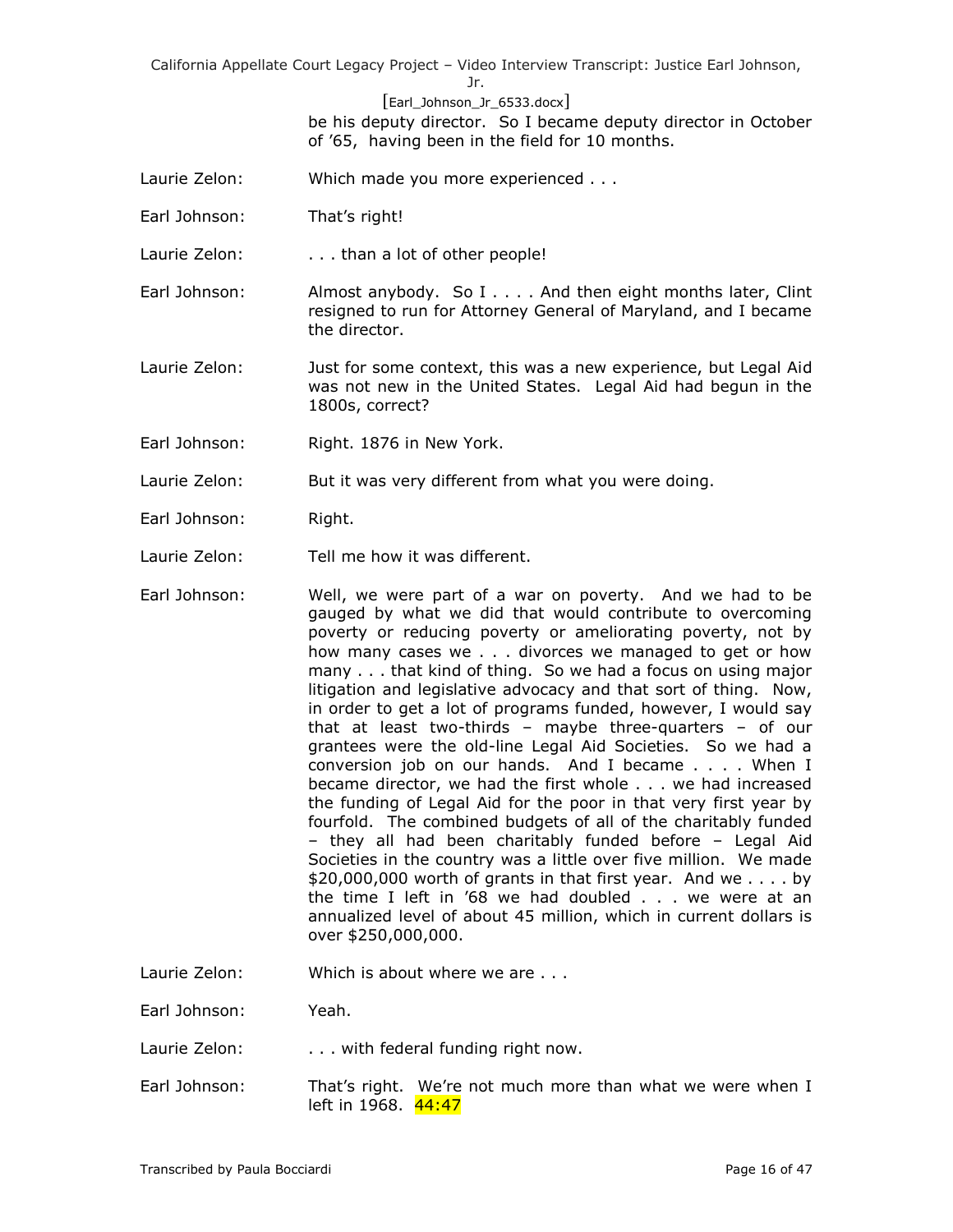# [Earl\_Johnson\_Jr\_6533.docx]

- Laurie Zelon: Now, this ultimately became the Legal Services Corporation . . .
- Earl Johnson: Ultimately.
- Laurie Zelon: . . . . . through a series of events.
- Earl Johnson: A series of events. We'll get to that in a minute.
- Laurie Zelon: Right. But you weren't there then. You left in 1968.
- Earl Johnson: I left in '68.
- Laurie Zelon: And where did you go?
- Earl Johnson: I went to the Center for the Study of Law and Society at the University of California, Berkeley. I had a grant from a couple of foundations – the Russell Sage Foundation and the Walter Meyer Foundation – to write a history of the Legal  $\ldots$  what were the Legal Services Program and its antecedents, but primarily focused on its creation and its early years. And so I spent a year doing that. During that year, I was looking for a job in academia, 'cause I . . . that's what I was interested in doing. And I actually . . . . We were living in San Francisco, obviously. Barbara had come with me to . . . from the . . . to the . . . . She had been . . . . Yeah. We're getting ahead of ourselves!
- Laurie Zelon: That's all right. Tell the story in your order.
- Earl Johnson: I met my future wife when I was director of OEO Legal Services. She joined our staff actually when I was still deputy director. And it was a very small headquarters staff; I think there were eight of us altogether. And she was the experienced political person. So when in 1967 we got . . . . George . . . Senator George Murphy – Ronald Reagan's friend, the tapdancer – introduced an amendment that would have prohibited us, our lawyers, from representing anybody, any clients, against either state, local, or federal government. Would put us out of business, practically, for a great deal of our work. She was very helpful in putting together the campaign we mounted to defeat that in the House. We . . . . By the time it was over, they didn't . . . the other side . . . . I was up in the gallery, and Congressman Lloyd Meeds, who . . . from Washington, who was sort of our floor manager for defense of this, went over . . . I saw him walk over to the proponent of the . . . the one who was going to introduce it in the House. They had a conversation, then he turned around and he went like this, and that meant they weren't even going to introduce it. We had made it such a cause célèbre and had gotten so much political muscle pointed at them that they decided it wasn't worth the candle to bring it up. So  $\dots$  47:36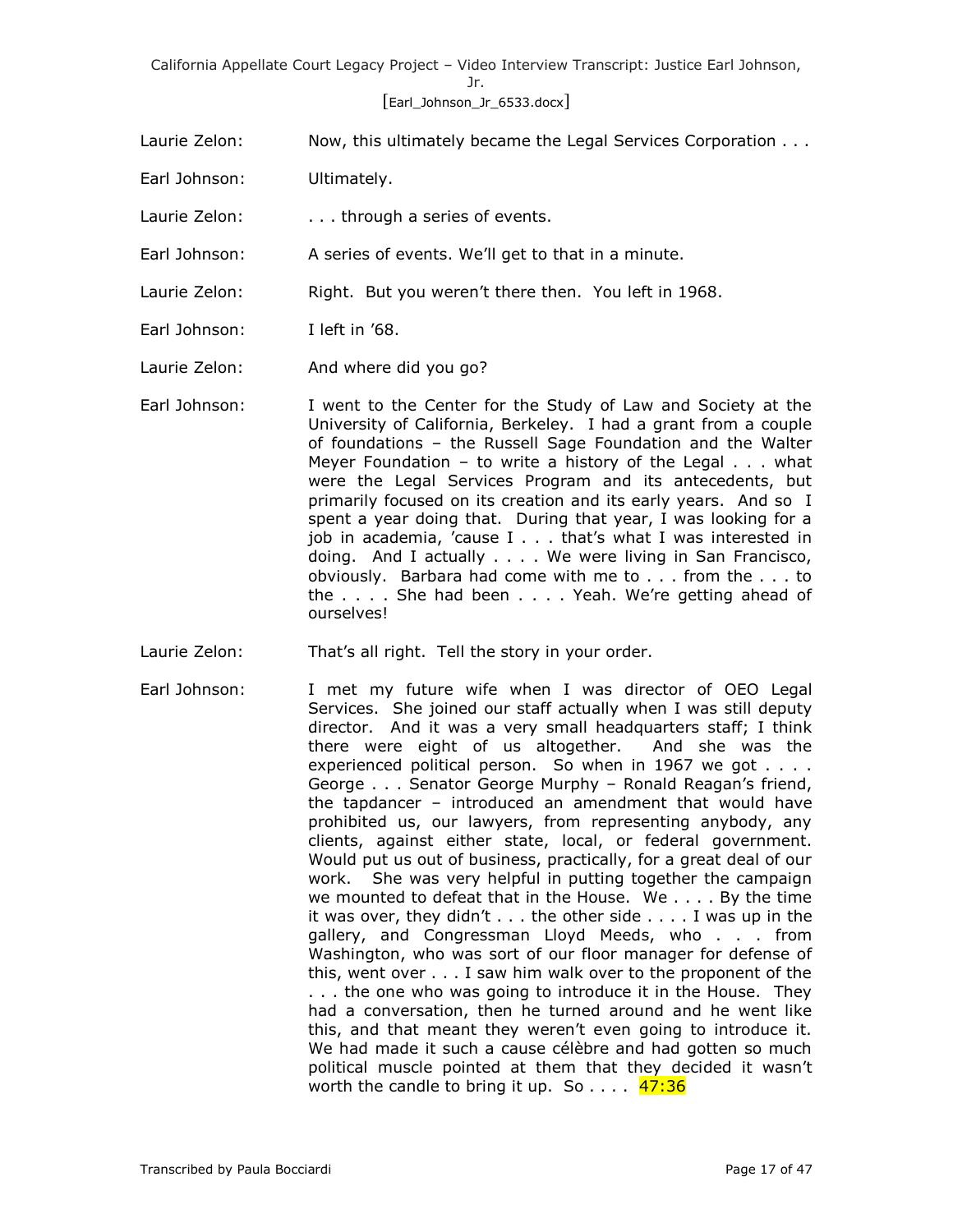#### [Earl\_Johnson\_Jr\_6533.docx]

Laurie Zelon: But it did come back some years later in a different form.

- Earl Johnson: It came back in a more . . . . In fact, it kept coming back until essentially they won.
- Laurie Zelon: So you're in Berkeley now, and Barbara is with you.
- Earl Johnson: And Barbara is with me. Right.
- Laurie Zelon: Good thing there was no anti-nepotism rule in the office.
- Earl Johnson: I know! Yes, there has . . . . More than one person has said we'd probably had sex harassment charges or something! Anyway . . . .
- Laurie Zelon: And looking for an academic job, and you ended up at USC.
- Earl Johnson: I ended up at USC, but I actually had two offers: I had an offer from USC to be an associate professor, and I had an offer to be the Dean of Golden Gate Law School. And at that time we were living in San Francisco, and the attitude of San Franciscans towards L.A. was epitomized by this . . . they had this huge sign. That was when Pacific Southwest Airlines still existed – PSA. And they had this huge sign over the . . . billboard, a huge billboard, in downtown San Francisco that you could see from any of the freeways, that said, "If you *must* fly to Los Angeles, fly . . . ." But at Thanksgiving time, Barbara and I went down . . . . Gary Bellow, by that time, was a professor at USC, and we went down to visit him in his house in Manhattan Beach. It was Thanksgiving, it was sunny, it was warm. We went to the . . . . We spent the afternoon at the beach itself, and we decided that maybe southern California wasn't so bad after all, and eventually accepted the offer at USC. And Gary and I started the . . . what was called the USC Clinical Semester, which was actually a . . . full-time for a semester, the students would do nothing but clinical aid: criminal . . . two days of criminal placement, two days of civil placement, and one day of classes that were connected.
- Laurie Zelon: Now, this was before clinical education was anything *near* what it was . . . what it is today.
- Earl Johnson: Yes. This was one of the pioneer . . . . We had a grant from the Ford Foundation that set up something called CLEPR – the Council for Legal Education Something-or-Other. But it was essentially to fund clinical education. And we were one of the early grantees. And we wrote an article that got a lot of play about the clinical semester and about the issues and that sort of thing. And, yeah, it . . . we had a big conference there – it included people from Canada as well as the United States – that helped bring the momentum for clinical education.
- Laurie Zelon: So we're now almost to 1970, right?  $\frac{50:26}{2}$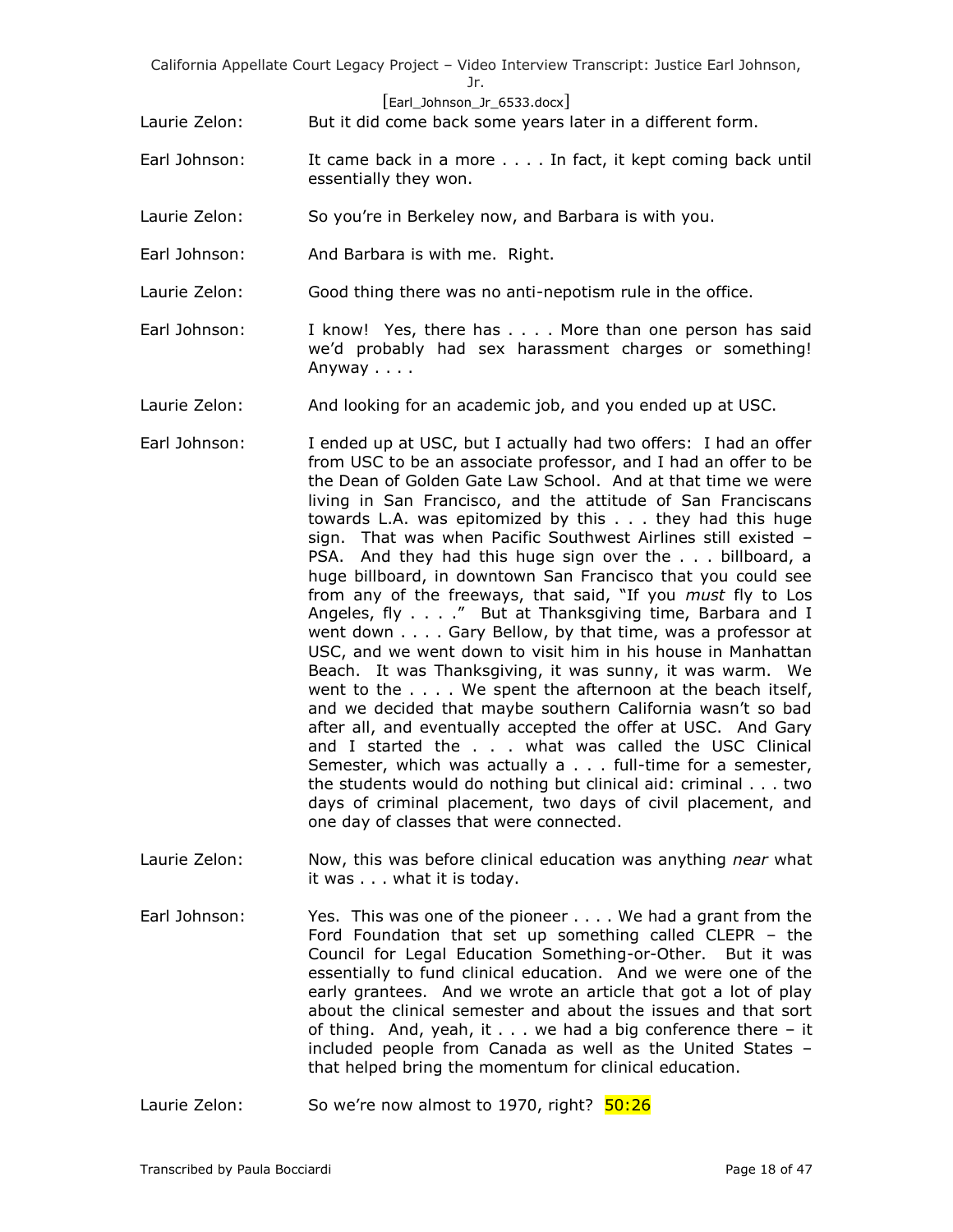## [Earl\_Johnson\_Jr\_6533.docx]

- Earl Johnson: Yeah. I started in '69, '70. I taught Evidence at the same time I was doing the proposal to the faculty for the clinical semester that would start the next year. And then Gary and I did that. I did the criminal side, he did the civil side essentially when we did the semester.
- Laurie Zelon: And so how long did you stay there doing that?
- Earl Johnson: Okay, I did that from . . . 'til 73. I had unusual kind of . . . even within academia, an unusual path. In 1973 I was . . . . The Ford Foundation, again, they were really into legal services, legal education, the legal world in general. And they put together a program on legal services in the developing world, trying to promote Legal Aid in, you know, the developing countries. And I was on the board of that. And also on that board . . . . At our very first meeting, also on that board was Professor Mauro Cappelletti. Mauro Cappelletti is an Italian law professor but who had a joint appointment at Stanford Law School. He taught Comparative Law. He was fluent in about seven languages; he could both read, write, and speak in all these languages. He was a genius. And we went . . . he and I went out to dinner together, and we started talking, and he and another professor – James Gordley – had just written a pair of articles that were published in the *Stanford Law Review,* a comparative . . . comparing different kinds of legal aid programs in different countries. I didn't even know they *had* legal aid in other countries, essentially, practically, except England. And they were . . . Cappelletti was interested in turning that into a book – publishing those two articles plus a bunch of materials, translating from different languages the statutes related to Legal Aid and articles about it and descriptions and this and that. And asked me if I would be interested in coming to Florence that summer to participate in that project. And I said, "Well, only if I can write an article for it, too." And he said, "Sure."

So that started . . . . In 1973 I spent the summer there, and then I spent the summer of . . . I made a lot of progress on the book then in the summer of 1974, and then in 1975 I had a sabbatical, and Barbara and I spent essentially the whole year in Florence. And we finished the book, and Cappelletti and I had the idea that we wanted to broaden it beyond Legal Aid – broaden the study that was happening at his Comparative Law Center in Florence beyond Legal Aid to access to justice in general, all the ways of improving access to justice, and all the different mechanisms in different countries. And we got a grant from the Ford Foundation to do so. So in '75, I was there working on that project.

And then while we were there, the State Department asked us if . . . asked me if Barbara and I would do . . . go on a speaking tour in Africa. It turns out that because of where the  $54:11...$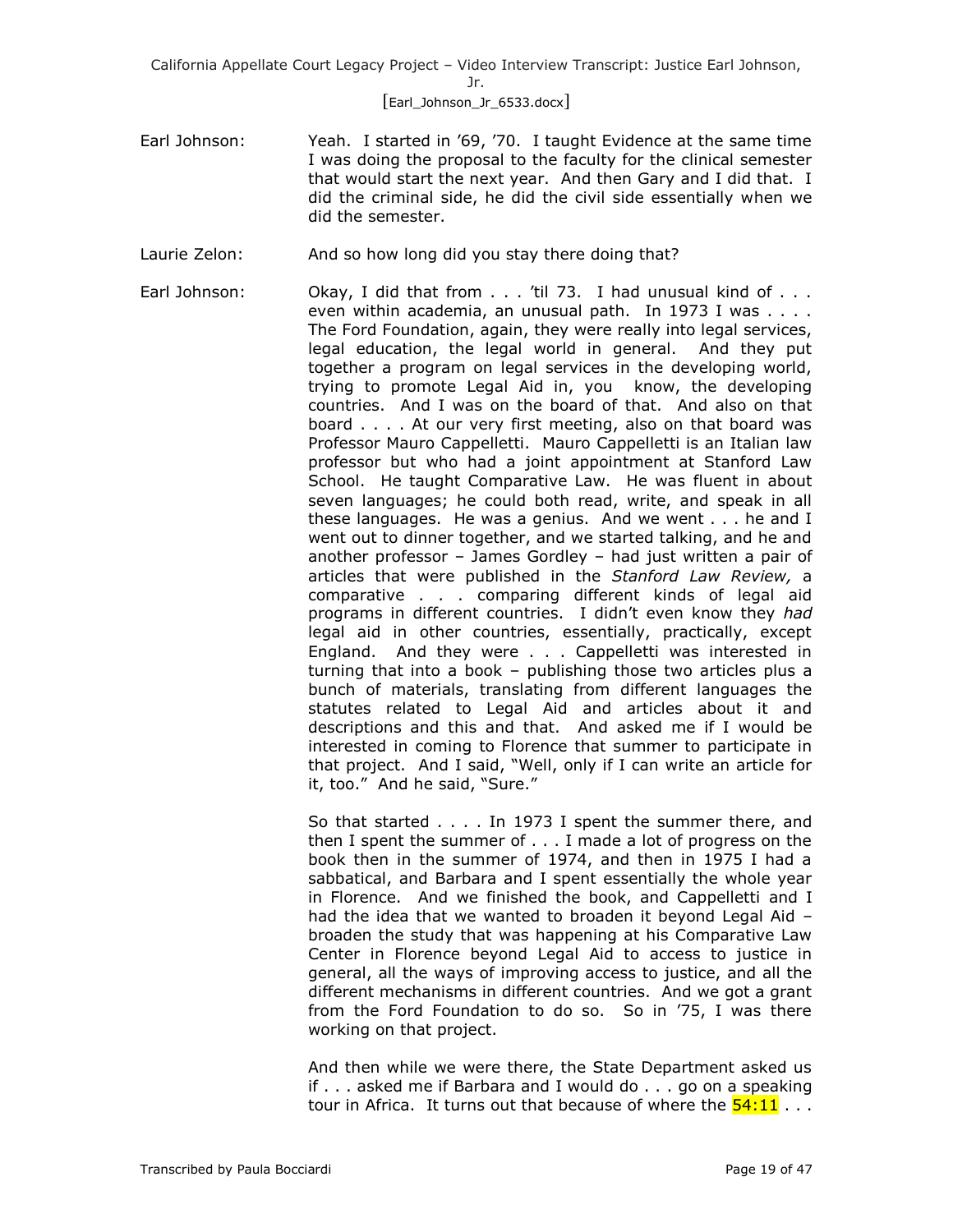Jr.

## [Earl\_Johnson\_Jr\_6533.docx]

they could use money that could only . . . . Foreign money, essentially, was cheaper, or easier, or they had a bunch that they didn't . . . wasn't part of their budget that they could use for somebody who was actually *in* a foreign country to start with. So we were in Italy, so they could . . . . So we went to six different countries in five weeks – probably the most interesting and educational five weeks of my life. The last two weeks were in South Africa, in the middle of apartheid, and because we were under State Departmental auspices, we got into places that an ordinary tourist would never be. We got into black townships at night, went to a reverend's house when the . . . some of the black activists were meeting. We had dinner in a . . . with a liberal lawyer who was in house arrest because of his anti-apartheid activities. We went to . . . sat in on a pass court, where they . . . all the Africans who had come into the city when they weren't supposed to be in the city or stayed beyond their work time or whatever it was were being prosecuted. We saw some trials, of course. And all over the country we lectured at all the different, you know . . . . We went to . . . . We lectured at the Zulu university to African law students, we . . . at an English university, at an Afrikaners university, at a colored university, at an Indian university – you know, all these different schools. And, you know, the students would come and tell us about all kinds of stories, and it was . . . . I would . . . . At that time, I would have said there was, at most, one chance in a thousand there would be a peaceful resolution of that. We had an Afrikaners woman who went around with us, sort of taking care of us. And the main reason she was working for the American government was so she could get herself and her family out of the country when the revolution happened.

- Laurie Zelon: Because everyone was expecting it at that point.
- Earl Johnson: Yeah. And of course all the English people had dual passports. The Afrikaners were the ones that were on the . . .
- Laurie Zelon: They were on the hook.
- Earl Johnson: . . . on the hook if there was a real bloodbath. So anyway, it was . . . what's happened is, to me, the greatest miracle of my lifetime in that country.

The other thing that was interesting . . . . Before we went there, we had been in Ghana. Now Ghana  $\ldots$ . They're  $\ldots$ . See, West Africa was considered . . . the climate was so bad it was considered inhospitable to whites. So they . . . the government . . . . Except for a few people, they trained the Africans to be their government *[inaudible]* the judges and the lawyers. They . . . . Most of the lawyers and judges we met there – we met . . . spent a lot of time with the Chief Justice and a lot of justices and a lot of lawyers – were all Englishtrained barristers. They'd all been to England, they'd all **57:27**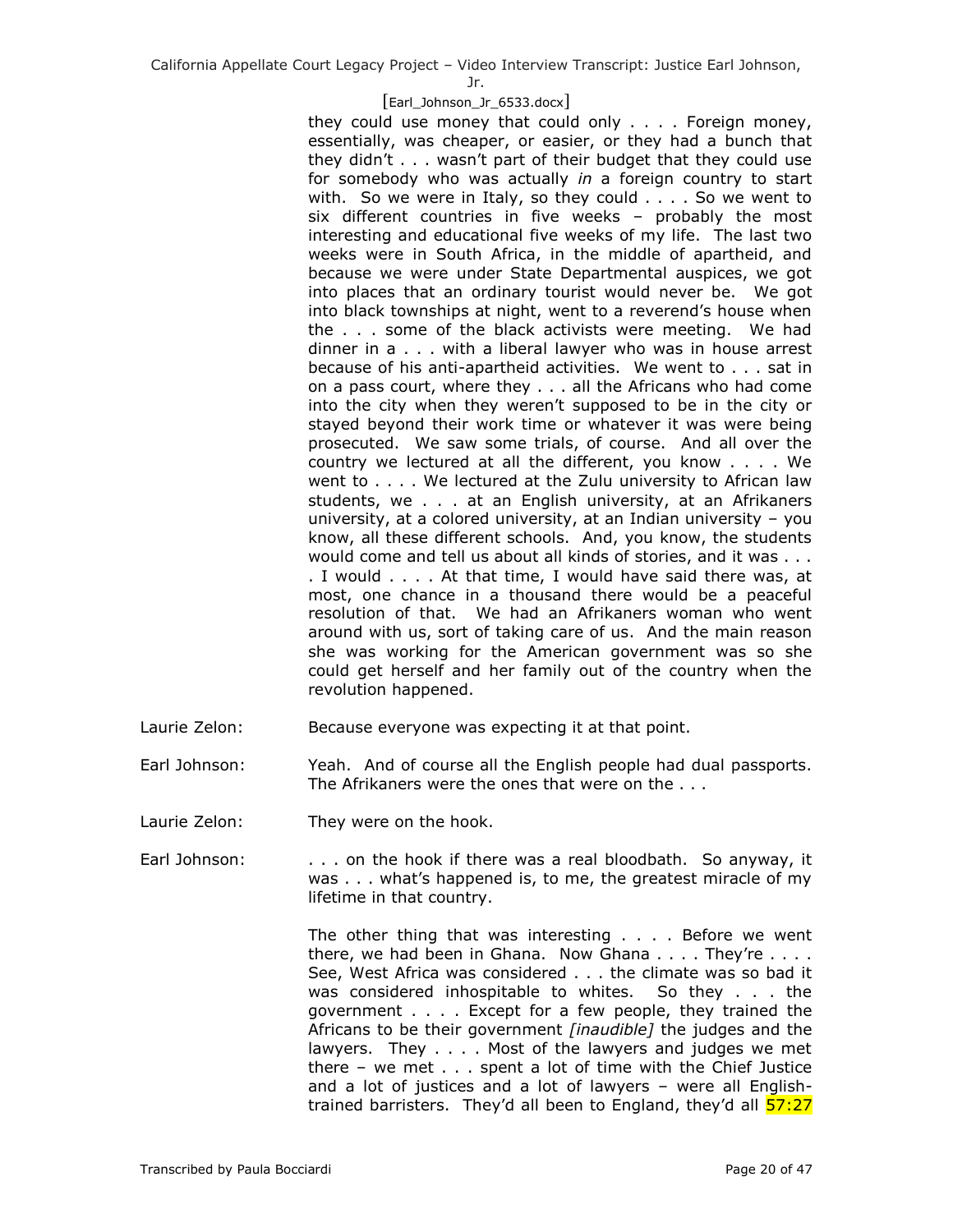Jr.

[Earl\_Johnson\_Jr\_6533.docx]

gone through the Inns of Court, Oxford graduates, Cambridge graduates, and all this stuff.

- Laurie Zelon: But they were all black Africans.
- Earl Johnson: They were all black Africans.
- Laurie Zelon: And was that the only place in Africa, at that point, where that was true?
- Earl Johnson: No, that was true . . .
- Laurie Zelon: All of West Africa.
- Earl Johnson: . . . . in the English parts of West Africa. East Africa which is the climate similar to California, Kenya and that area, 'cause it's high country, even though it's near the Equator – it's high enough up that's it's very . . . . Well, the English *loved* living there. So all the legal profession there, even when we were there, long after Kenya was *. . .* almost all the judges were whites, and there were just the beginning  $-$  a trickle  $-$  of African lawyers. So, anyway, but having that experience in Ghana – these highly educated, highly capable Africans – you get to South Africa and you talk to, particularly, the Afrikaners, of course, well, "These . . . This is an inferior race there, you know. The couldn't possibly run a government. They couldn't possibly run a court. They couldn't possibly do this, they couldn't possibly do that."
- Laurie Zelon: Except that they were!

.

- Earl Johnson: Yeah! We had seen proof positive. So anyway, that was a . . .
- Laurie Zelon: So that was all '75.
- Earl Johnson: That was in the middle . . . . That was . . . . What's that?
- Laurie Zelon: That's '75. 1975.
- Earl Johnson: That's '75.
- David Knight: If I can just interrupt.
- Earl Johnson: Surely.

David Knight: I'd like to change . . . . Justice Zelon, do you want to prompt?

- Laurie Zelon: All right. We were talking about 1975 and your trip to Africa in the middle of your year in Florence.
- Earl Johnson: Right. 59:00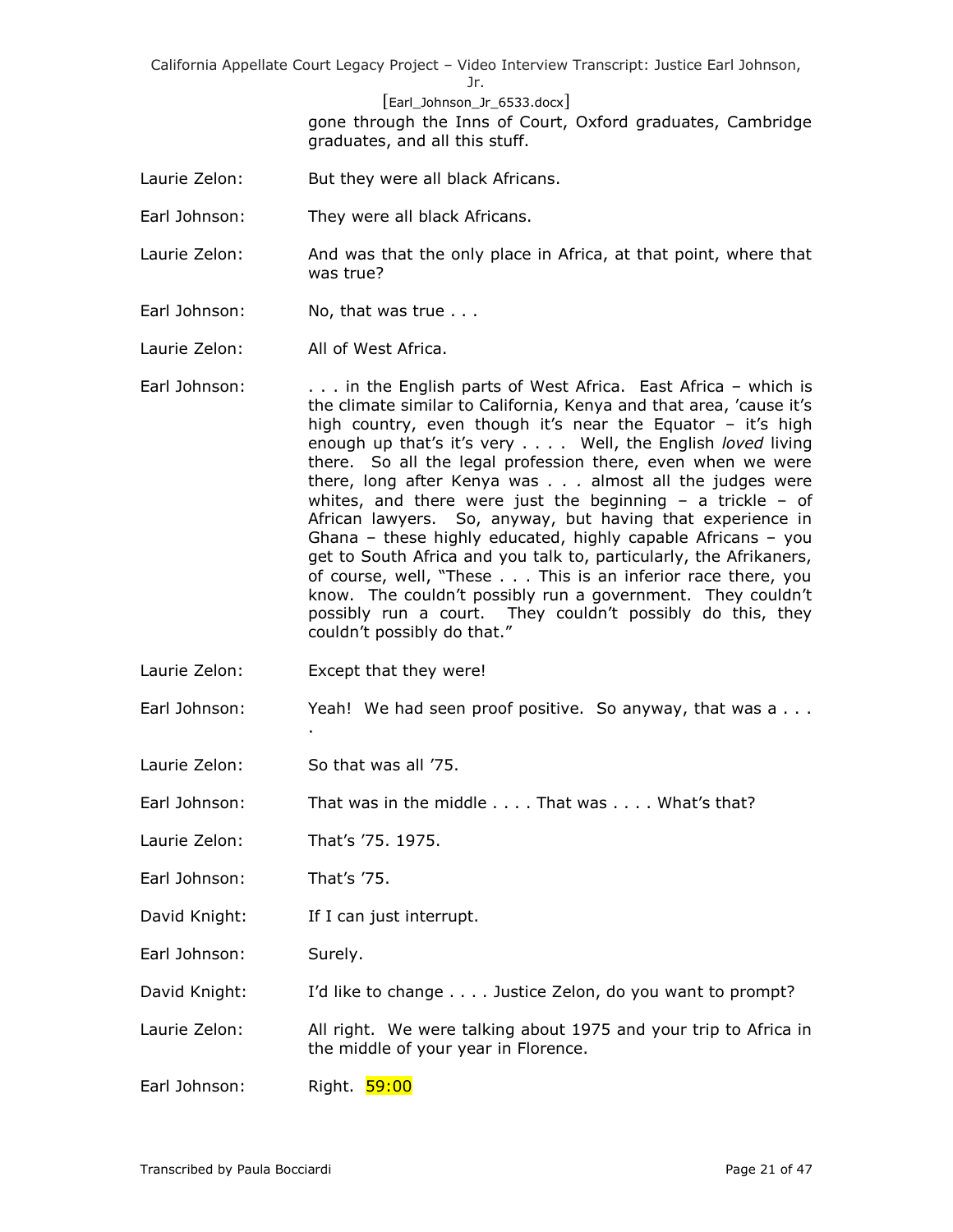# [Earl\_Johnson\_Jr\_6533.docx]

Laurie Zelon: And after you came back from Florence . . .

- Earl Johnson: Right.
- Laurie Zelon: . . . . what did you do next?
- Earl Johnson: When I came back from Florence, I was still a professor, of course, at USC. This was just a sabbatical I was on. I was able to take a full year because I . . . half of my support came from USC and half my support came from the grant we'd gotten from the Ford Foundation. So I was able to do . . . what would be a six-month sabbatical, I was able to take a whole year.

We have left out something very important . . .

- Laurie Zelon: Let's talk about it.
- Earl Johnson: . . . . and a very important person in my life and also in me becoming a judge. Okay. Let's go . . . . To do this, we have to go back to when I was director of the OEO Legal Services Program, and on Saturdays I was teaching a seminar in law and poverty at Georgetown Law School. Two of my students in 1968 – this would be the spring semester of 1968 – were Mickey Kantor and his wife, Valerie Kantor. And Mickey actually got the book in the course! He did very well. And you won't be surprised, but  $I \ldots$  the way I had set up the seminar was after, you know, talking about various subjects we . . . I had them . . . assigned them to hypothetical cases to be argued in the U.S. Supreme Court. And the one assigned to . . . I assigned to Mickey was the right to counsel in civil cases. It's amazing, by the way, how many of these issues that I had them argue about were later argued in the U.S. Supreme Court, like the welfare residency requirement – *Shapiro v. Thompson*. The right to a hearing before . . . . You know, a whole lot of 'em. But anyway, that was the way it was set up. So I met Mickey and helped him get a job in legal services. He wanted to go into legal services. Got him a job in Florida: migrant legal services. Helped him get one, I should say: I sent a letter of recommendation, which, *[inaudible]* the one that's providing the funding, was probably pretty . . . .
- Laurie Zelon: Was probably pretty influential.

Earl Johnson: Pretty helpful, right. Right. And then a couple of years later, after Nixon's become President, Don Rumsfeld's become director of OEO, and Terry Lenzner becomes Director of the Legal Services Program at OEO, he . . . . When the second Murphy amendment came up in 1969, Terry – on several people's recommendations – hired (or brought in, I should say) Mickey to coordinate the effort to defeat the second Murphy amendment. And I was . . . . After I left as director of OEO Legal Services Program, I had become a member of the National Advisory Committee to the OEO Legal 1:02:25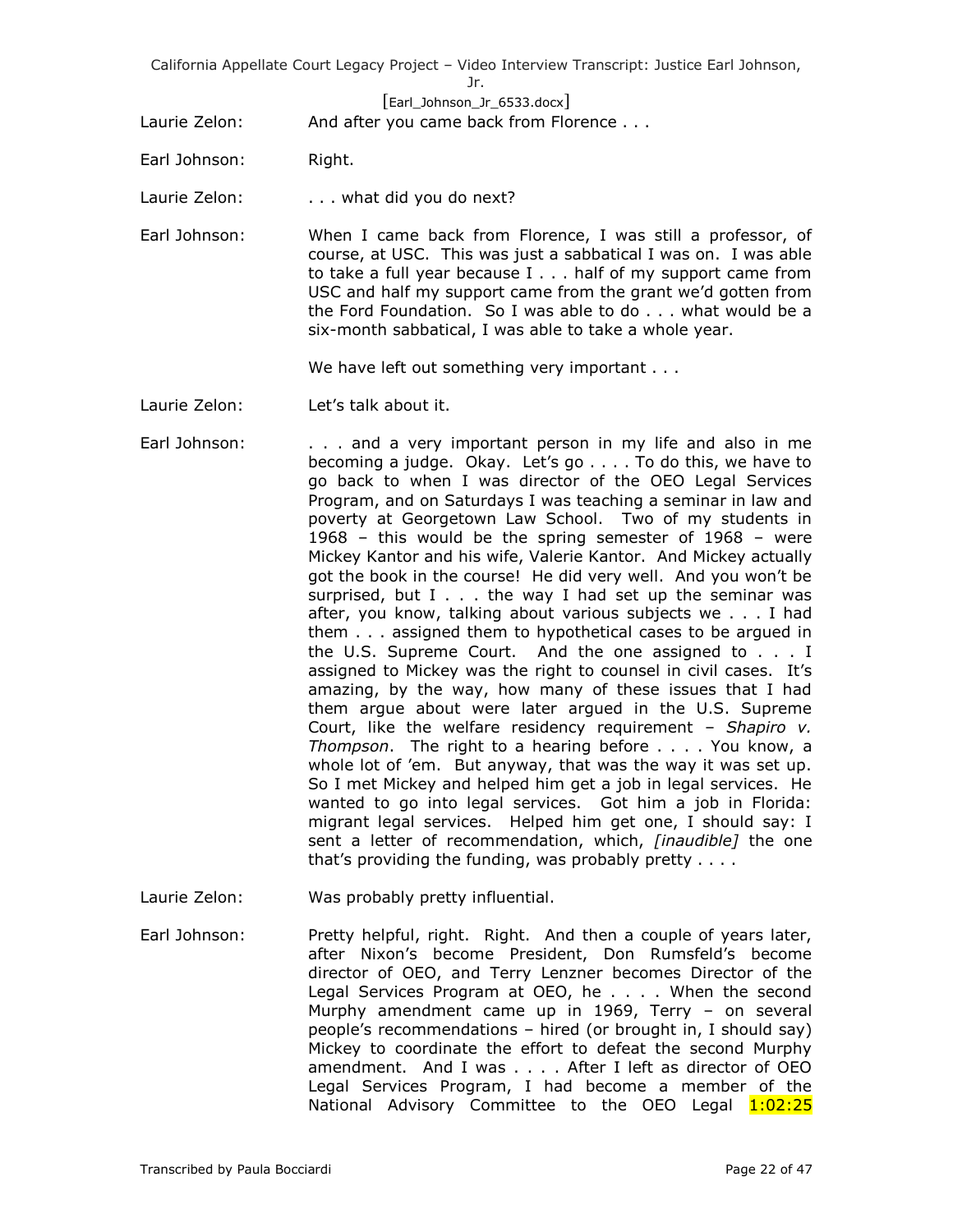Jr.

#### [Earl\_Johnson\_Jr\_6533.docx]

Services Program, which included the ABA President. You know, it's a bunch of people. And I had been made chair of the legislative subcommittee of the National Advisory Committee. And while . . . . In early January of '69, before Nixon's even sworn in, we came up with a proposal for an independent entity. Now, we called it the National Justice Foundation; it was modeled on the National Science Foundation. But the notion was the same kind of thing  $-$  of a  $\ldots$  completely independent of the executive branch kind of thing. And we actually surfaced that with the Nixon administration. When I say "we," the ABA surfaced it with the Nixon administration. They thought it would be interesting, but Rumsfeld was very interested in keeping the OEO Legal Services Program. He liked the OEO Legal Services Program, at least initially. He saw it as the best thing in OEO, that he was heading. So that went on the back burner. But I . . . . Because I was chairing the legislative committee, which was also worried about the Murphy amendment and Mickey was running the operation against it, we had reasons to communicate quite a bit.

Then in late 1970, the Nixon administration had a change of heart. Rumsfeld resigned as OEO director – went over to become counsel to the President, taking along his special assistant, Dick Cheney. The rest is history, so to speak. Anyway, I got a call from Bill Steiger – a friendly Republican congressman who had always been a big supporter of legal services and who was a personal friend by this time – that the Nixon administration had just called him and said that they were ready to move. They wanted to have an independent body – independent entity. And the ABA, in the meantime, had put together a commission, of which I was a member, and decided . . . we decided instead of having a National Justice Foundation modeled on the Science Foundation, to have a legal services corporation modeled on the *[inaudible]* new Corporation for Public Broadcasting. So at the February 1971 meeting of the . . . mid-year meeting of the ABA, I started drafting the legislation to implement that, along with Ted Tedslaff, who was then the Acting Director, OEO Legal Services. We were meeting up in the . . . .

Laurie Zelon: We all meet in the middle.

Earl Johnson: And at breakfast meeting  $-$  I had a breakfast meeting with Mickey Kantor – told him we had just formed, or were forming, an organization, a 501(c)(4) lobbying-type corporation called Action for Legal Rights, and would he be interested in being the executive director of same? And he fairly soon said yes, and so for the next two years he was the chief lobbyist for the effort to get the Legal Services Corporation passed, the 1971 and 1972. We passed it in '71; Nixon vetoed it. It passed both houses in '72, went to conference, the conference committee came out with a version that was – from our perspective – much worse than what either house had passed, and we asked for  $1:06:40$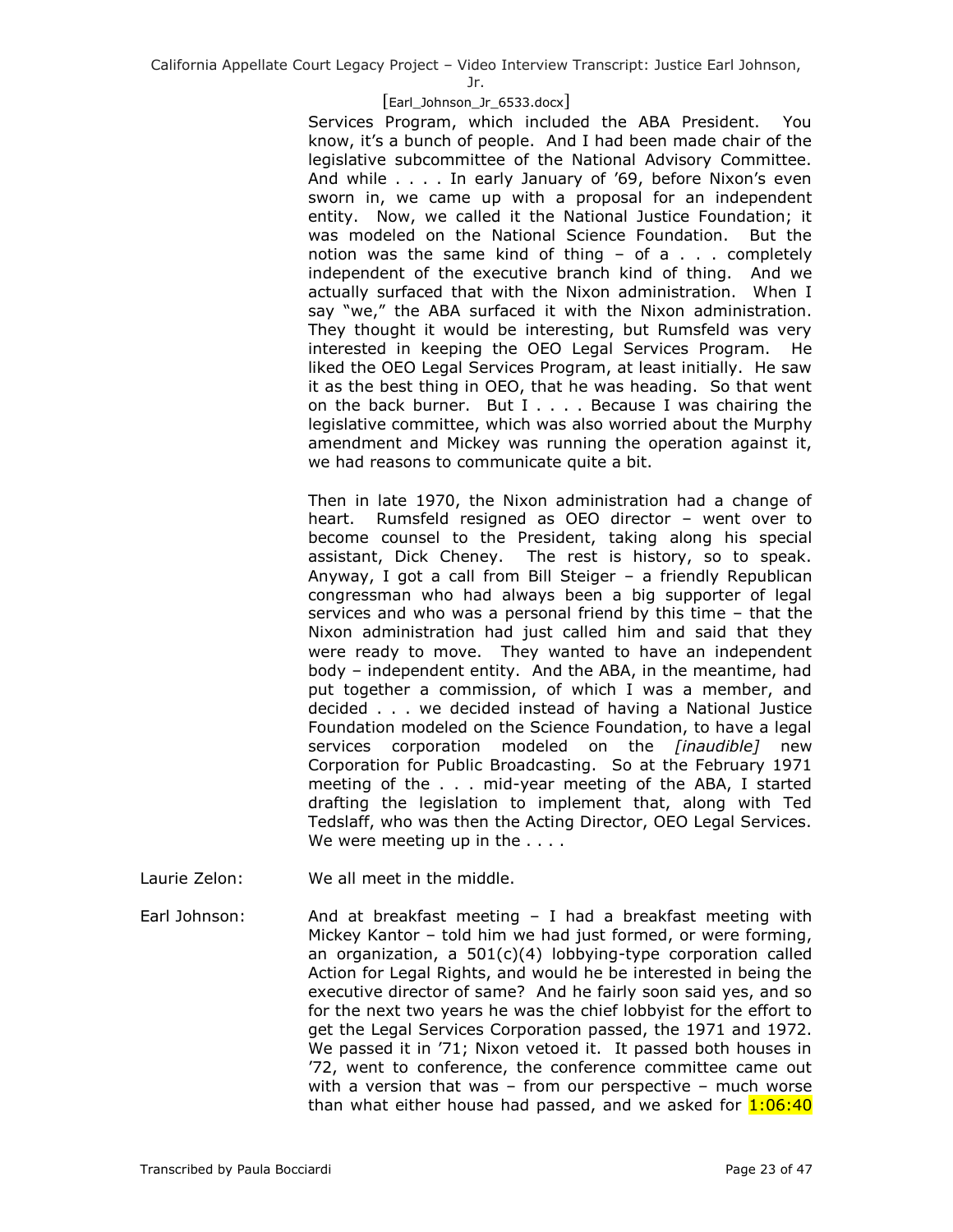Jr.

## [Earl\_Johnson\_Jr\_6533.docx]

it to be withdrawn. Big mistake in looking back, 'cause it was much better than what we actually got through the third time around. Then . . . . But Mickey was not involved in the third and successful attempt in '73–'74 because he had been recruited by Alan Cranston to run Alan Cranston's reelection campaign – Senator Alan Cranston of California. So he moved back here. And he of course knew Barbara, knew me. He hired Barbara to be head of scheduling in advance for that campaign, thus beginning a lot of continuing social and professional relations with Mickey.

- Laurie Zelon: Now, before you go on, there is lore but you can correct this record or not – that actually the signature on the Legal Services Corporation Act came very, very late in the Nixon presidency.
- Earl Johnson: Very, very late.
- Laurie Zelon: Almost with the helicopter blades!
- Earl Johnson: Not quite that, but it was actually on July  $25<sup>th</sup>$  of 1974 he signed it. Yeah, there's . . . . It appears he was, shall we say, almost forced to sign it by Alexander Haig, who was then his chief of staff and who had told . . . . Well, what had happened was a bunch of conservative congressmen . . . senators had told Nixon that they were going to withdraw their support when this indictment finally reached the Senate unless he restored a bad amendment – bad from the perspective of legal services lawyers – to the (it was called the Edith Green amendment, but it was . . .) to the legislation, which had passed both houses at this stage. It was just sitting on the President's desk for signature. And he said he would veto it unless they did this. Well, they did it. They took it back to conference and they put in the amendment and then it came back to the President's desk. And from Haig's . . . . Since Haig is the one who had communicated the message, he felt honor-bound. And he . . . . And I think even Nixon *[inaudible]* would have realized that it would have caused a firestorm had he vetoed it, 'cause he had proposed the legislation initially, and by this time it was getting pretty close to what he had proposed. But Haig essentially threatened to resign. To have his chief of staff resign at that moment in time would have been the same thing as resigning – which he did 10 days later. But that was after they lost . . . he lost in the Supreme Court. The tapes were going to have to be turned over, all this . . . the rest of the stuff came down the pike and so he resigned. But it was very close to . . . it was the last piece of legislation he signed into law.
- Laurie Zelon: Well, I diverted you because I know you knew that story. But back to California.
- Earl Johnson: Back to California.
- Laurie Zelon: Mickey Kantor is working for Senator Cranston. 1:10:02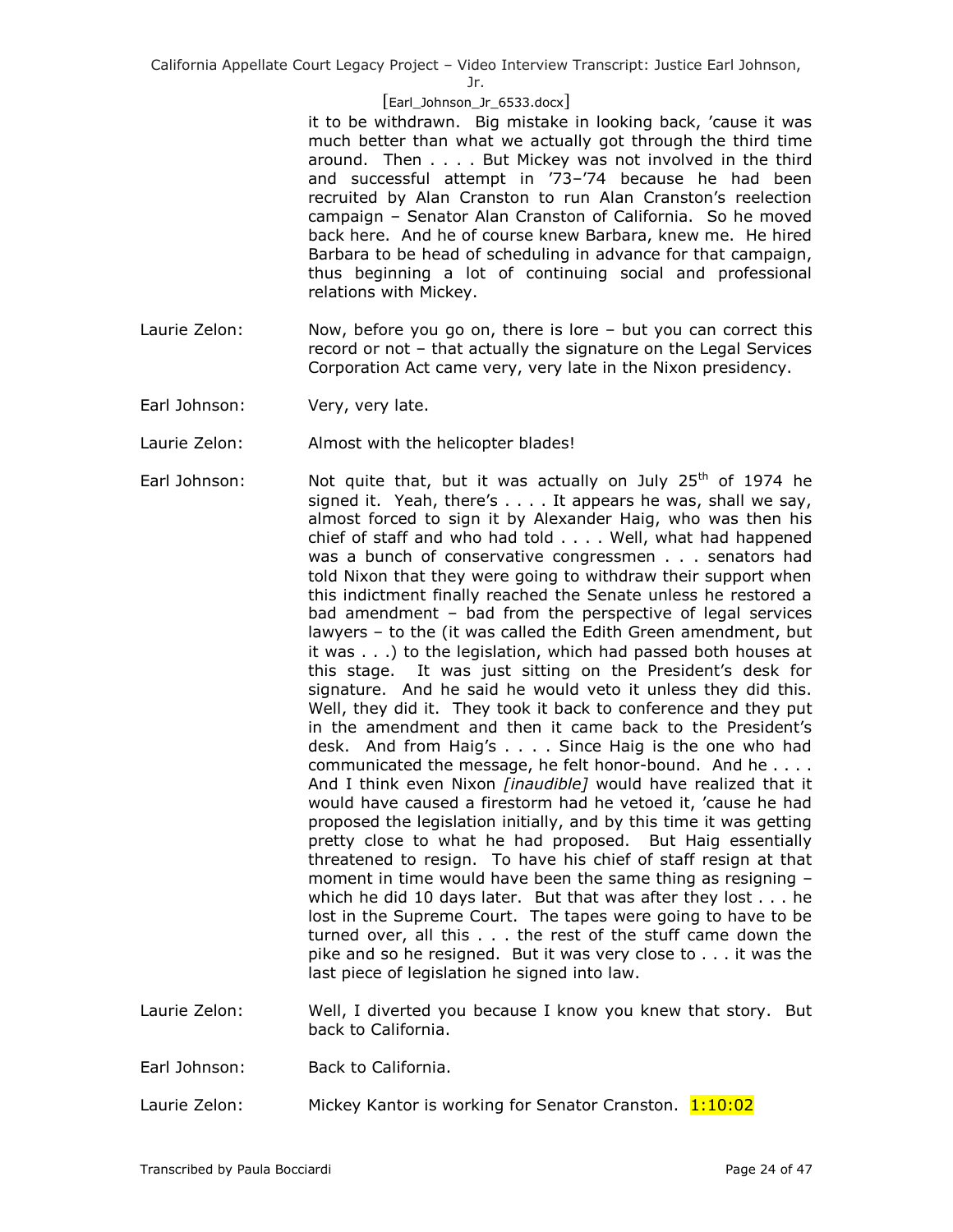Jr.

[Earl\_Johnson\_Jr\_6533.docx]

Earl Johnson: That's correct.

Laurie Zelon: And Barbara is working for Senator Cranston.

Earl Johnson: For Senator Cranston. Yes.

Laurie Zelon: And you're at USC.

Earl Johnson: And I'm at USC. We're back in '75. This is again where my pattern . . . . For the next five . . . four years, at least – five years, actually – I didn't teach a course. I was entirely involved in grant-supported research.

Laurie Zelon: In clinical education?

- Earl Johnson: No. I . . . . We started a program at USC's Social Science Research Institute. I got a joint appointment as a senior – what'd they call it? I can't remember, but anyway  $-$  at  $\ldots$ . which was in a whole separate building across the campus from the law school. And got a succession of grants from the Ford Foundation, from the National Science Foundation, and so forth, to study alternative dispute resolution and all things related to access to justice, essentially – doing domestically more or less what Florence was doing internationally. And so, although I still had an office over at the law school, I went to faculty meetings at the law school, I was full time in research and writing, essentially. And . . .
- Laurie Zelon: So that was the next four years.
- Earl Johnson: . . . a couple of books later, and a bunch of articles and so forth. I had a small staff of social scientists; I had four or five social scientists working with me on all these various projects. So it . . . not the typical law school kind of thing. But it exposed me to a lot of issues in judicial administration. I was heavily involved in the alternative dispute resolution thing. I was appointed in '76 to a committee that the ABA president Justin Stanley set up with Sandy D'Alemberte as the chair (later to become president of the ABA also). It was called the Special Committee on the Resolution of Minor Disputes. And what got Justin Stanley interested in setting this up was his wife got in some consumer dispute with some company about something, and it wasn't worthy . . . worthwhile taking it to court; it cost too much to litigate it. So she sort of had to lump it. And he didn't think that was right, and so he set this up. I was on it for seven years. In any event, it evolved. First it became the Special . . . about three years later it became the Special Committee on Dispute Resolution, and about a decade later – after I'd left – it became the Dispute Resolution Section.

Laurie Zelon: And this was involved with the Neighborhood  $\dots$  1:13:02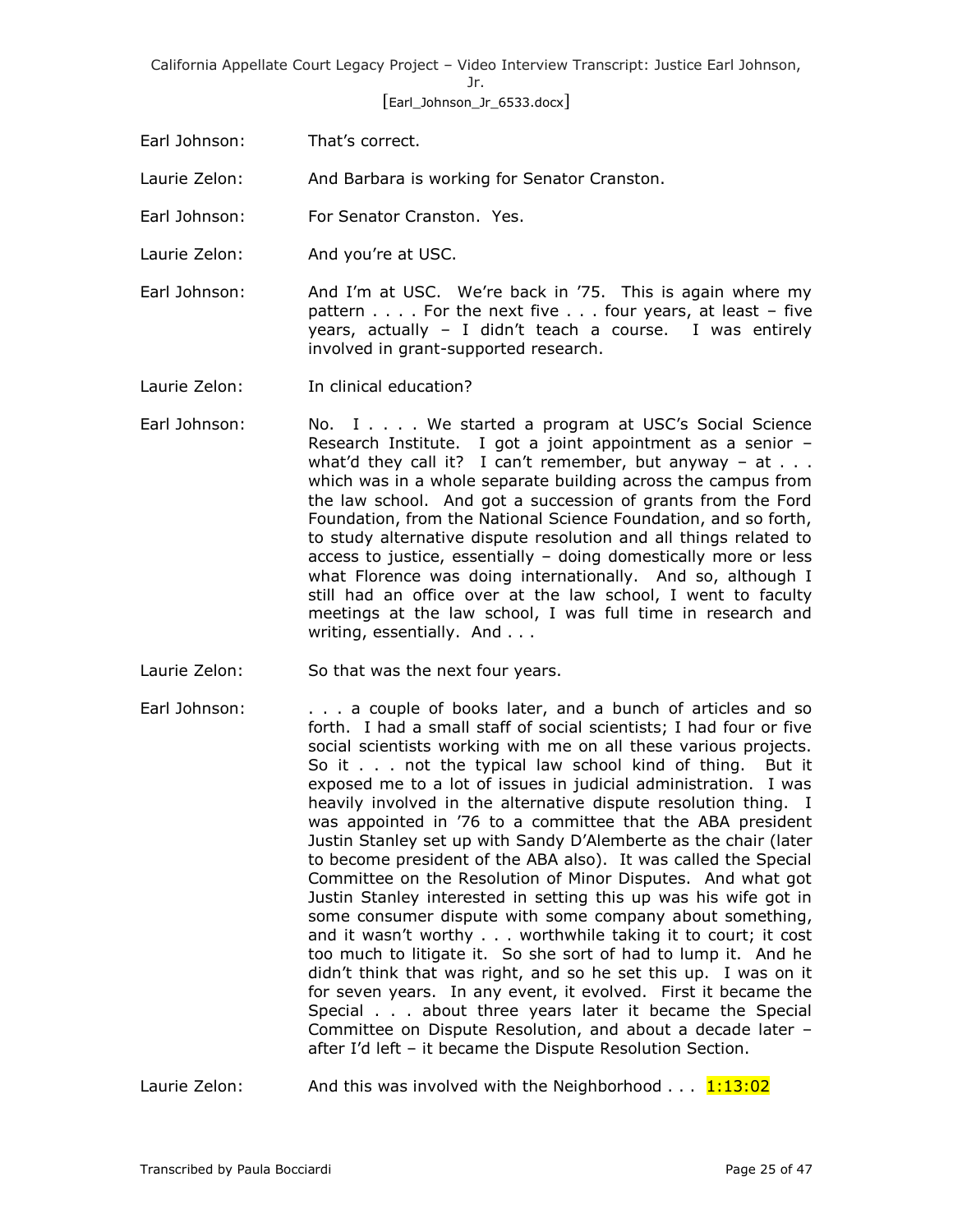[Earl\_Johnson\_Jr\_6533.docx]

Earl Johnson: Our focus . . . .

Laurie Zelon: . . . . Dispute Resolution Centers, right?

- Earl Johnson: See, our focus was really on the little guy, and trying to provide mechanisms to allow them to resolve disputes among themselves and disputes with local merchants and landlords and so forth without the expense and trouble of court. So we actually set up one here in Los Angeles: Neighborhood Law Dispute Resolution Center. And I was on the board of that, too, at the same time I was on all these other things. And so it's kind of ironic to see what has happened to that movement as it has been taken over by the corporations and the banks, where they force everybody into things we were trying to set up to help those individuals.
- Laurie Zelon: Could you have imagined when you were involved in that, at those early stages, that you would write opinions . . .
- Earl Johnson: Right.
- Laurie Zelon: . . . . . that talked about people losing their rights because of . . .
- Earl Johnson: Right.
- Laurie Zelon: . . . . . arbitration clauses.
- Earl Johnson: Right. Because that was not in the ballpark at that time. I actually wrote a book that Valerie Kantor was a research assistant; the same time that Barbara was working for Mickey, Valerie was working for me and doing research on a book funded by the National Center for State Courts called *Outside the Courts,* which was all the different alternative mechanisms and all that. So . . . .
- Laurie Zelon: So you were working on this . . .
- Earl Johnson: Right.
- Laurie Zelon: . . . . . and you weren't teaching.
- Earl Johnson: That's right.
- Laurie Zelon: And then what happened next?
- Earl Johnson: Well, in 1977 I . . . . This was when Carter was President, and for the first time a President set up a system for selecting judges – a merit system. He set up public commissions that you could . . . anybody could submit their name to to be appointed to the federal bench for whatever vacancies were open. And then the committee would go through and interview some and then submit usually two or three names . . . usually three names for each vacancy. I had  $\ldots$  I decided  $1:15:31$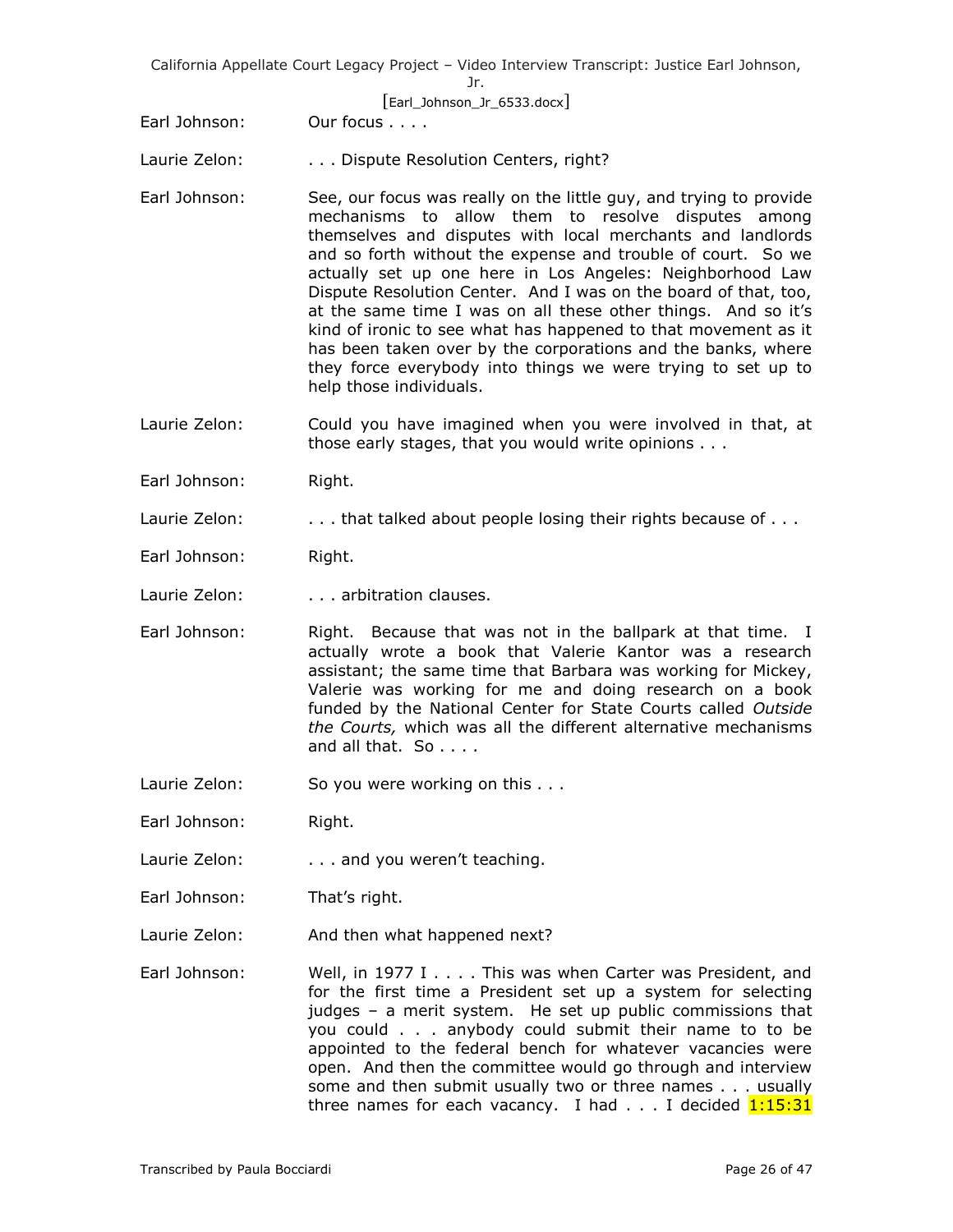Jr.

# [Earl\_Johnson\_Jr\_6533.docx]

that the variety of background I had, the things . . . the many things I had done, would make me a pretty good candidate for an appellate court. I had seen the judiciary from both sides; I had been a trial . . . I had seen from the advocate side. I'd seen it from many different sides. And also sort of the basic policy questions about how you should resolve disputes and all that. And plus I had become fairly familiar with . . . I saw some other foreign countries and their judicial systems worked. And so I put my name in for the Ninth Circuit to the commission that was . . . . They had . . . . Because of the creation of some new seats plus some vacancies that developed, they had – between the north and the south – they had six vacancies, the same time, that they were interviewing for. Four of them here and two up there. And they had hundreds of people apply, and they interviewed about 50. I was one of the 50 they interviewed. And they ended up with 16 they submitted to the President. I was one of the 16 and came fairly close, but not quite. But that whetted my appetite. So from then on I was trying to figure out if I could get on the state Court of Appeal.

And Mickey Kantor, in the meantime, was no longer dealing with Alan Cranston – he was dealing with Jerry Brown. He was running Jerry Brown's campaigns, which were many.

- Laurie Zelon: Still are!
- Earl Johnson: When he ran for President . . . . Well, that's right. He's back again! So I had one hitch for the state court: you have to be a member of the California bar for 10 years. I hadn't become a member of the California bar since . . . until May of 1972. So I wasn't going to be eligible for appointment until May of 1982. That's the earliest I could. So there was no . . . . I couldn't even dream if I was interested in the appellate court, which is what I was aiming at. I couldn't even dream of spending a year or two on a trial court on my way. I was . . . .
- Laurie Zelon: You were stuck.
- Earl Johnson: I had one chance. And I had one great campaign manager: Barbara Yanow Johnson. And I also had a friend in high places. And so anyway, I knew that I probably was going to get the .. . . I knew . . . . I didn't know whether Jerry would have said yes. I knew that I had been recommended for an appointment to Division Seven as early as April or May. But then this . . . . There was . . . . A lawsuit was filed challenging all the new seats that had been created that dragged on and on and on and didn't actually get thrown out until I think November or so of that year, by which time . . . .
- Laurie Zelon: And this was when Division Seven was being created. 1:18:54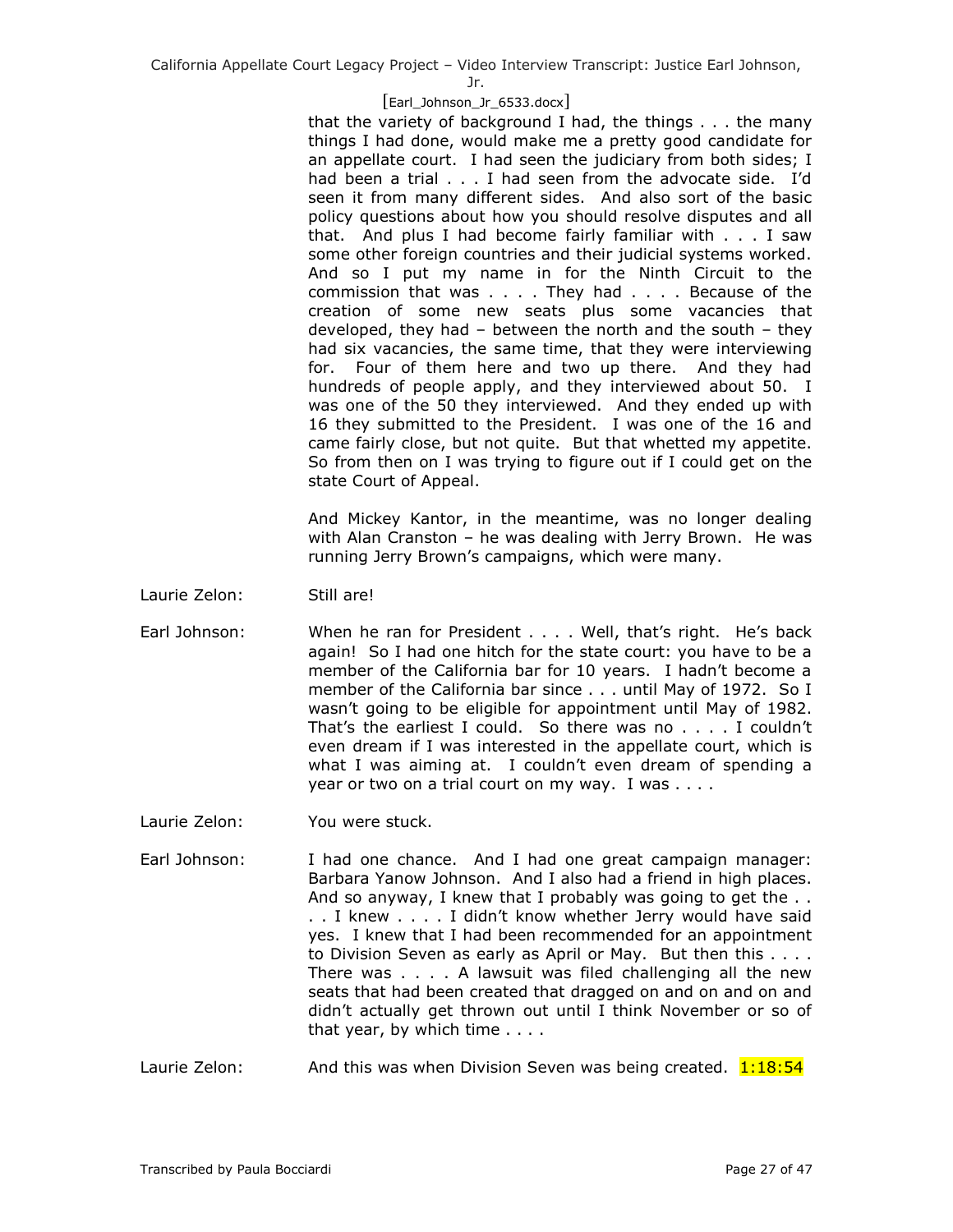Jr.

## [Earl\_Johnson\_Jr\_6533.docx]

Earl Johnson: Yes, being created. And Division Six was being created. Division Five, up in San Francisco. And there's some other individual seats in some of the other districts. So altogether there was about 20-some seats that were brand-new seats around the state that were being created.

> So we were on pins and needles. And then nobody could really count on Jerry . . . . I knew I had . . . all the people around him were saying I was going to get the appointment, but I didn't . . . I wasn't going to believe it 'til I heard it.

> So by this time, Deukmejian's been elected to be Governor for the coming term, Jerry has lost the Senate race that he was in, and I'm told that I'd better be by the phone – this is starting early December – I'd better be by the phone because if he calls and I'm not there, he'll just move on to the next person on the list.

> So I was grading blue-backs on the night of December  $4<sup>th</sup>$  from the . . . . By this time I'm actually back teaching. So I was grading blue-backs and sitting at home, and the phone rang, and I talked to Jerry Brown for the very first time in my life. And he said I'm appointing you to the Court of the . . . Division Seven, Court of Appeal. And I let out a big whoop, and my . . . when I hung up, my son, who was living with . . . our older son was living with . . . at that time he was going to college here, and he said, "Let's get some pizza." Now, if I'd not gotten it, he would also have said, "Let's get some pizza."

- Laurie Zelon: "Let's get some pizza."
- Earl Johnson: Yes. But anyway, it was a very happy time.
- Laurie Zelon: But this was really good pizza, right?
- Earl Johnson: That was really good. It's really good pizza.

So then we had to go through confirmation, which was not a sure thing because Deukmejian was the Attorney General. So he had one of the votes. And Lester Roth, who was then 96 years old, had one of the votes. And then the Chief. That was no problem; that was Rose Bird at the time. But Deukmejian had actually managed to defeat a couple up north because there were . . . .

- Laurie Zelon: Because he wanted the appointments.
- Earl Johnson: Yeah. He wanted the appointments. And he sent out this mammoth 10-page questionnaire to all of us that made us . . . that asked us how we stood on the death penalty, how we stood on the exclusionary rule, this and that and the other thing. And so we had to  $\ldots$ . The wisdom was to actually respond in writing to it. And  $\ldots$  But as to those  $1:21:39$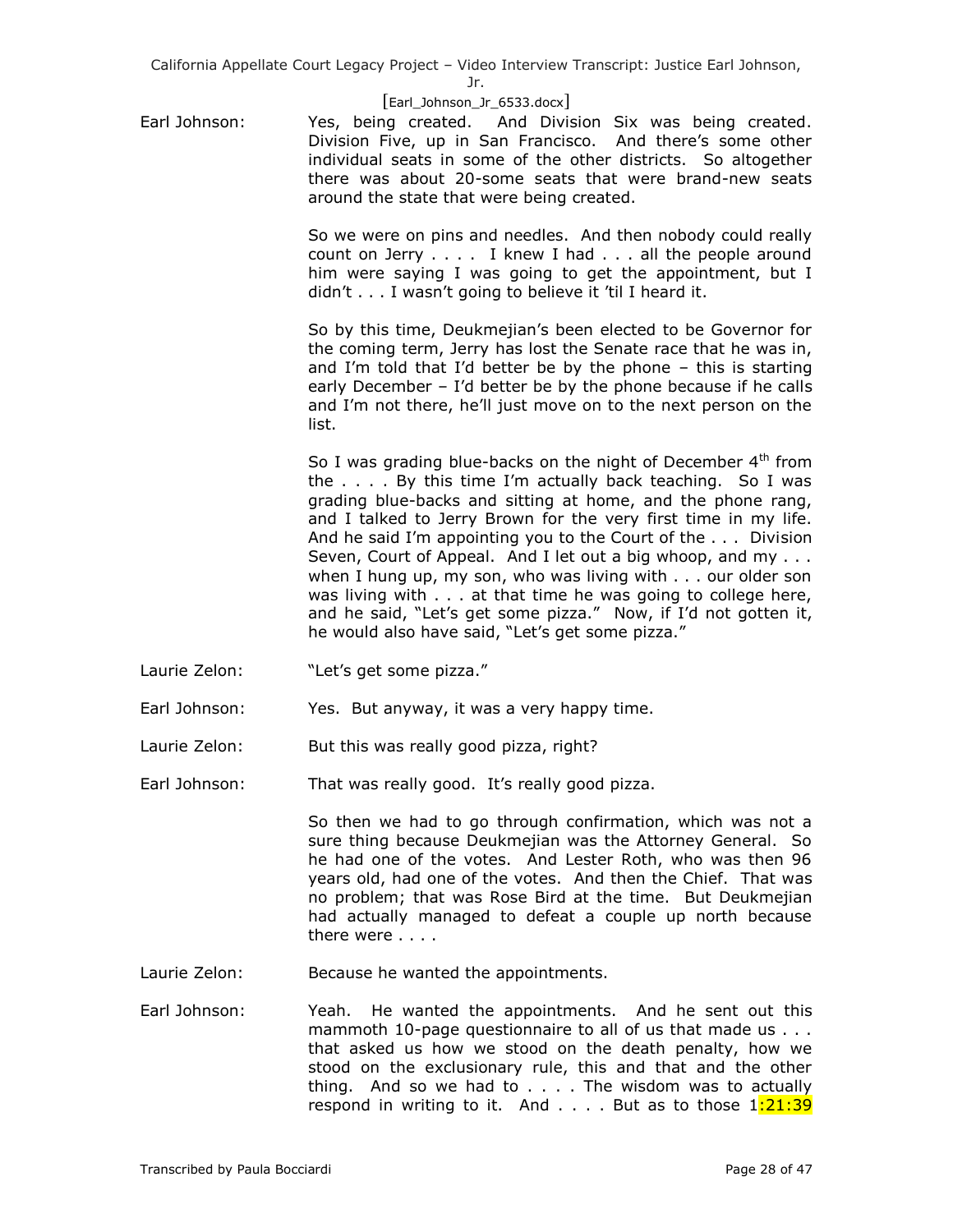Jr.

## [Earl\_Johnson\_Jr\_6533.docx]

questions that you thought were improper, to just say that you would follow the U.S. Supreme Court and the California Supreme Court. Which is what I did on things like the exclusionary rule and the death penalty and all that. And I called in all my chips from the days I was in Organized Crime. I had the deputy chief of the Organized Crime Section, who had actually succeeded me in Vegas when I left there, and I had the professor who ran a big . . . who had been with . . . on the staff with me at the same time there, who ran a big organized crime thing, who had drafted the RICO legislation as a staff member for McClellan and all this sort of thing – he was the guy in Organized Crime, he's written several books about it – and he wrote a letter saying that he got the idea for RICO from my article, my dissertation, etcetera. So, I mean, played all the chips. And he ended up voting for me. He voted for most of 'em. He . . . . There were a couple down here he didn't vote for.

We had this mass hearing: Joe Grodin for the California Supreme Court and all of Division Seven, three of Division Six, some new ones in the Fifth District and the Fourth District – they were all done down here. A new division in the Fourth District, plus some new additions in San Diego, etcetera. So there were over 20 in one day of hearings.

- Laurie Zelon: So for Division Seven it was you . . . .
- Earl Johnson: And our chief . . . our presiding justice, who was Dick Schauer, who was a former presiding justice of the superior court here, and a Republican. And Leon Thompson.
- Laurie Zelon: And that was the original Division Seven.
- Earl Johnson: And Leon Thompson was an African American. That was the original Division Seven, yeah. They had . . . . They were not ready for us physically. At that time, the court was in leased space at 3580 Wilshire Boulevard; you may have argued there at some point in your career.
- Laurie Zelon: I did.
- Earl Johnson: Yes. And they occupied the . . . I think it was the third, fourth, and fifth floors. There was no room for us. They started . . . . After we were there about three months, they finally started constructing space for us on the tenth floor. But when we first arrived, Justice Schauer they put in the pro tem chambers of some division – I think Division Four, or whatever it was. And Leon and I were in the research attorneys' offices.

It gets worse. My original equipment to write on was a manual typewriter. Typewriter: manual.

Laurie Zelon:  $1982!$  1983 at this point, right?  $1:24:33$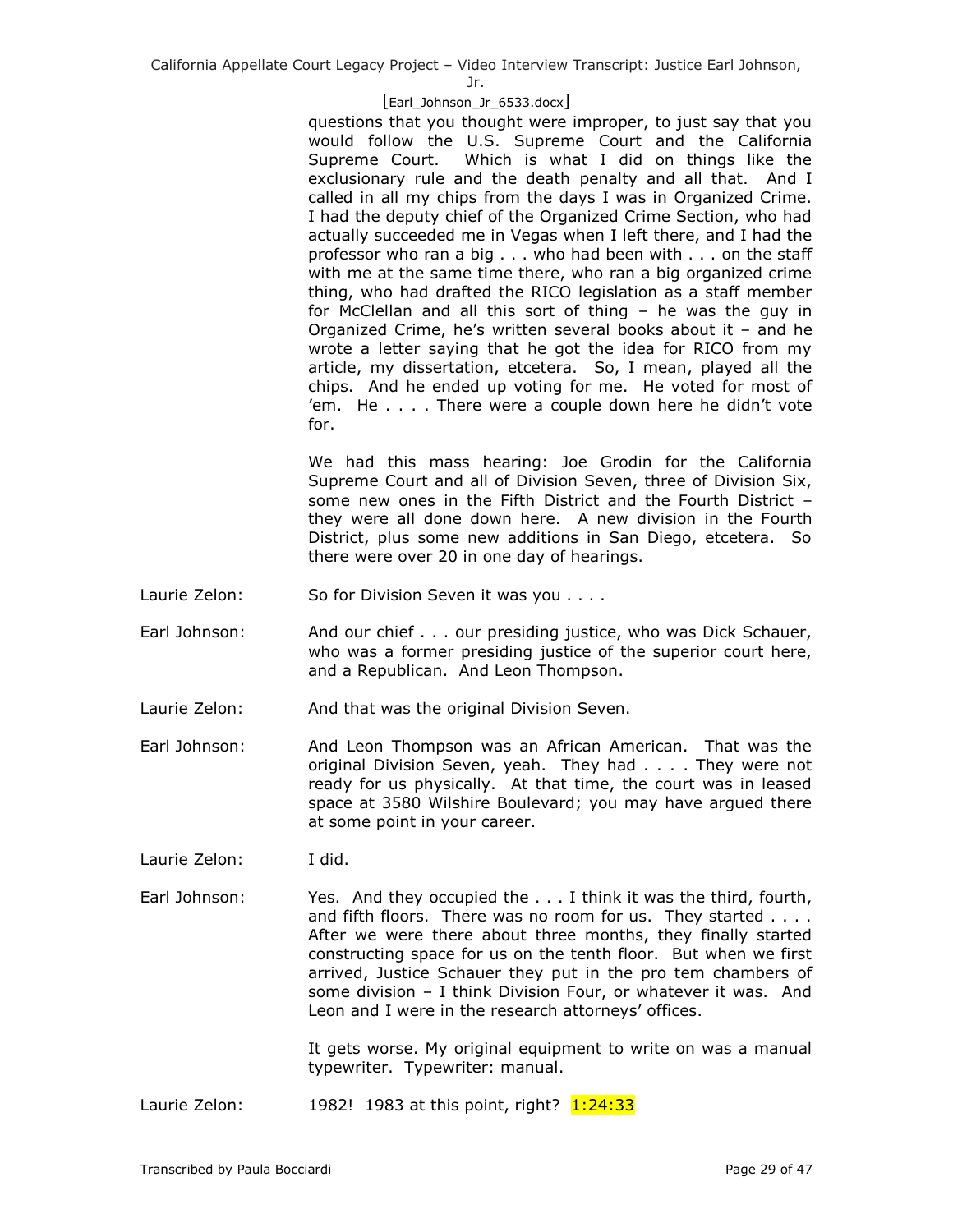Jr.

[Earl\_Johnson\_Jr\_6533.docx]

Earl Johnson: Right.

Laurie Zelon: They could have done better.

Earl Johnson: No, we actually started in  $\delta$  2. We got confirmed on the 27<sup>th</sup> and we were working on the 28<sup>th</sup>.

> But anyway, the  $\dots$  . So I  $\dots$  . It was about three months later I finally got an electric typewriter. I thought I was in heaven. And our research attorneys had to occupy a space in the Supreme Court's offices when they come to L.A., which were not nearly as nice as what they are in . . . here. And so. . . .

- Laurie Zelon: But let's talk about . . . .
- Earl Johnson: But Schauer, because he had been presiding justice of the superior court and had been on the court for almost 20 years at that time, brought immediate credibility to us. But he was smart. He had us go over to the lunchroom – the superior court lunchroom – and all that sort of thing. Try to  $\dots$ .
- Laurie Zelon: But what was it like for you to make that transition? Because you had not practiced law for many, many years.
- Earl Johnson: Right.
- Laurie Zelon: And had never been a trial judges as most of your colleagues your new colleagues – had been. All of them, probably?
- Earl Johnson: No.
- Laurie Zelon: No.
- Earl Johnson: I mean, if you're talking about my immediate . . . the other two in Division Seven, yes.
- Laurie Zelon: Ckay. But not true then, as it is now, that . . . .
- Earl Johnson: Not true. That's right. Not true at all. There was . . . . Buck Compton had been . . . went directly from being the deputy chief prosecutor, deputy chief in the D.A.'s office, to being on the court. George Danielson had come directly from the U.S. Congress, where he had been on the Judiciary Committee. There was another name whose . . . one who escapes me who had actually lateralled over from a big firm. What was his name? I can't remember. But there were at least that, plus myself. Oh, and then Dean Kingsley from USC had come directly from  $\dots$ . So there were five of us.  $1:26:39$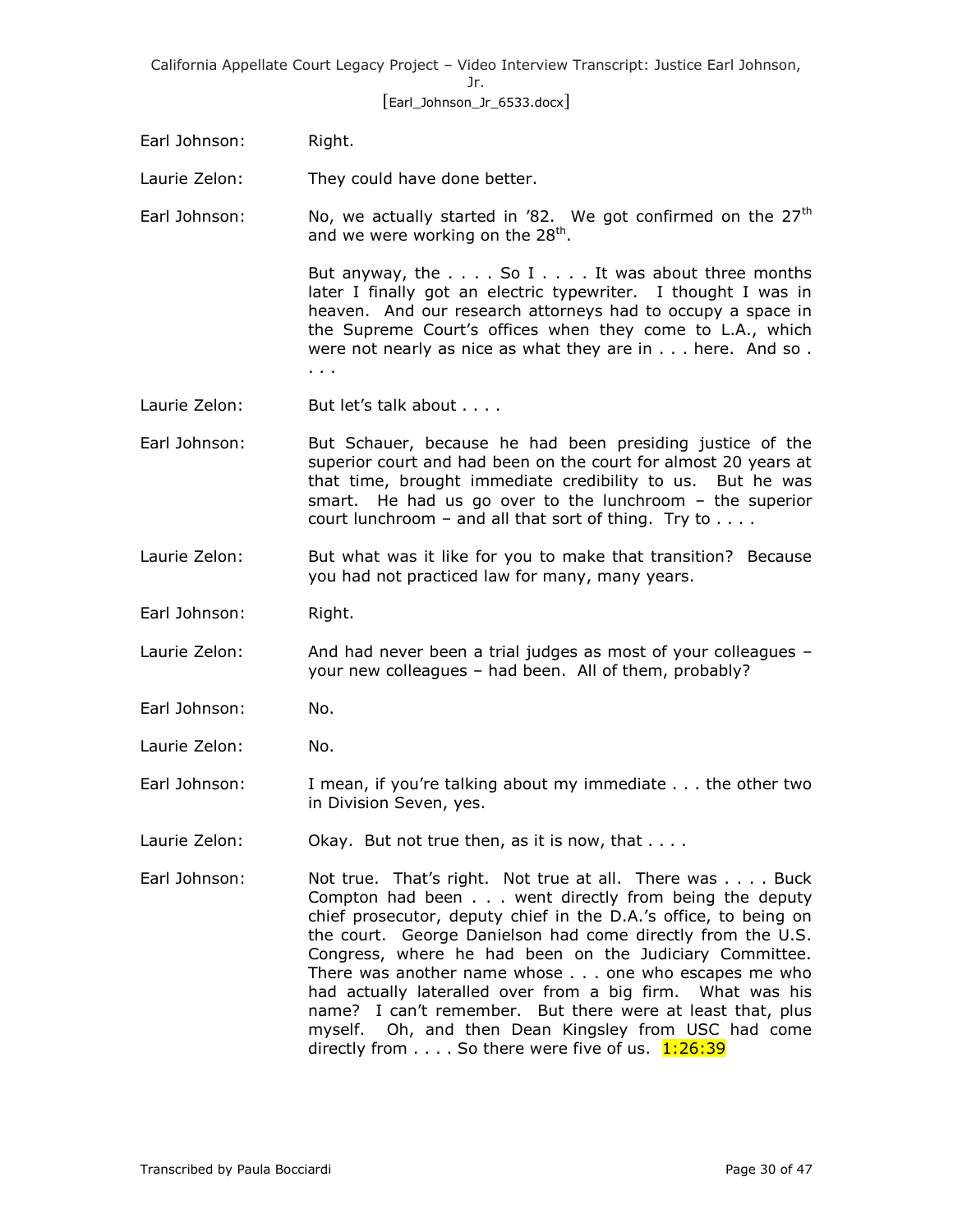Jr.

- [Earl\_Johnson\_Jr\_6533.docx]
- Laurie Zelon: But at this point you still had to make a transition to judging from really starting from ground zero on judging, other than what you knew . . .
- Earl Johnson: Right.
- Laurie Zelon: . . . . in a theoretical way.
- Earl Johnson: But actually it was . . . I think it was probably a more difficult transition for Dick and Leon than it was for me.
- Laurie Zelon: How so?
- Earl Johnson: Because the difference between being a trial judge and being an appellate judge. I was a researcher and writer for 20 years, and this is a research and writing job. So I was used to that, and I was used to working with research assistants that would help, and so forth. So it was really not much of a transition. There was a little difference in the formatting and so forth. I had done . . . . To the extent you can say appellate work is practice, I had done, on a pro bono basis, a couple of appeals for the Western Center. So I'd done some briefs and I'd argued in the court a couple of times. So, over the . . . . While I was at USC. But you're right. And at USC, in the clinical thing, we did a lot of moot trial stuff, where I would actually . . . I would be the judge and the students would be the advocates. So I got used to making those kinds of rulings or performing that kind of role, even though it was in an artificial situation. So bottom line, it was not a big transition.
- Laurie Zelon: In . . . . Okay. But you had been in positions where you had spoken your mind . . .
- Earl Johnson: Yes.
- Laurie Zelon:  $\ldots$  . . . and you had taken positions . . .
- Earl Johnson: Yes.
- Laurie Zelon: . . . . . . often controversial positions.
- Earl Johnson: Yes.
- Laurie Zelon: And now you were in a position . . .
- Earl Johnson: Yes.
- Laurie Zelon: . . . . where you couldn't do that.
- Earl Johnson: That's correct.
- Laurie Zelon: And how was that for you?  $1:28:25$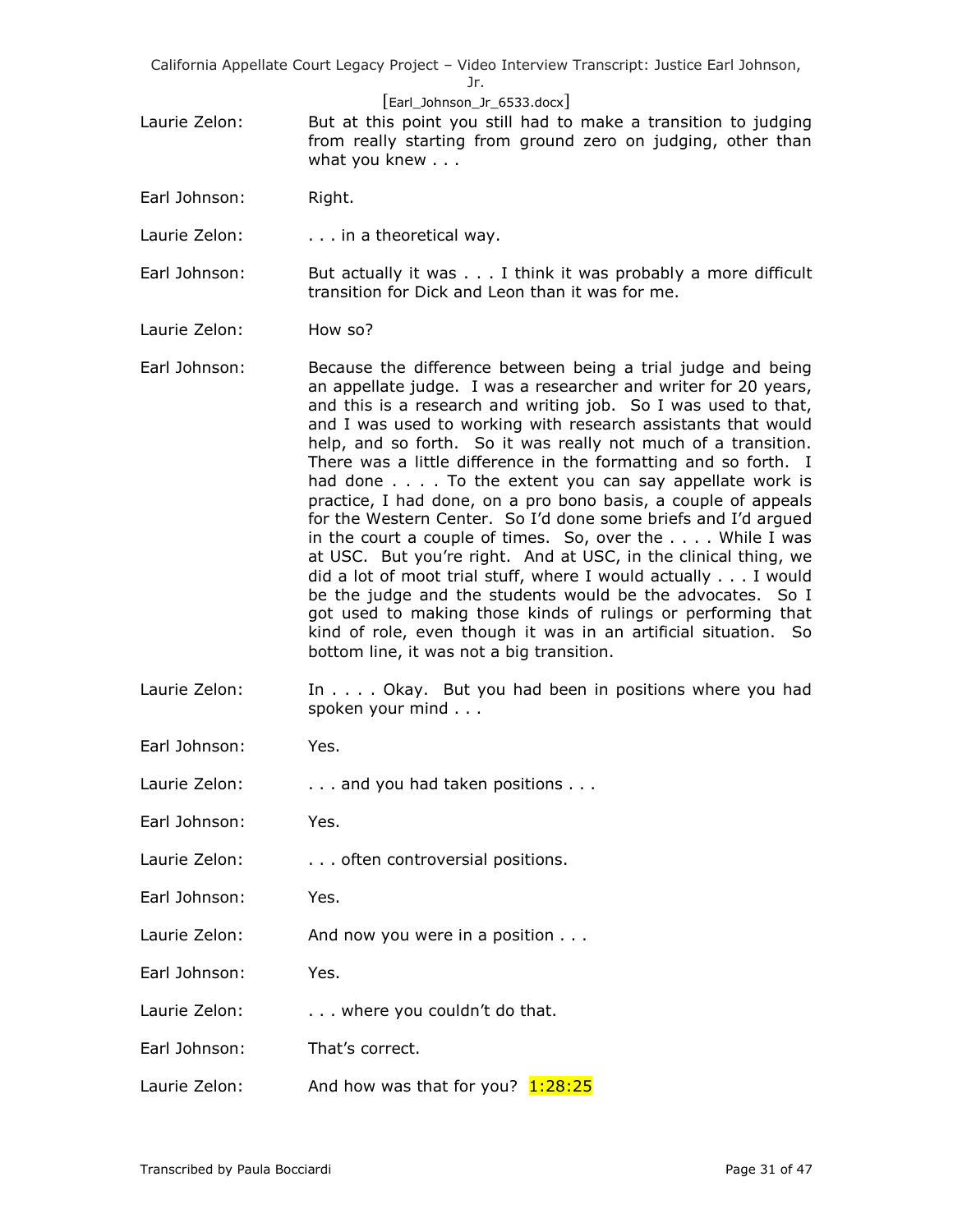[Earl\_Johnson\_Jr\_6533.docx]

- Earl Johnson: I deliberately . . . . In part because I did want to really master this job, I sort of bowed out of . . . . I got off the ABA committee and lots of other things. I had . . . . For the first few years I was on the bench, I had almost no extracurricular activities like I had had; my involvements in those kinds of things diminished substantially. Almost to zero. And then later on, once I felt I was more comfortable in the job – really felt that I had it pretty well under control – then I moved back and started becoming involved again in the late '80s.
- Laurie Zelon: Okay. Did you have anyone that you were looking at as a model, or a model that you held in your own mind as to how you wanted to do the job?
- Earl Johnson: It was more of a little bit this and a little bit of that. Leon Thompson and I became very good friends. We went out to lunch all the time together and socialized. Our families . . . . Our spouses socialized occasionally. And we shared a lot philosophically *[inaudible]*. But I picked up a lot of notions from him, even though he was a contemporary. But I don't think I . . . . I'm not one of these that came with the vision of being like Oliver Wendell Holmes or this or that. I didn't have a specific person, or former judge, as a model.
- Laurie Zelon: You were while you were here, and it was 26 years but you were a very prolific writer as a justice. I counted 600 published opinions, which means there are many, many, *many* more . . .
- Earl Johnson: Right.
- Laurie Zelon: . . . . unpublished.
- Earl Johnson: Right.
- Laurie Zelon: And 120 published dissents. And your writings had the reputation of being scholarly. Do you think that was, you know, the product of your years in academia? Or was it because you thought you could advance things by writing so prolifically and so . . . in such an academic way?
- Earl Johnson: Well, I liked to justify my results as thoroughly as possible. And having been in academia and been exposed to a lot of, you know, things like law and economics and comparative law and all that, I had a lot of areas I could look to for support when . . . . And I also liked . . . wanted to . . . . We publish cases as much as possible to connect them to the larger body of law, to cite *ALR* and the restatements and things like that. So you . . . It's not just California but it gets into other parts of the country also.
- Laurie Zelon: To show the continuity, ...

Earl Johnson: Yeah. 1:32:15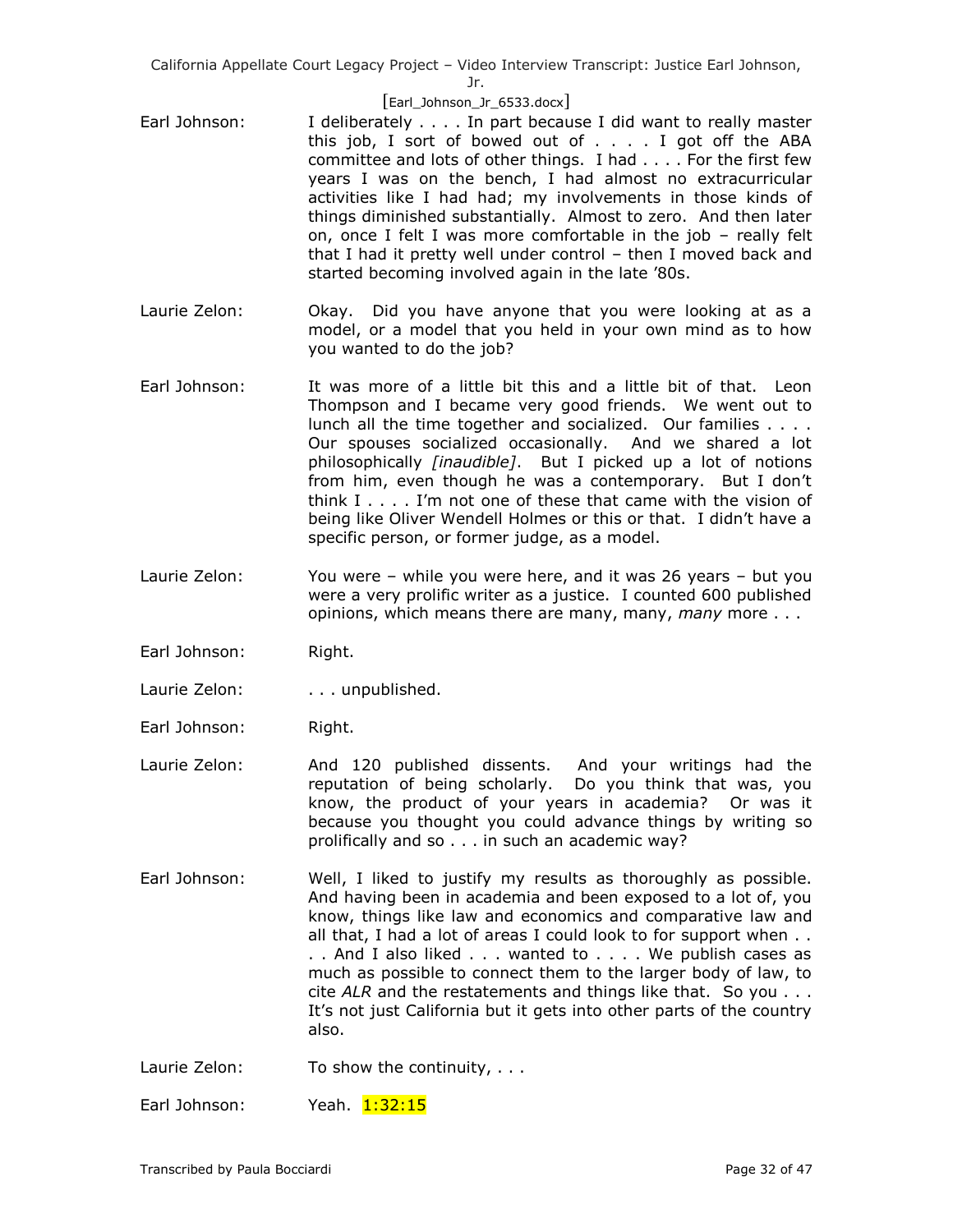# [Earl\_Johnson\_Jr\_6533.docx]

- Laurie Zelon: . . . . . the development of the law?
- Earl Johnson: I have . . . . There's a couple of dissents that . . . of my dissents that became the majority rule in some other states.
- Laurie Zelon: Talk to me about dissenting . . .
- Earl Johnson: Yes.
- Laurie Zelon: ... if you will.
- Earl Johnson: Right.

Laurie Zelon: Division Seven changed a lot during the time you were here. People came and went.

- Earl Johnson: Yes.
- Laurie Zelon: And you were a large writer of dissents, pretty consistently over that time. Do you think that . . . . Tell me about your theory in writing dissents, because your dissents were not generally "I dissent" and a paragraph.
- Earl Johnson: Right.
- Laurie Zelon: You were as thorough in your dissents as you were in your majority opinions.
- Earl Johnson: Right.
- Laurie Zelon: Tell me about that.
- Earl Johnson: Well, that's because the reason for writing a full dissent is because you're trying to persuade somebody up the line to – or, in some cases, future courts – to go the way you think is the proper way. And you can't do that in a paragraph. You've got to really lay it out, the full case.

The bulk of my dissents were actually written in about a decade or so in which we were a three-justice court consisting of Justice Lillie, Justice Woods, and myself. Before that, I only .. . I think I had one dissent in the entire time, the year and a half, that it was Schauer and Thompson and me. And very little when it was Lillie, Thompson, and me – maybe three or four in that whole four years or something that we were together. So it was only when the . . . our court moved in a more conservative direction that I started dissenting a fair amount.

And there's actually, in my view, more reason for someone to dissent if they're on an intermediate Court of Appeal like we are than if you are on a Supreme Court because a Supreme Court, your audience really is future . . . only future Supreme 1:34:41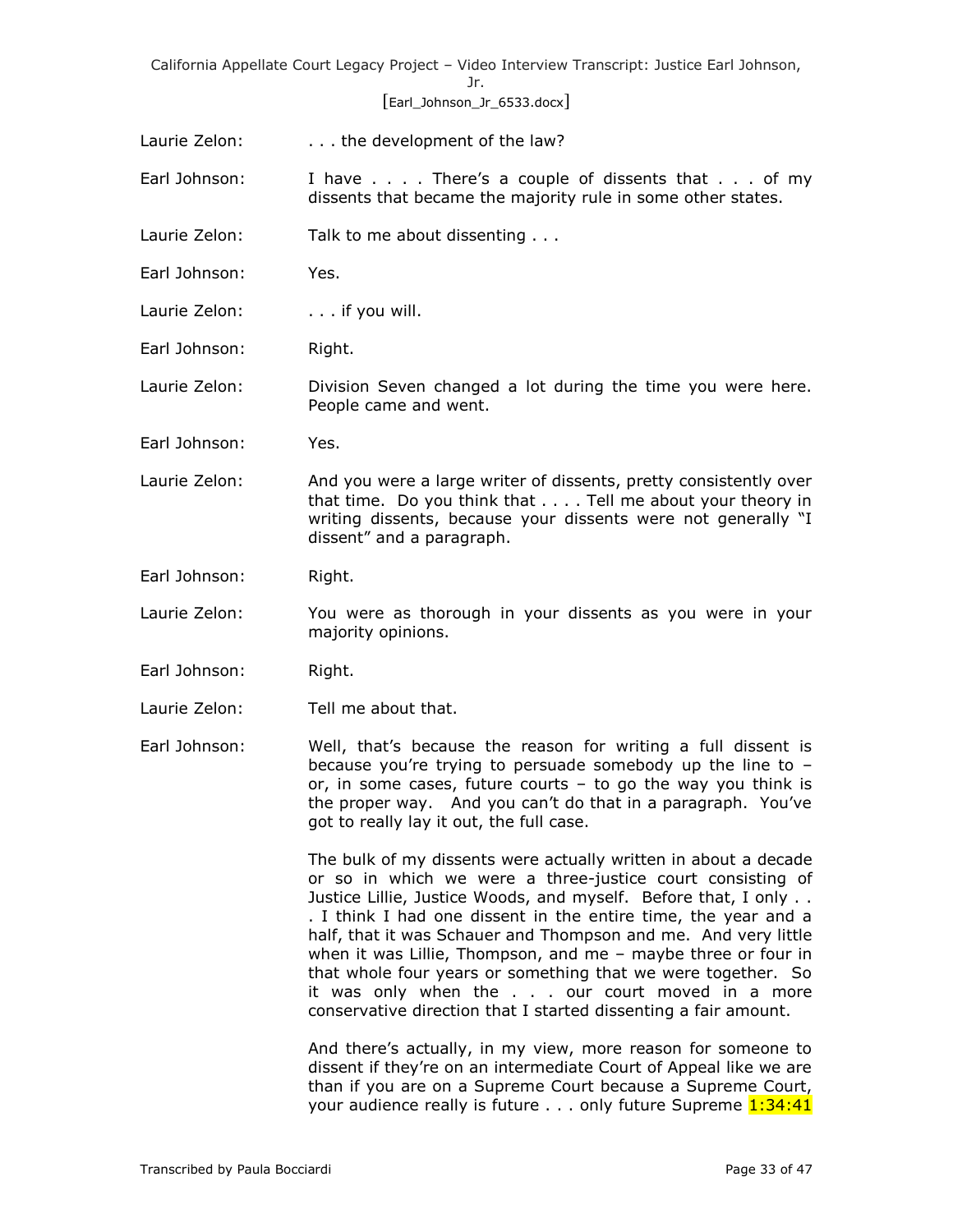Jr.

# [Earl\_Johnson\_Jr\_6533.docx]

Courts. But with us you've got the California Supreme Court that might be persuaded by your dissent. I had one year in which I wrote a bunch of dissents, but six of them were taken by the Supreme Court and they reversed the majority in all six of those cases. So sometimes it has effect that way. But there's also, in criminal cases, the Ninth Circuit. Even if the California Supreme Court doesn't buy it, the Ninth Circuit may buy it.

- Laurie Zelon: Were you ever writing for . . . .
- Earl Johnson: Then there's the U.S. Supreme Court!

Laurie Zelon: Right. But were you ever writing for sister Courts of Appeal, because of course we're not bound by each other . . .

- Earl Johnson: That's right.
- Laurie Zelon: . . . . . and you might persuade another panel in another district or even in this district to see your point of view?
- Earl Johnson: Yes. Yeah. Particularly when there's a kind of issue that's being written about all over the place, like whether trial courts had discretion to strike a strike. That was . . . . There were opinions being written all over the place on that. And I was writing dissents in those cases, saying that they should have discretion or did have discretion. And there was one other court up north that was . . . a majority was writing that way. All the rest were saying, "No discretion." And the California Supreme Court finally took the case and they said there *was* discretion. Yeah. But I was aiming those at other Courts of Appeal, trying to see if there were, besides the one up north that on its own had decided that way, . . . persuade. So they were lengthy opinions. Finally, by the end I was not bothering publishing them, nor making them lengthy. All I was doing was taking . . . . Our division, for one reason or another, got all of the bad situations. We got the third strike being the theft of a piece of pizza. And hair . . . another one a hair curler. And this and that and the other thing. So I started compounding those and just saying, "No wonder trial courts are tempted to dismiss third strikes when they are like . . ." and then I'd go, "this one, this one, this one, this one, and this one from our experience." Anyway, so yes, you do try to persuade whoever is persuadable.
- Laurie Zelon: You mentioned a little bit about, you know, after your early years on the court, going back to your public activity. And I know now, of course, that the arc of your public activity has always been on access to justice. What kinds of things did you begin to do as a judge, and did you feel that, sitting as a judge, you had different roles to play? 1:37:46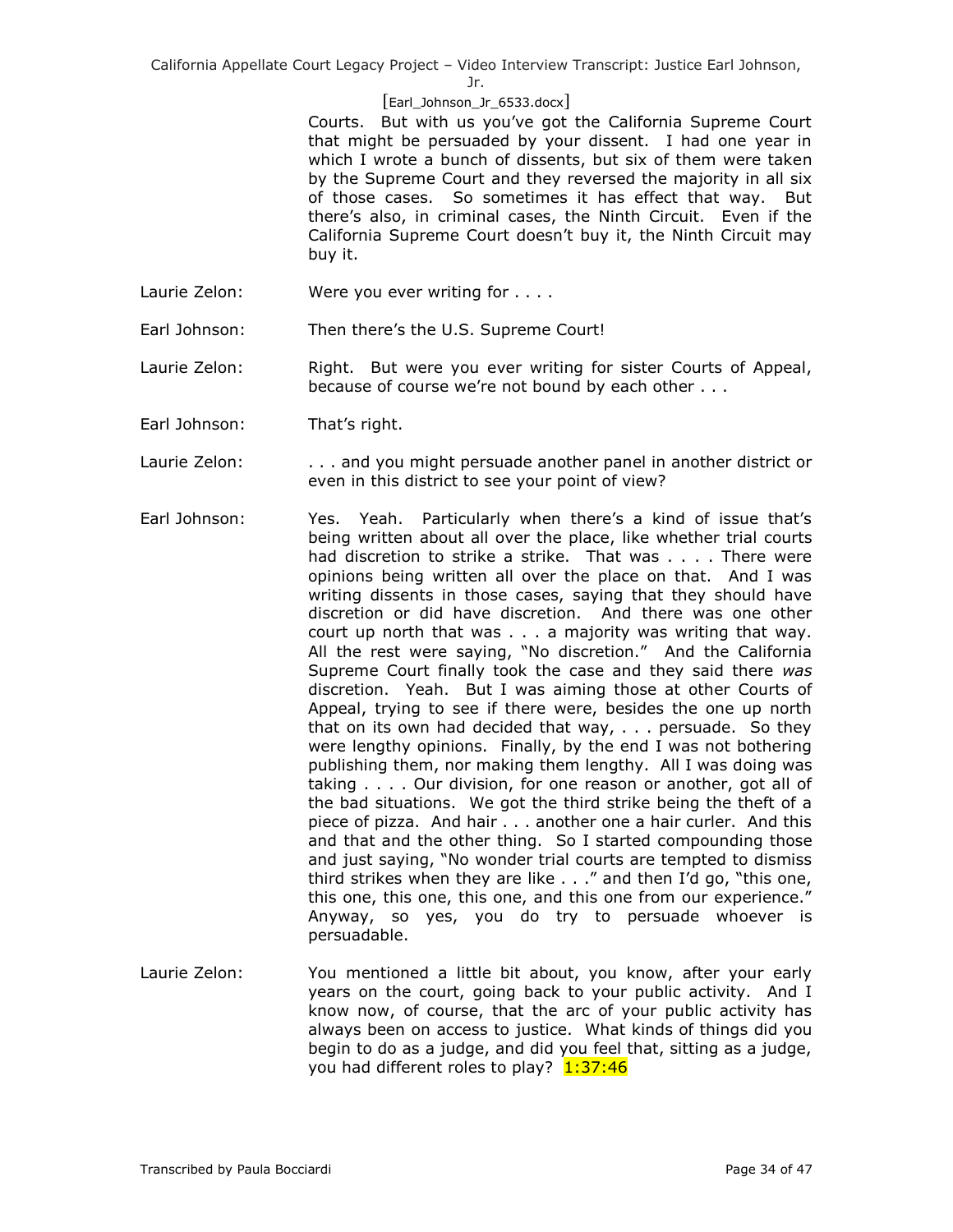Jr.

## [Earl\_Johnson\_Jr\_6533.docx]

Earl Johnson: Yes, I did. Yeah. But there were some limitations, but because you are, according to the Canons, able to do things that contribute to the administration of justice, I felt there was a fair amount of leeway in terms of things I could do.

> I guess when I first really got back into it was in 1988. I got a call from Bob Raven, who was . . . just been made presidentelect of the ABA. And he had been the ABA designee on the board of the National Legal Aid and Defender Association, and he said he didn't feel he could continue that role; would I take that position? So I did. I had to recuse myself every once in a while from a vote, but not very often.

> And it was while I was there that I . . . was about the second meeting I went to, Ted Voorhees, who had been president of the NLADA back in the OEO Legal Services days and had been very active in legal services and all, passed away. And I realized that we didn't have any of his papers; we didn't have an oral history from him. He had been . . . played a very key role in the early days. And so I suggested at the board meeting, "You know, we should try to set up some kind of repository of historical materials." I made the terrible mistake of not suggesting who else from the board would be the perfect person to implement this idea, and got stuck with chairing the committee, which eventually became – through a long series of things – the National Equal Justice Library, which first was at American University and is now at Georgetown. And I'm still on the board.

- Laurie Zelon: You can *never* get off of that.
- Earl Johnson: I know. It's just amazing.

Laurie Zelon: But that's been an amazing repository for the history . . .

Earl Johnson: It has been.

Laurie Zelon: . . . . . . of the legal services movement . . .

Earl Johnson: It has been.

Laurie Zelon: . . . . . in the United States.

Earl Johnson: And we've done well over 70 oral histories of people who were involved, many of whom are no longer with us, and therefore we would have lost their recollections and their important roles in history but for that.

Laurie Zelon: You came back in the ABA to the notion of access to justice.

- Earl Johnson: Yeah, I know. I'm just trying to . . .
- Laurie Zelon: Who appointed you to that?  $1:40:25$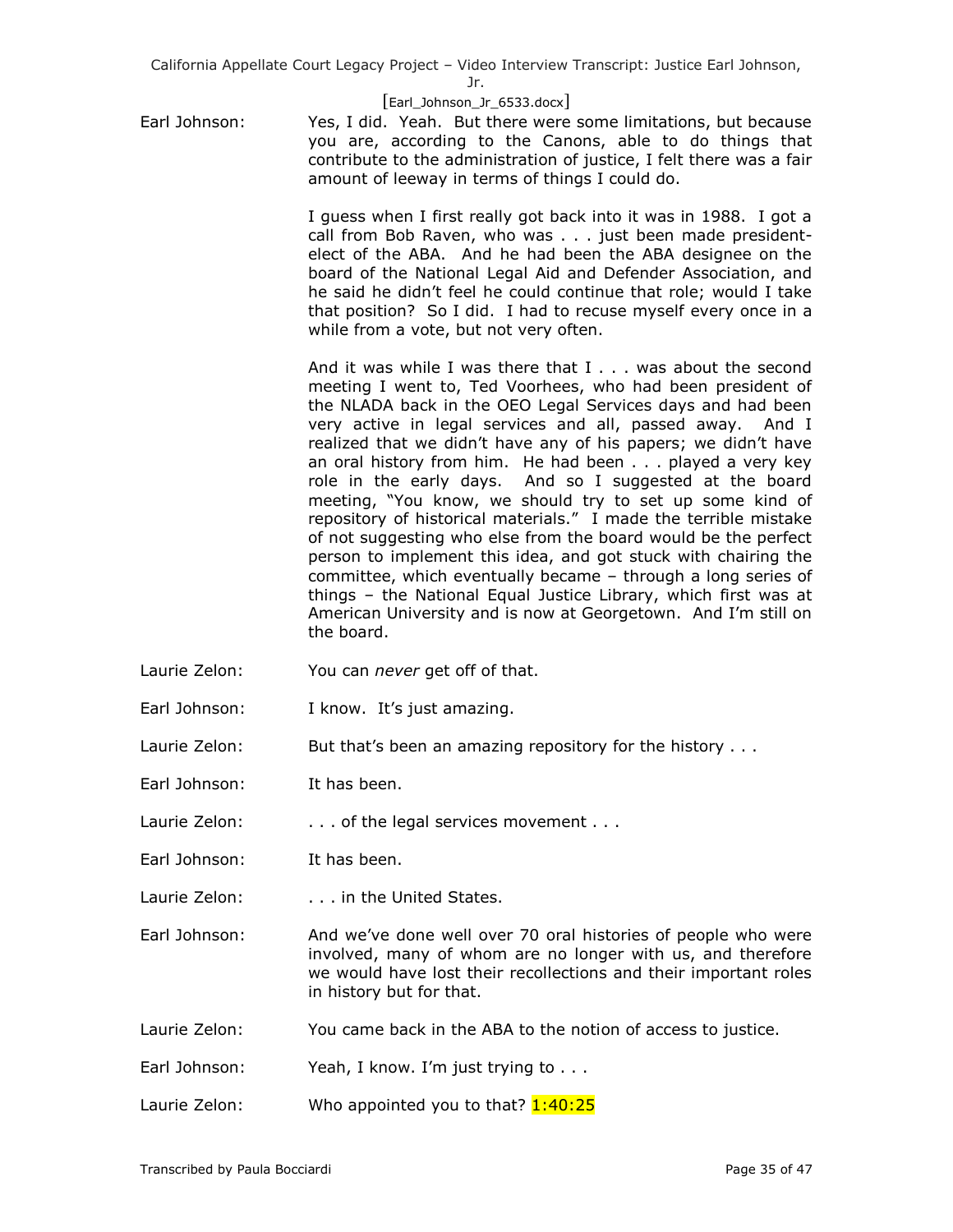## [Earl\_Johnson\_Jr\_6533.docx]

Earl Johnson:  $\ldots$  . . figure out . . . . I actually had begun to do some . . . . Even before getting involved with the ABA or any actual action activities, you might say, I had begun to do some writing, primarily comparative legal aid . . . comparative legal right to counsel stuff. And I published an article in the *Loyola Law Review* that grew out of a conference that was sponsored on right to counsel at . . . I think at Loyola. And that was published in the *Loyola Law Review* and so forth. So I was involved a little bit to that level while I was still on the bench and before I really sort of reengaged at all.

> In 1991, my friend Sandy D'Alemberte, who'd been chair of that first committee on alternative dispute resolution, became president-elect of the ABA. And I saw that as an opportunity to get the ABA to do something in the access to justice field – more than they had been doing. So I wrote him a long letter, sort of spelling out a bit, and he said, "Well, why don't you get some people together and give me a plan," so to speak. So I contacted a number . . . Esther Lardent, Vic Geminiani, a few others. These are familiar names to you; they won't be familiar to the audience. But suffice it to say leaders in Legal Aid around the country.

- Laurie Zelon: Esther Lardent, in the . . . on the private side in terms of pro bono . . .
- Earl Johnson: Right.

Laurie Zelon: . . . . . and Victor in terms of legal services.

Earl Johnson: Right. And some . . . three or four others. And we put together about a 50-page memo spelling out a plan to put together a national coalition – that was the fundamental notion. It was to broaden the scope of the access to justice beyond Legal Aid and beyond the legal profession as the support for Legal Aid. To get other interest groups involved in support, and also to have it . . . other means besides Legal Aid lawyers to improve access to justice. So it expanded it . . . the mission, or viewpoint, in a couple of directions. And he loved the idea. Knowing the ABA – and you won't be surprised to hear it – it got bogged down a bit in the bureaucracy and ended up as being a subcommittee of the then-existing Consortium on Legal Services and the General . . . and the Public. And I was appointed to that, as a public member of that coalition, and I was chair of this little committee. And we actually had a fair amount of financial support the year . . . first couple of years, and we were able to hire Marc Galanter to do a bunch of research for us. And . . . . But it took us forever and a day to get the coalition put together – to recruit these interest groups. By the time we actually had our first meeting of this . . . of the actual coalition, it was on the eve of the Gingrich Congress taking control, and where everything had to go on the  $1:44:18$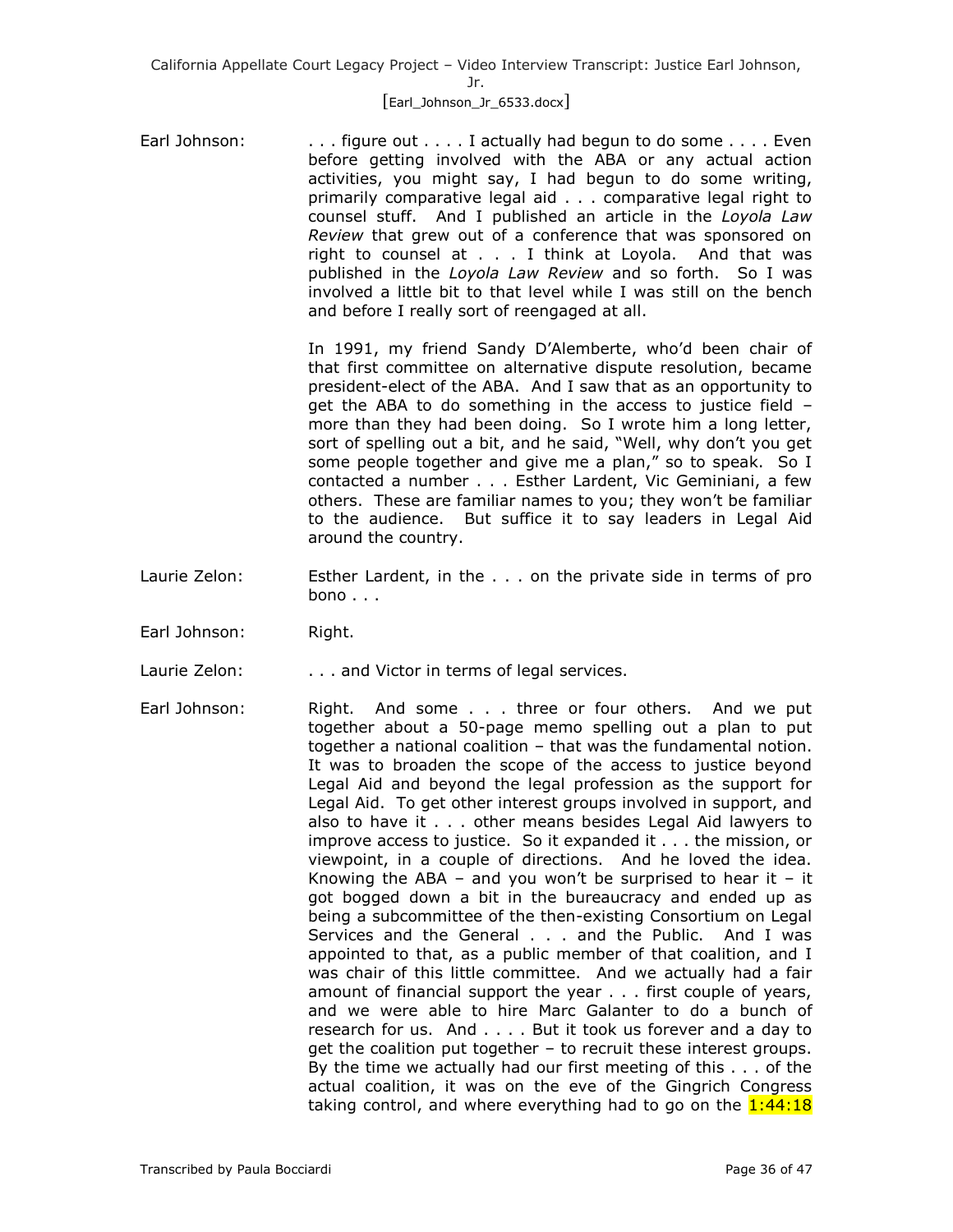Jr.

#### [Earl\_Johnson\_Jr\_6533.docx]

defense, and it was . . . . So it . . . what it amounted to, that was the first and last meeting of the coalition, and that whole effort, by that time, had lost too much support in the . . . within the ABA to really keep it going.

But I had become intrigued, and I had another friend: Harvey Saferstein, who was president . . . new president of the California bar. We were long-time social friends for 20 years. We had sons that are about the same age and all that sort of thing. We kept meeting together all the time. So I took him aside. He had a party for the board members of the Bar at his house one day here in Los Angeles, and I was . . . he invited us and a fair number of other people, social friends, there, too. And I took him aside and I pitched the idea of having a California coalition . . . access . . . we didn't call it the Access Commission at the time, but some kind of coalition here in California, which seemed more doable. And to his credit, he signed . . . he said, "Let's do it. We'll have breakfast." And we had breakfast, planned it out . . . . And so he got the Board of Governors to set up a . . . . We decided this time we were going to produce a report that really laid out the plan first and then recruit the coalition, rather than trying to recruit the coalition and then have them develop a plan. So we set up this working group, which I chaired, and which you were a member and Jack Londen was a member, and Ralph Abascal – well, all kinds of people from the . . . prominent people in the private bar who were interested in this field, and a lot of . . . and some academics, and a fair number of leaders in the legal services community. We had this working group, and we labored for about two and a half years and produced an 88-page report that laid out the case and laid out a whole series of recommendations of what should be done. One recommendation . . . . The first recommendation was that it should be a right, and the second recommendation, we should create a commission. And we created the commission . . . . The Board of Governors created a commission that had its first meeting in June of 1997, and you were the chair.

- Laurie Zelon: Indeed. And you have been a member ever since!
- Earl Johnson: Yes.

Laurie Zelon: In one form or another!

Earl Johnson: One form or another. I chaired it in 2002, and we've both been involved again. It's one of those you never get off.

Laurie Zelon: But, you know, that's a model that has been adopted increasingly . . .

Earl Johnson: Yeah.

Laurie Zelon:  $\ldots$  in other states.  $1:47:03$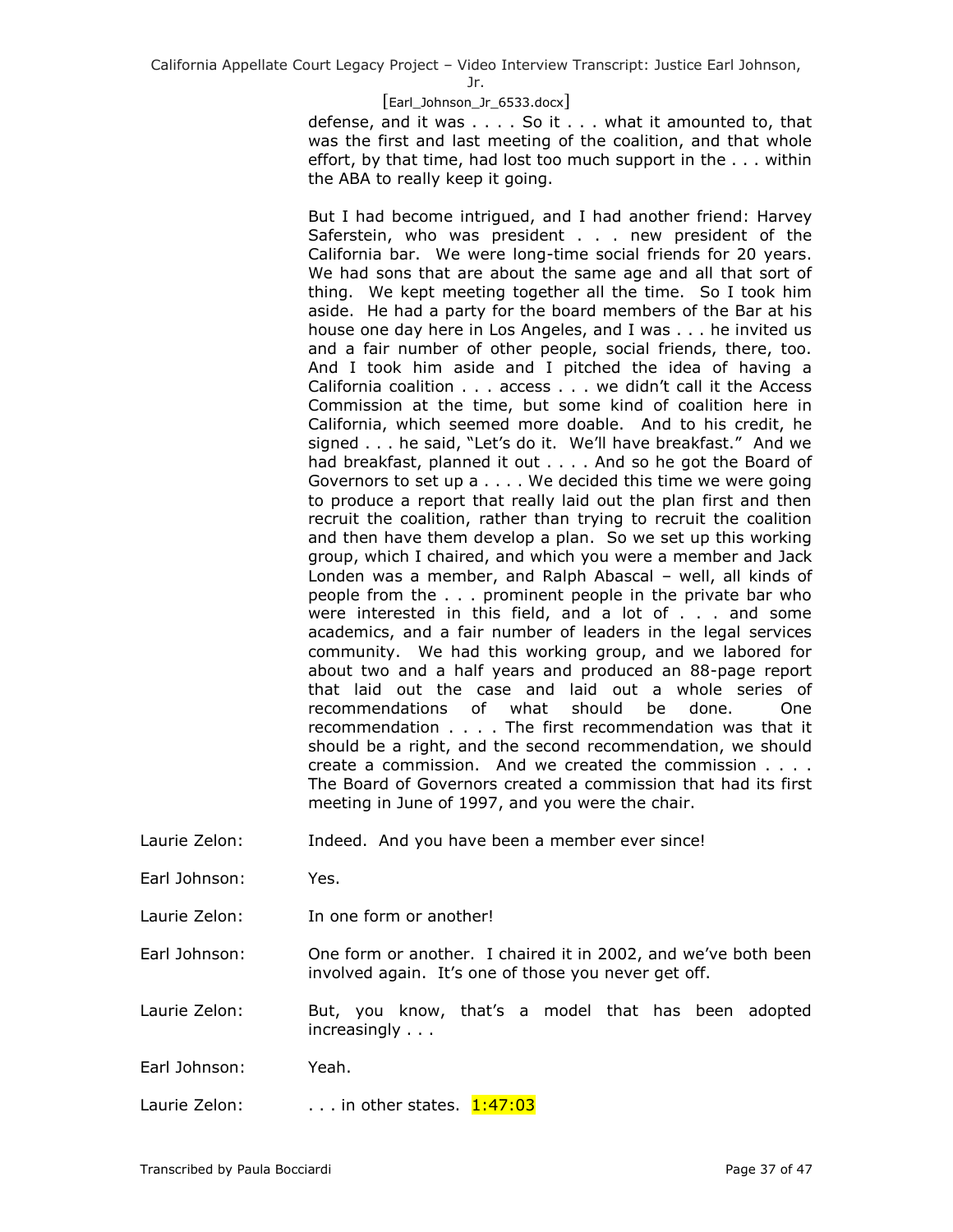## [Earl\_Johnson\_Jr\_6533.docx]

- Earl Johnson: There are 25 states now. Twenty-six states.
- Laurie Zelon: And I think the California Commission and this was part of what you wanted, I think – but the California Commission is almost unique in that it is not driven by the Supreme Court and the Bar exclusively, but really insists on public membership.
- Earl Johnson: Right. A majority of its members are *no*t selected by the Bar.
- Laurie Zelon: Why do you think that's important?
- Earl Johnson: Because to enlist in support of access activities, interest groups that . . . can be very, very helpful and should also see that they have a vested stake that this country offers equal justice to all its citizens. And, I mean, a good example is the legislation we recently got through on a pilot project. We had support from the Chamber of Commerce: the California Chamber of Commerce, the Los Angeles Chamber of Commerce, the Valley Chamber of Commerce, etcetera.
- Laurie Zelon: You're talking about the Shriver Act to . . .
- Earl Johnson: Yes, I'm talking about the ....
- Laurie Zelon: . . . . . provide counsel . . .
- Earl Johnson: Yes, right.
- Laurie Zelon: . . . . . in civil cases.
- Earl Johnson: That's right. And we had some very powerful support, largely from commission members that are *not* the bar or the bench.
- Laurie Zelon: Now, speaking of right to counsel in civil cases, I mean, that has been a primary focus of your work other than your writing since you've left the bench.
- Earl Johnson: That's right.
- Laurie Zelon: And . . . .
- Earl Johnson: In fact, it has been a primary focus of mine off the bench ever since I made that trip to Florence in 1975 and found out how many countries already had it. And many had for decades a right to counsel in civil cases.
- Laurie Zelon: Looking ahead where you sit now, I'm going to ask you to pull out your crystal ball because we're now 30 years on from the time you were in Florence. What do you think that the shape of that is going to be, either in California or in the United States, in terms of where we will get in terms of a right to counsel? 1:49:37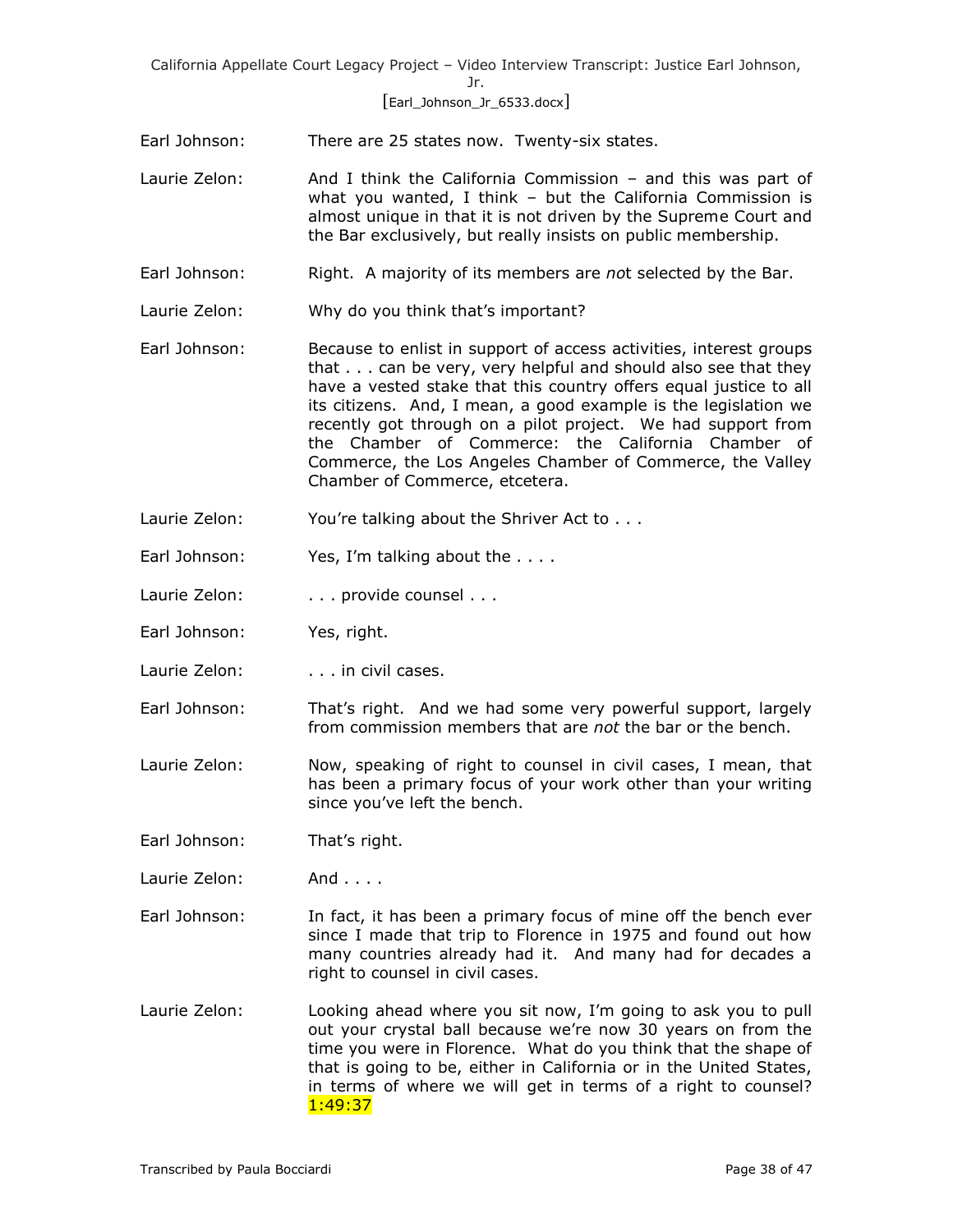# [Earl\_Johnson\_Jr\_6533.docx]

Earl Johnson: In the long run, or in the medium run, or the short run?

- Laurie Zelon: Well, let's get the most optimistic first and then we can talk . . . then we can negotiate timing!
- Earl Johnson: Personally, I can't believe there won't come along, at some point, a U.S. Supreme Court that will realize that due process and equal protection of the laws are impossible for people who don't have lawyers in cases that are being decided in the regular courts, where most people that can afford them *have* lawyers. So in the long run I think it will become a matter of Constitutional right. I think it will be not a right to counsel as such. I think it will be a right to equal justice, and counsel when necessary to have equal justice.
- Laurie Zelon: On the concept that not everybody needs the same level of assistance?
- Earl Johnson: No, on the concept that different forums can be structured in a way that counsel isn't necessary.
- Laurie Zelon: Okay, and . . . .
- Earl Johnson: But when you talk about the regular courts, the courts in which we decide torts and contracts and most of our stuff, I think the right to equal justice will mean the right to counsel.
- Laurie Zelon: Short run?
- Earl Johnson: Short run, we'll see what happens in New York, with a Chief Justice who has announced that he's bound and determined to have a civil right to counsel in certain high . . . cases of . . . where basic human needs are involved. And he's going to hold hearings and get started. And our pilot projects may yield information that will allow us to make some moves in that direction. I think it . . . . I think until a court declares it . . . at least a right to equal justice, I think it will move incrementally. I mean, we already have a right . . . a statutory right to counsel here in California in dependency cases, which we didn't have when I first came on the bench.
- Laurie Zelon: And it's possible that out of the pilot project, some legislation could be involved for other areas. Is that what you're thinking?
- Earl Johnson: Right. Right.

Laurie Zelon: In part.

- Earl Johnson: Yes. Oh, yes. Yeah.
- Laurie Zelon: Okay. Let me go back a minute and talk about not why you left the bench but what you think the most significant  $1:52:24$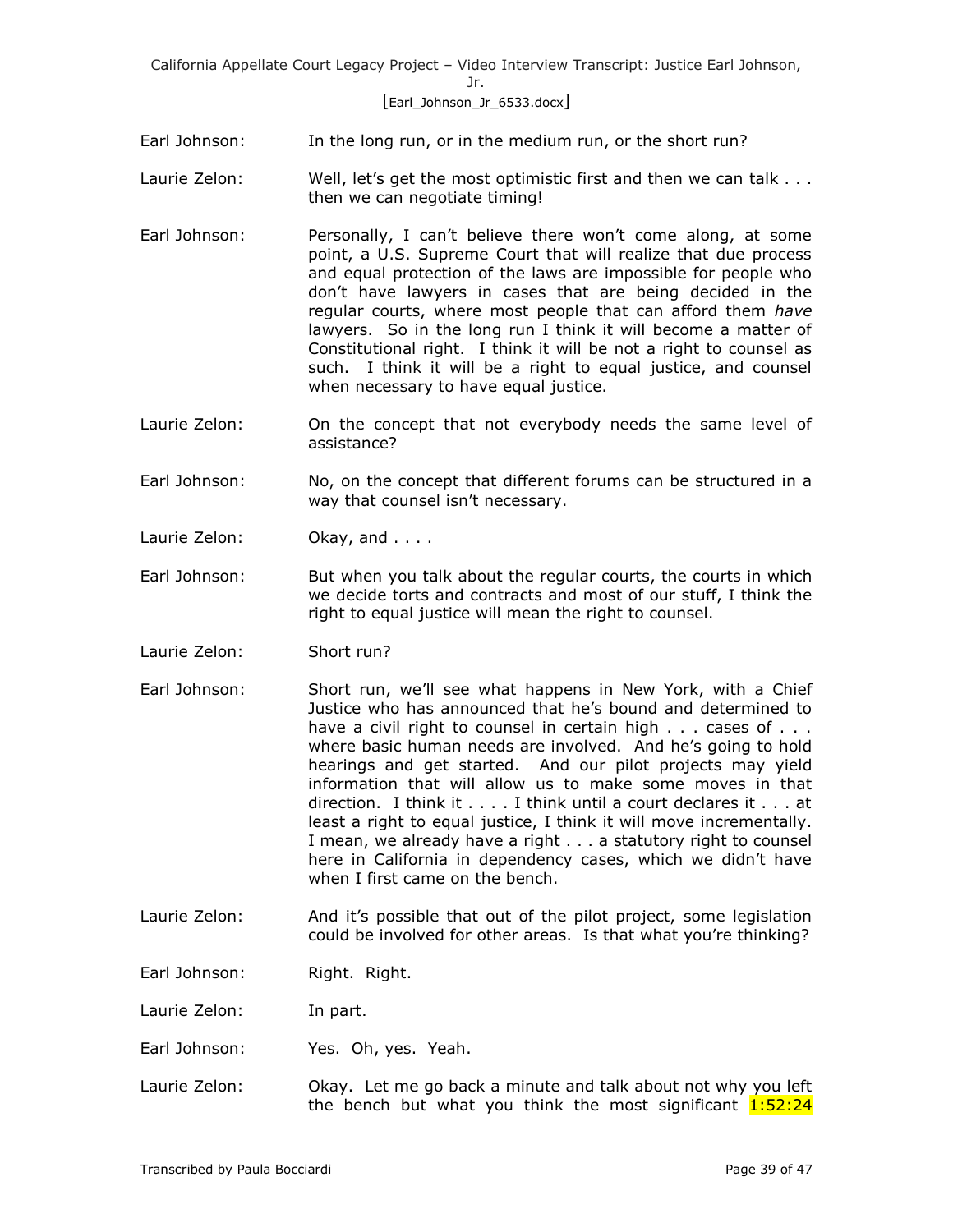Jr.

#### [Earl\_Johnson\_Jr\_6533.docx]

contribution you made – either to the law, or to policy, or to justice – when you sat here. If you can single out one thing or one area.

Earl Johnson: Well, there have been some cases that I decided that I think have had substantial impact in the real world, shall we say, beyond what I thought they would have, as well as some . . . . The one I knew was going to have a big impact if the Supreme Court went the same way – and they did – was *Del Monte v. Deukmejian [ed.'s note: Del Monte v. Wilson]*, which was a case which struck down as unconstitutional the limitation in the CalVet program which limited all the CalVet benefits to vets who had been residents of California at the time they joined the military. So all the hundreds of thousands of vets that moved here after World War II or after the Korean War, after the Vietnam War, whatever, were ineligible until that decision. So that was, in terms of . . . was hundreds of thousands of beneficiaries in that particular case.

> Most of the  $\ldots$  By the way – which is probably true of a lot of judges who sit on the intermediate Courts of Appeal – your most important cases, your most interesting cases, your most influential cases are ones that don't appear in the *Official Reports* anymore because the Supreme Court took them.

Laurie Zelon: Right.

Earl Johnson: And if they decided in the same way as you did, it doesn't make any difference because your opinion is not there. That's true of *Del Monte v. Deukmejian,* which was only a paraphrase, essentially, of our opinion but that's okay. Much better that they . . . that that be a California Supreme Court case than ours.

> There are some cases you remember for different reasons, as well as what the impact might have been. One was *Shawn B.,* which was, it turned out, a quite influential case. It was the case in which we decided that children in dependency cases are entitled to independent counsel and not representation by the county counsel, which has led to creation of the Children's Law Center and other forms of representation of children. Not here . . . just here in Los Angeles, but throughout the state. But what made it so memorable to me, it's one of those cases I wrote . . . researched and wrote myself, and I had the flu, and I was sitting in my sick room at home for about four days writing this opinion, and then dictating it over the phone to my secretary so she could type it up and get it in . . . 'cause it was . . . we were coming up on the due date for it to be circulated.

> Another case that had sort of personal . . . was uniquely of interest to me was because of a sidelight of it, which I embodied in a footnote. But that was *Green v. Ralee*. *Green v. Ralee* was a case in the . . . sort of in the employment  $1:56:17$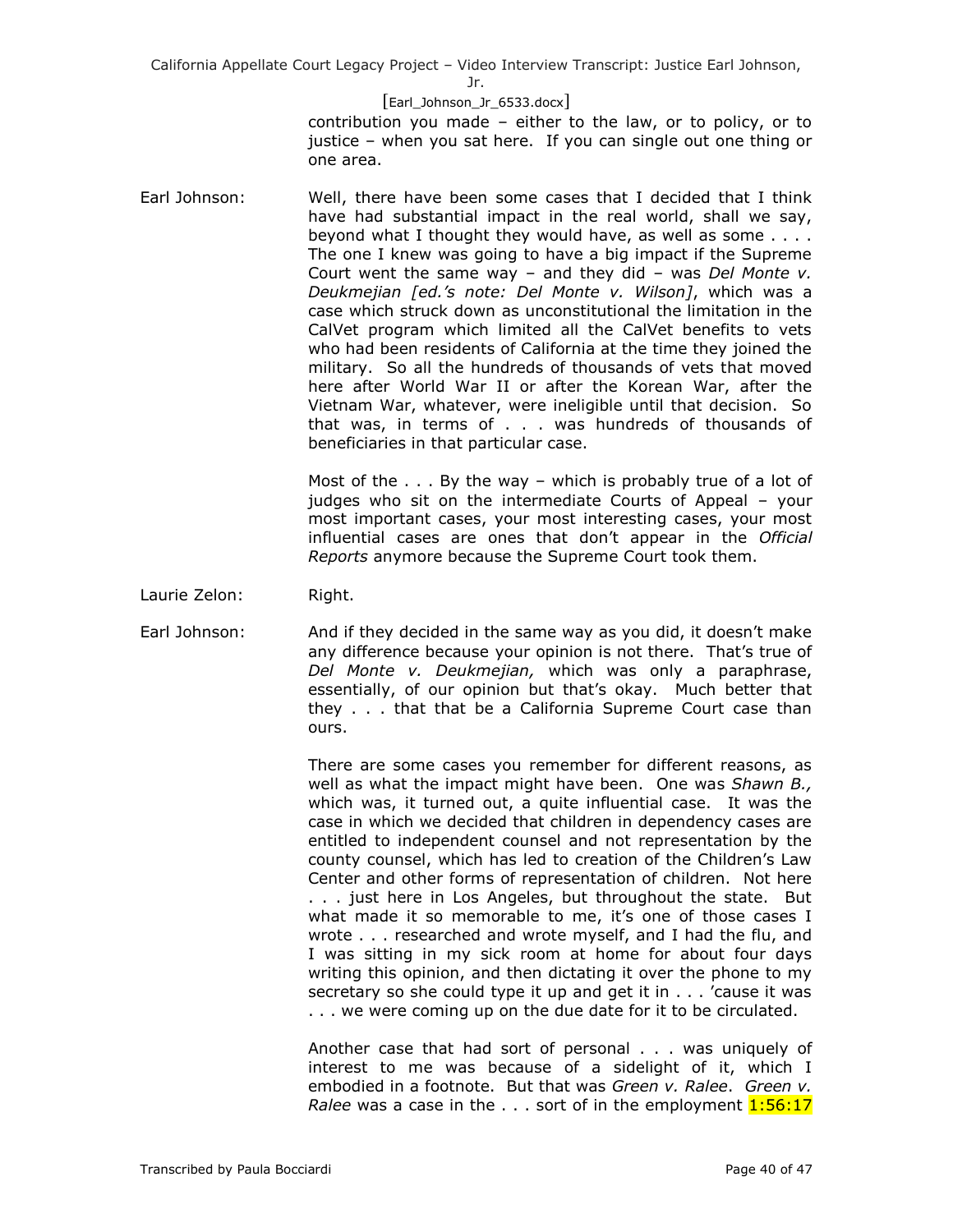Jr.

## [Earl\_Johnson\_Jr\_6533.docx]

area, the wrongful discharge area, where someone is discharged because they report some violation of . . . that their employer is engaged in, that kind of thing. And the Supreme Court . . .

- Laurie Zelon: Whistleblowing.
- Earl Johnson: . . . . . yes, the Supreme Court had decided earlier that no longer could that public purpose that was furthered that . . . by the . . . by what you're reporting could be something that was judgecreated; it had to be in the Constitution or a statute. This was a case where an inspector at a plant that made parts for Boeing airliners reported that they were . . . went to the company chief and said, "You know, we're shipping defective parts to Boeing," and so forth, and he got fired. So, the . . . . But the only thing that was . . . that public policy that you shouldn't be shipping defective parts was in a regulation of the FAA, not statute. So the legal issue was just whether a regulation also counted, not just a statute or the Constitution. But what made it of special interest to me was that my first wife's father had been a copilot on a TWA plane that crashed in . . . about six months before she was born in Kansas City in 1935. On board was a very popular senator, and that crash and that death led to the CAA – the Civil Aeronautics Administration – and the Federal . . . the FAA, and all the regulations of airlines by the federal government. And my friend Howard Westwood . . .
- Laurie Zelon: Back to him!
- Earl Johnson: . . . . he was at Covington, and he was the one who drafted that legislation and got it through. He represented the Airport Transport Association or some such thing. Anyway, so this had some special interest to me that . . . and a special reason I thought the FAA regulations should be proper sources of law. And the California Supreme Court agreed with me.
- David Knight: I'm going to . . .
- Earl Johnson: Okay.
- David Knight: . . . . . . ask you to pause right there.
- Laurie Zelon: Okay.

*[brief pause]* 

Laurie Zelon: We were talking about some of the cases that you thought were significant in one way or another.

- Earl Johnson: Right.
- Laurie Zelon: Were there other cases that you felt that way about?  $1:59:08$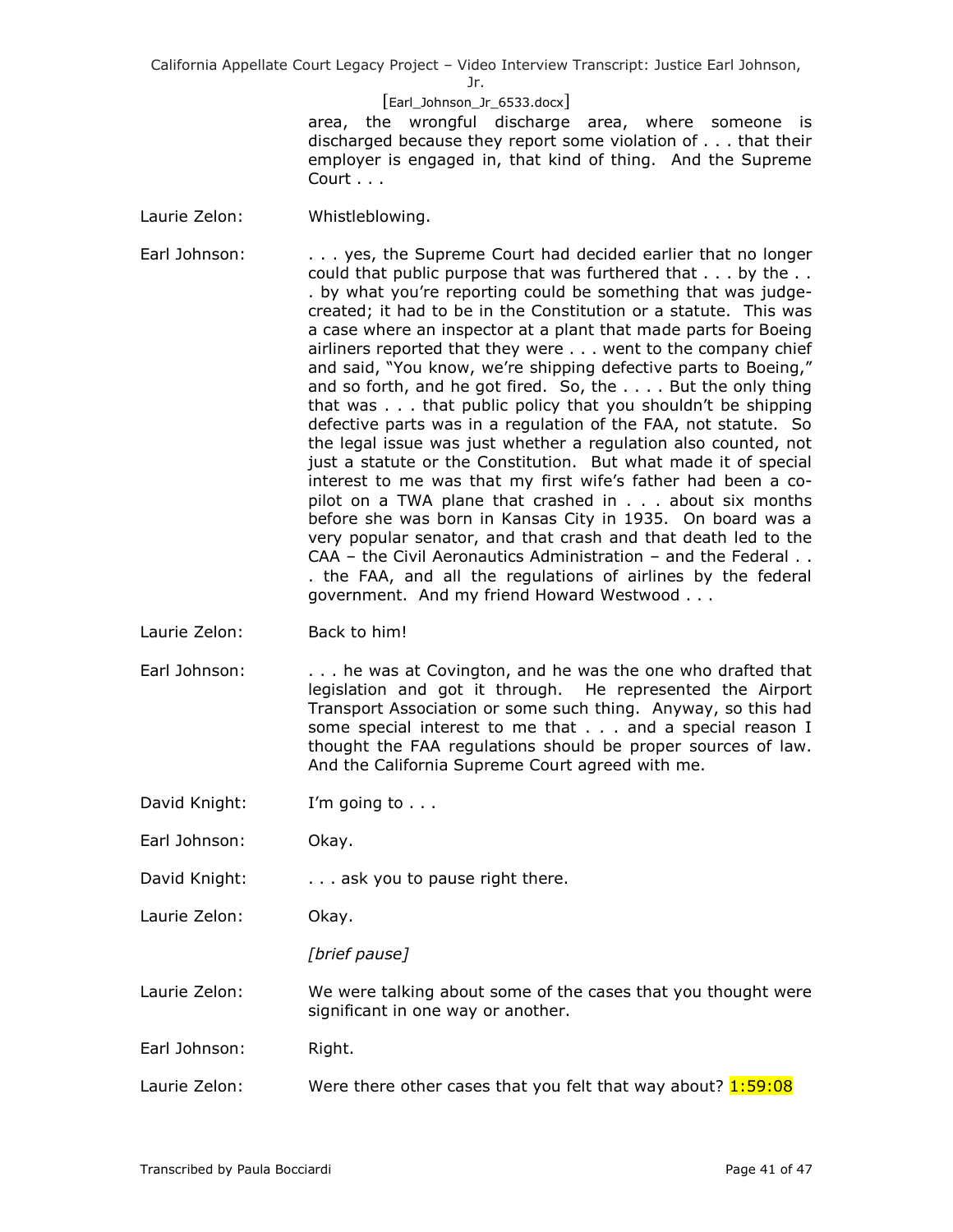Jr.

## [Earl\_Johnson\_Jr\_6533.docx]

Earl Johnson: Well, sometimes you don't know that a case has had a substantial impact for many years, and you didn't even . . . and you find out about it in unusual ways. I filed a case in the '80s called *Friends of Westwood,* which was a land use case. I forgot to mention that my pre-bench career also included a year and a half serving on the Regional Planning Commission here, of L.A. County, in the early '80s before I went on the bench. So I was . . . I took on personally research and writing of most land use–type cases 'cause I actually knew a fair amount about that field, which not too many people do. So, anyway, this was . . . they were planning on building this huge skyscraper office building in downtown Westwood, and the Friends of Westwood had challenged it for failure to have an EIR. And that was . . . since it was within the city limits of Los Angeles, they could pretty much do what they wanted to, at least they . . . up to that time. This was a 26-story thing. It would have had more floor space than a subdivision of 400 homes – probably more traffic *[inaudible]* than . . . . And for a . . . even a two-home subdivision you'd have to have an EIR and all of these approvals. So anyway, I wrote an opinion in which I said under CEQA, they had to . . . . But they were . . . the practice in Los Angeles County was illegal under CEQA. And the Supreme Court didn't take the case, so they had to do a lot of things and provide much more parking – a lot of things they had to do. They finally built the building, but they had to do a lot of things they weren't going to be having to do. So, you know, that was one case. And about 15 years later, at least, I was reading *Los Angeles* magazine, and they had a big profile in there on the Latham and Watkins partner who was in charge of their land use and real estate practice. And he was talking about his career and so forth. And he said, "Up until *Friends of Westwood*, they didn't have to do . . . ." you know. And he said his practice is largely composed of doing the things that Friends of Westwood required. So as I say, you don't . . . I had no idea that it had anything beyond that one building. But those kinds of things happen. Anyway . . . .

Laurie Zelon: Other cases?

Earl Johnson: There's other cases. Well, there's a case that I wrote a dissent in that didn't get picked up by the Supreme Court: *Quail v. Superior Court [ed.'s note: Quail v. Municipal Court]*, which was the one and only right-to-counsel-in-civil-cases opinion I wrote, way back when – it was in the early days. That was my one and only dissent. It was actually a dissent . . . it was actually a concurring and dissenting opinion, because they had reversed the thing that happened, but in that case the indigent defendant had requested counsel and been denied counsel. So I wrote a dissent on that and got three votes to take it in the Supreme Court, but it takes four, so that's . . . didn't happen.

> Then probably the one that has led to most of the comment about scholarliness if at least  $\ldots$  particularly if seen in  $2:03:01$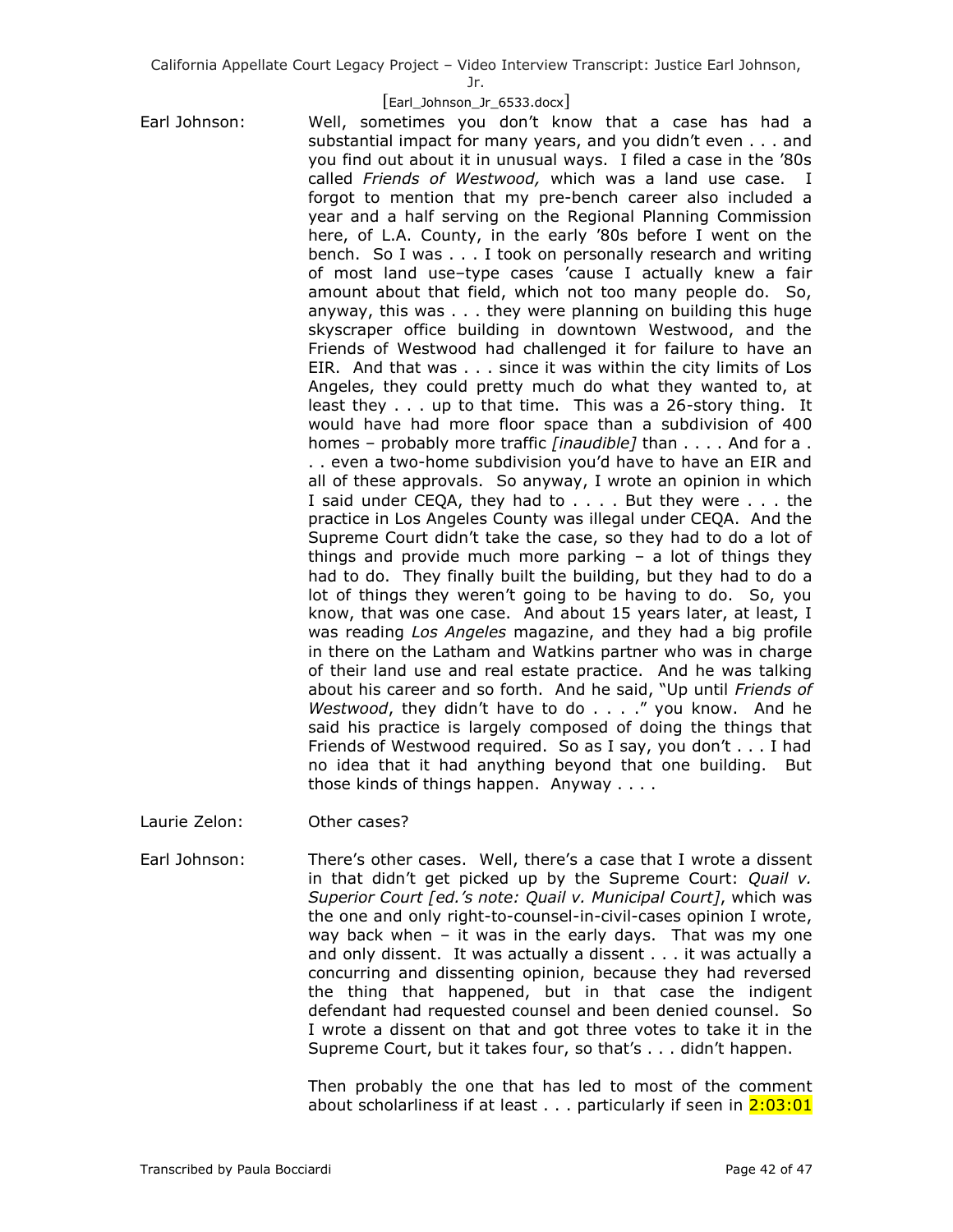Jr.

# [Earl\_Johnson\_Jr\_6533.docx]

a negative way was a case called Javier A., which is also . . . I think that was '84 or '85 – pretty early in the game. And that was a case where I did a great deal of research – had an extern that I sent down to the UCLA Law Library or Main Library, I should say, for about a month. It was a case having to do with the right to jury trial in juvenile cases. And the . . . California's denial of that right goes back to an opinion in the 19-teens. And our research revealed that it was premised on an erroneous interpretation of English law. The right to jury trial in all cases in California depends on what English law . . . whether there was a right to counsel in English law in 1850. And what they based theirs on was what were the rough equivalent of dependency cases, and not cases where it was misbehavior by the child. And there was still a right to counsel in England in 1850 for children accused of any criminal activity. So the whole idea of the state taking custody of the child and all that only applied when there was . . . a parent had done something bad, like our dependency cases. So, anyway, so we wrote . . . I wrote that opinion but then deferred to the Supreme Court and said, "We're bound by this." So it was not a . . . . We . . . . After laying out that they . . . that previous Supreme Court had been dead wrong, we didn't try to overrule it, hoping that the Supreme Court would take the invitation to do it itself. But that didn't happen.

- Laurie Zelon: They declined the invitation.
- Earl Johnson: They declined the invitation. But that was a . . . that opinion was close to 100 pages long.
- Laurie Zelon: I have to say that, you know, the materials I've read don't treat your scholarly opinions as a negative. I think most people view them as a positive – unless you're the lawyer who has to read a hundred-page . . . .
- Earl Johnson: It had to be 100 pages, because we actually had to put in verbatim all the debates in the  $\ldots$  . . . "Cause they were considering removing a right to counsel for children, but Parliament defeated it in 1850, or '49 I think it was, and it was . . . . So anyway, so we had to put all this extensive debate and all that in there. So . . . .
- Laurie Zelon: Well, and speaking as someone who has cribbed from your scholarly research, I'm very grateful for it – not in that area but in some others.
- Earl Johnson: Yes.
- Laurie Zelon: But any other opinions that you really want to talk about this point?
- Earl Johnson: Let's see. *Wollersheim v. Church of Scientology.* This was a former Scientologist who had sued - for mental 2:06:31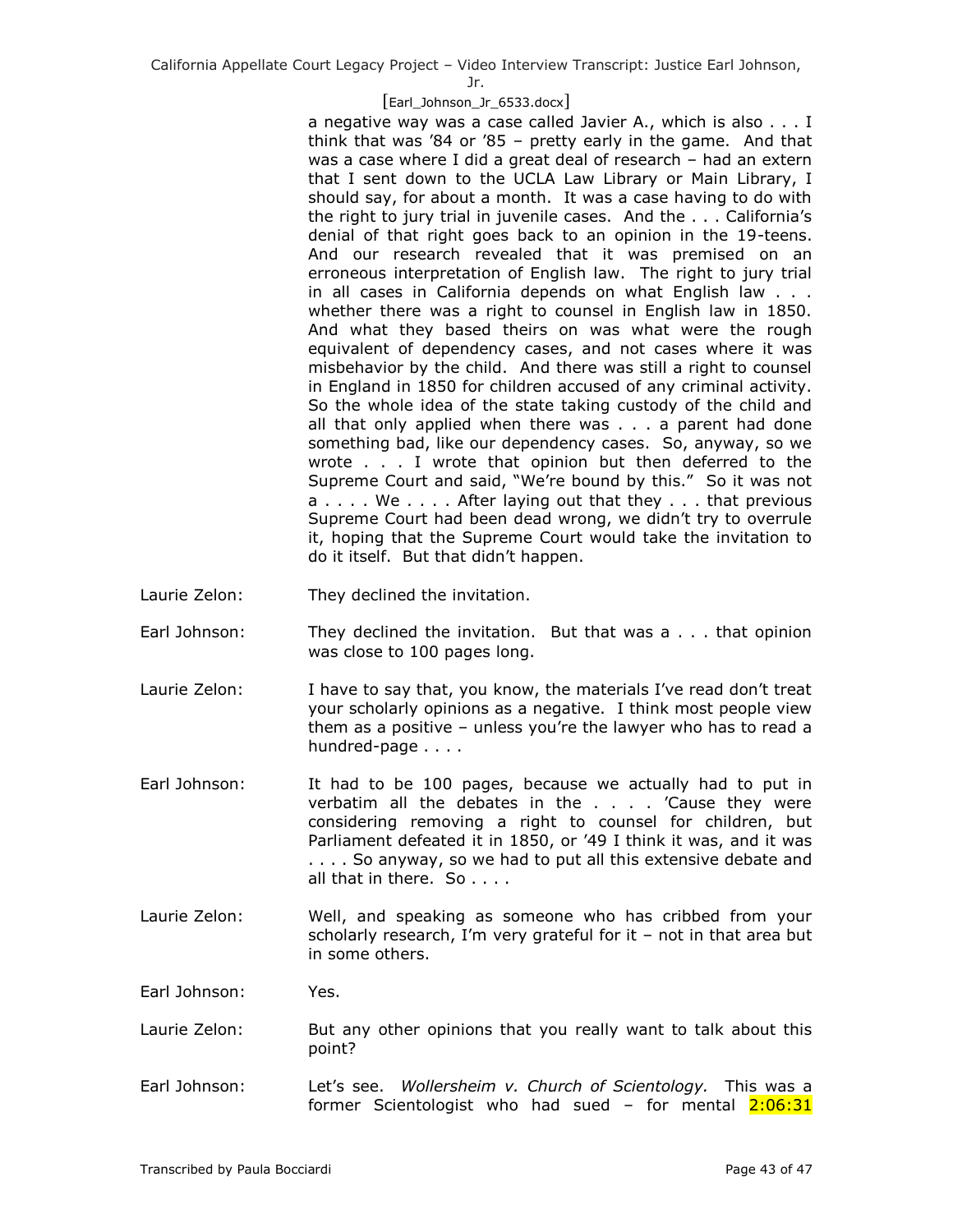Jr.

#### [Earl\_Johnson\_Jr\_6533.docx]

distress and a bunch of other things, but primarily psychological-type things – the Church of Scientology. And it had been . . . in the trial court had been a very trying thing for the trial judge. The Scientologists had stacked the courtroom, and they'd had demonstrations outside the courthouse, and they'd done all these sorts of things. So we were prepared for . . . . So this was the first – and because of it the last – time I took a case with a huge record to personally research and write. It was about 35 doghouses. If . . . . The record filled . . . what . . . I kept it under lock and key in my . . . pushed them in carts into my bathroom and locked the bathroom, because they were afraid that some Scientologists would sneak in and whatever. We did have some incidents. And anyway, I ended up filing an opinion which held that fair game was not a constitutionally protected religious activity and a few other things. Upheld the judgment but reduced the punitive damages by about two-thirds. The jury had really gone wild. They gave about four times the punitive damages that the plaintiff's attorney had asked for in his oral . . . in his closing argument!

- Laurie Zelon: But he was happy to take it, right?
- Earl Johnson: Oh, he was happy to take it, yes. The interesting thing: the Church of Scientology fought that judgment for another 15 years or so. By the time they actually finally had to pay it, it was about the size of the unreduced judgment that had come down originally from the trial court. So  $\dots$ . But it was  $\dots$ . As I say, after . . . it took me about six months with all my other duties to complete that effort.
- Laurie Zelon: You've mentioned several times cases that you took for yourself. And how did you run your chambers in terms of allocation of responsibility?
- Earl Johnson: Yeah. I guess because I had done so much research and writing and was so . . . I found that so interesting, I liked to take some cases which I thought were going to be important cases – and particularly if they were in some field I was interested in – to personally research and write. What I tried to do to have the time to do that and still produce all the volume that we have to produce was I would skim the briefs of all the cases and write a little one-paragraph summary of what I saw as the issues and, where I thought I could make a tentative call based on the briefs, make a tentative call, which I could do maybe two-thirds to three-quarters of the time, and the other times I said, "Too close to call." Then I'd go to my research attorneys, and they would . . . if they were . . . if their further research suggested that the call was wrong or needed some modification or anything, they would come back to me and we would discuss it. And very often – I would say in a good third of the cases where I made the call, a tentative call – we came up with a different result. But it did give them a clue as to when to come back to me, which cases  $\ldots$  If  $2:10:34$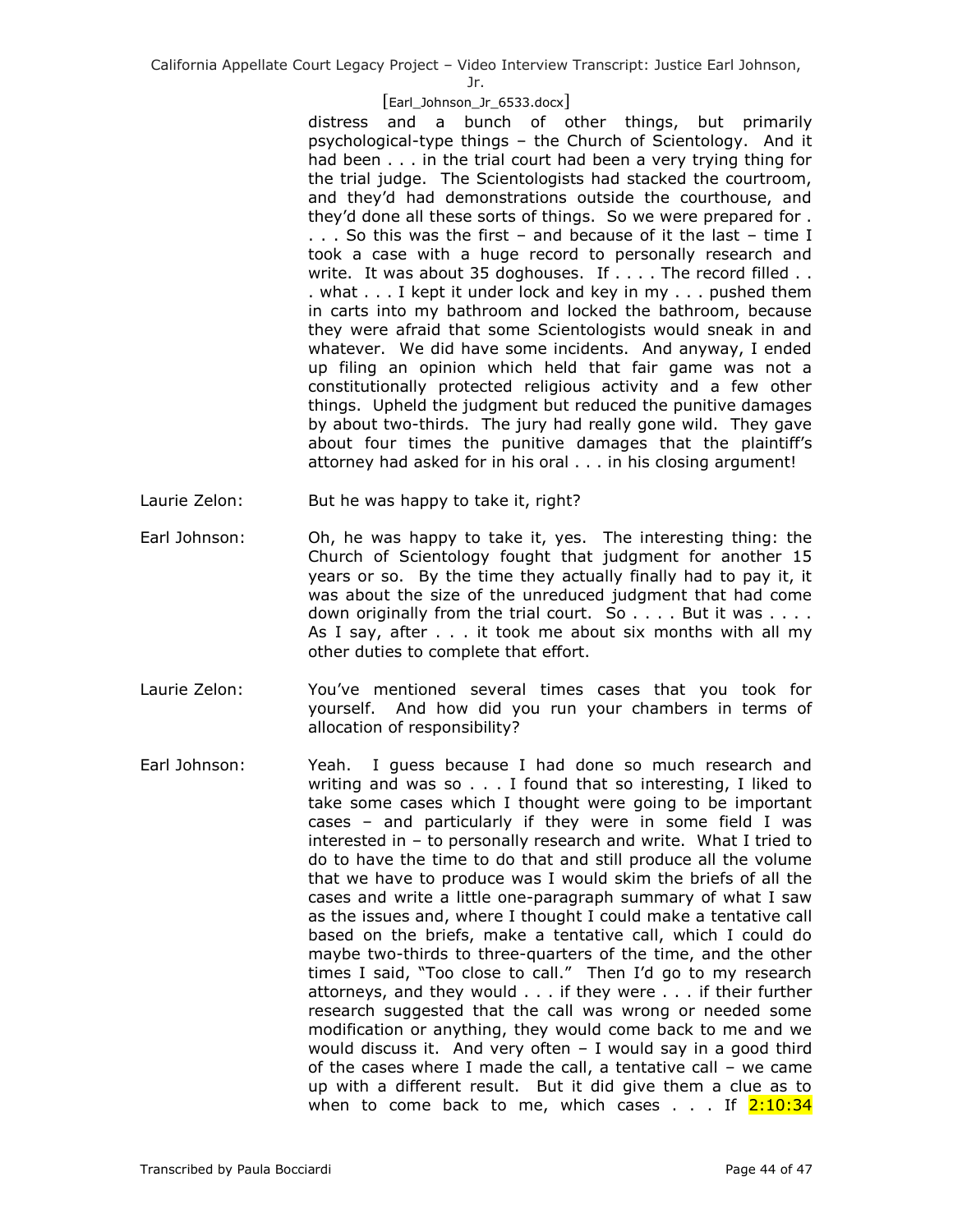Jr.

# [Earl\_Johnson\_Jr\_6533.docx]

everything looked copacetic, the way I'd made the tentative call, I didn't have to see it until they came with the first draft of the opinion. So it was a way of controlling the outcomes and having a minimum hand in, all the way along, without having to get too deeply into all the other cases until it came time to review the drafts.

- Laurie Zelon: Now you had your research attorneys with great longevity.
- Earl Johnson: Yes. My first research attorney, who was still with me almost 'til the end, Phil Goar . . . . Phil Goar and I had . . . . He had been at the Western Center. He had been Director of Litigation at the Western Center at least one of the times I did a brief for them. And we worked together on the case, essentially; I mean, he came to the oral argument with me and so forth. So I knew him pretty well. So when I got appointed, first thing I got appointed, I called him for a suggestion of somebody who would be good . . . a good research attorney. And he said, "I'd like to be your research attorney." So that was . . . that made that search very short. And then Carla Debban-Wafer came to me in 19 – I can't remember, '85, middle 80s – as an extern from Loyola Law School. And then she asked to stay for a second semester as a research . . . as an extern. And then she had an offer from a big firm, and then I asked her if she'd . . . wanted to be interested in  $\dots$ . At the time I was using, for my second research position, a rotating position, you know, where you take somebody fresh out of law school, you keep them for a year, then they go on. I said, "For this coming year, how would you like to be that?" And she got a deferral from the law firm, and she finished that first year and I liked her work enough, and she liked working here enough, she . . . we decided she'd stay on, and she was with me for, I don't know, 18 years or something like that.
- Laurie Zelon: Did that make it easier, having such consistency in your chambers?
- Earl Johnson: Yeah, once you sort of got them trained into your writing style, it made it a lot easier. I mean, they knew what you wanted in terms of style, and what issues you were going to have difficulty with, and which ones were going to be easy for you. And yeah, it made a lot of difference. You get very accustomed to each other's way of working. I'm sure you're finding that with some of your people.
- Laurie Zelon: Absolutely. But did you find the give-and-take that you had with them help you or keep you enthusiastic about some of the cases?
- Earl Johnson: Oh, yeah. Those cases in which . . . were still a substantial number of cases in which either they had, through their research, developed a different result than my tentative result, or in cases in which they across an issue that we  $2:13:52$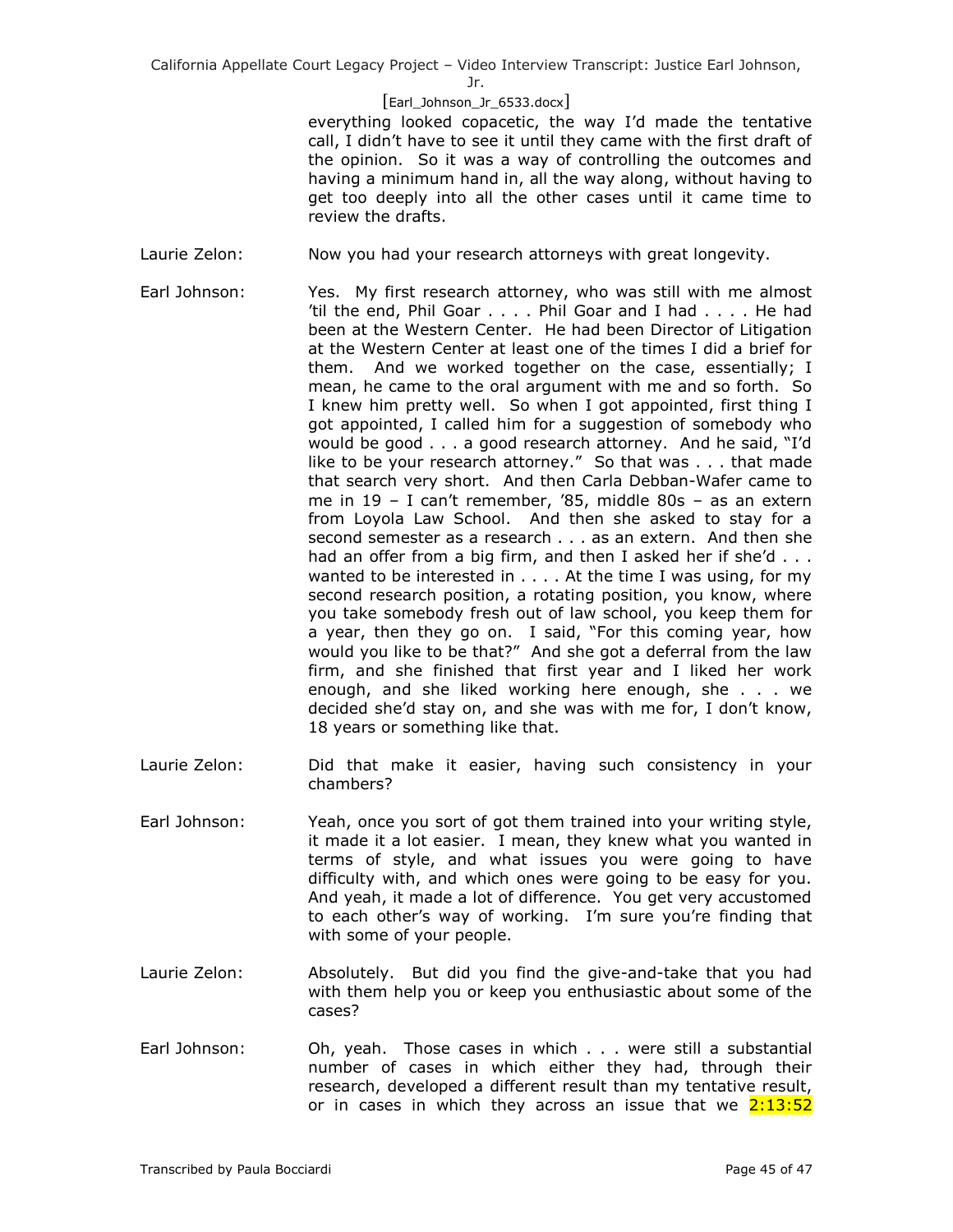[Earl\_Johnson\_Jr\_6533.docx]

hadn't seen at all in the briefs, and so forth. No, we had very lively discussions. Sometimes they'd go on for quite a bit of time.

Now I also used . . . a large use of externs. I had as . . . . In some summers I would have as many as five, six, seven externs. And so that kept me alive, too, because that's a whole different thing. Then you're working with them the way you would work with the very first case that a research attorney had.

- Laurie Zelon: Now, you in large part were responsible for the fact that we *have* an extern program here.
- Earl Johnson: Well, I was just . . . . I was recruited because I had been a professor. I arrive on the scene and they found a victim! 'Cause they *had* an extern program but it . . . but I took over. But I did . . . I must say, I did *nothing* compared to what Paul did. Paul was really . . . turned it into a first-rate extern program. I did not. I did a decent one for many years, but he did a really high-quality extern program. He made it a model.
- Laurie Zelon: Well, you had worked with Paul and we're talking about Paul Boland – before you had ever come to the court . . .
- Earl Johnson: Oh, yes.
- Laurie Zelon: . . . . . and certainly before he came to the court.
- Earl Johnson: Oh, yes. Yeah. At the . . . he was at the Western Center when I was, I think, chair of the board of the Western Center and a professor at USC. So we went back. And then he had . . . he'd been involved in clinical education at UCLA at the same time I was involved in clinical education at USC. So . . . . And we . . . . Dave Binder, who ran the UCLA program, and myself were both social friends and got together to compare notes quite a bit, and sometimes Paul was in those discussions, too. So I knew him well before.
- Laurie Zelon: Right. Well, I want to give you the last word here.

Earl Johnson: Okay.

- Laurie Zelon: Not that you haven't had words before. But if you were to be able to choose how history wrote you, if you will, either as . . . in your work as a judge or your work of your lifetime outside of that, what is it that you would want people most to say about you, that your strength, your greatest contribution, was?
- Earl Johnson: Well, that I tried to make it a more just world in both capacities. One thing I tried to do when I was a judge was to  $$ and I encouraged it with my research attorneys as well as myself – was to, shall we say, as much as possible  $2:17:01$